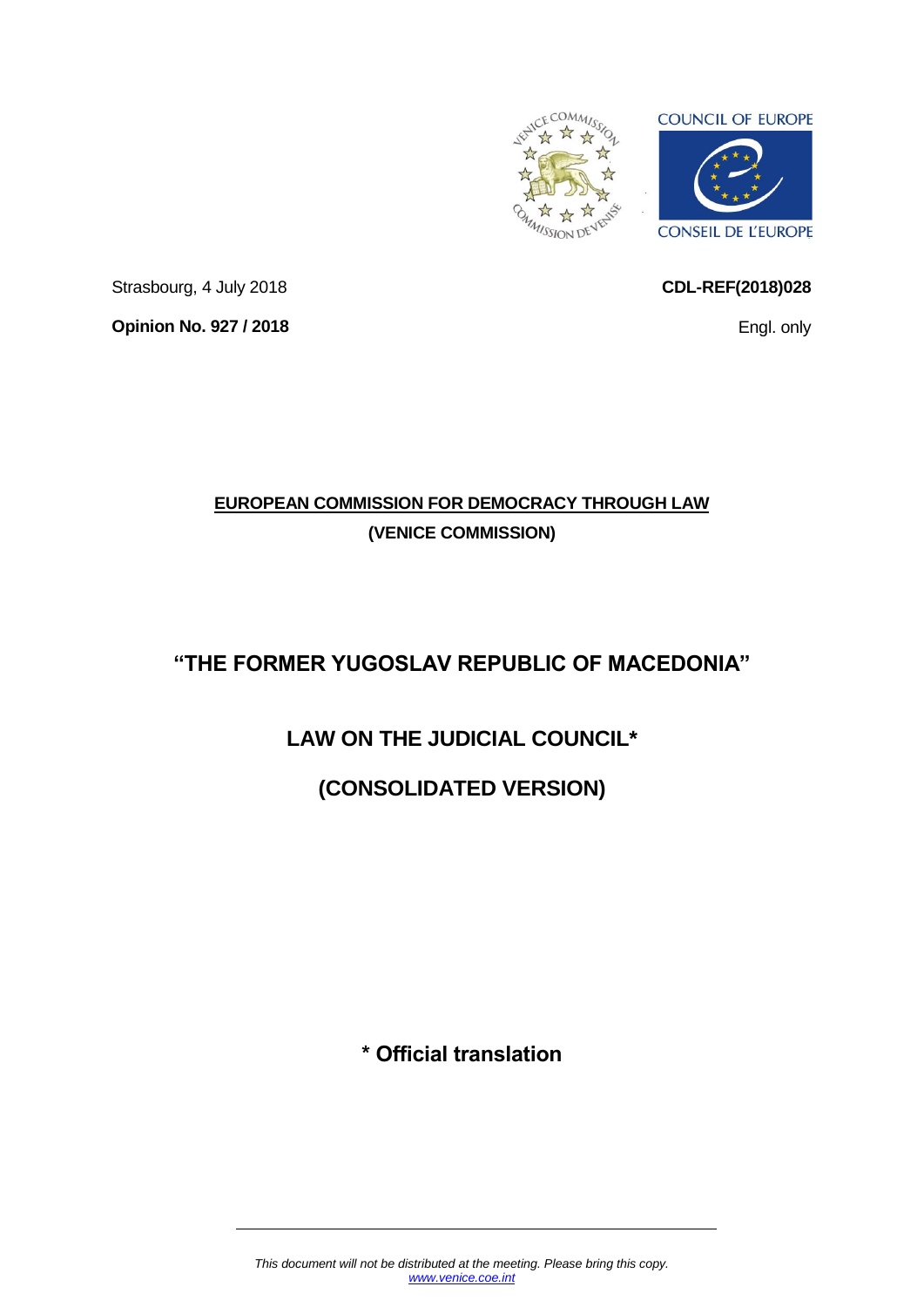# LAW ON THE JUDICIAL COUNCIL

#### CONSOLIDATED TEXT [1](https://www.akademika.com.mk/)

# I. BASIC PROVISIONS

#### **Establishment**

#### **Article 1**

This Law shall regulate the procedure for selection of the Judicial Council of the Republic of Macedonia, the manner of exercising its offices, the selection, the termination and the dismissal of a judge and a lay judge, the procedure for establishment of responsibility of a judge of president of a court establishment of unprofessional and bad faith in exercising the judicial office, the monitoring and assessment of the judges work, the manner of working and deciding, and other issues connected with the operation of the Judicial Council of the Republic of Macedonia.

#### **Aim of establishment**

#### **Article 2**

The Judicial Council of the Republic of Macedonia (hereinafter: the Council) shall be an autonomous and independent judicial body. The Council shall ensure and guarantee the autonomy and independence of the judicial authority, through performing its function in accordance with the Constitution and the laws.

## **Political activity**

#### **Article 3**

Political organization and activity shall be forbidden in the Council.

The members of the Council must not carry out any party activity while performing the functions in the Council.

The Council through its work shall prevent the political influence in the judiciary.

#### **Council status**

#### **Article 4**

The Council shall have the capacity of a legal entity.

The head office of the Council shall be in Skopje.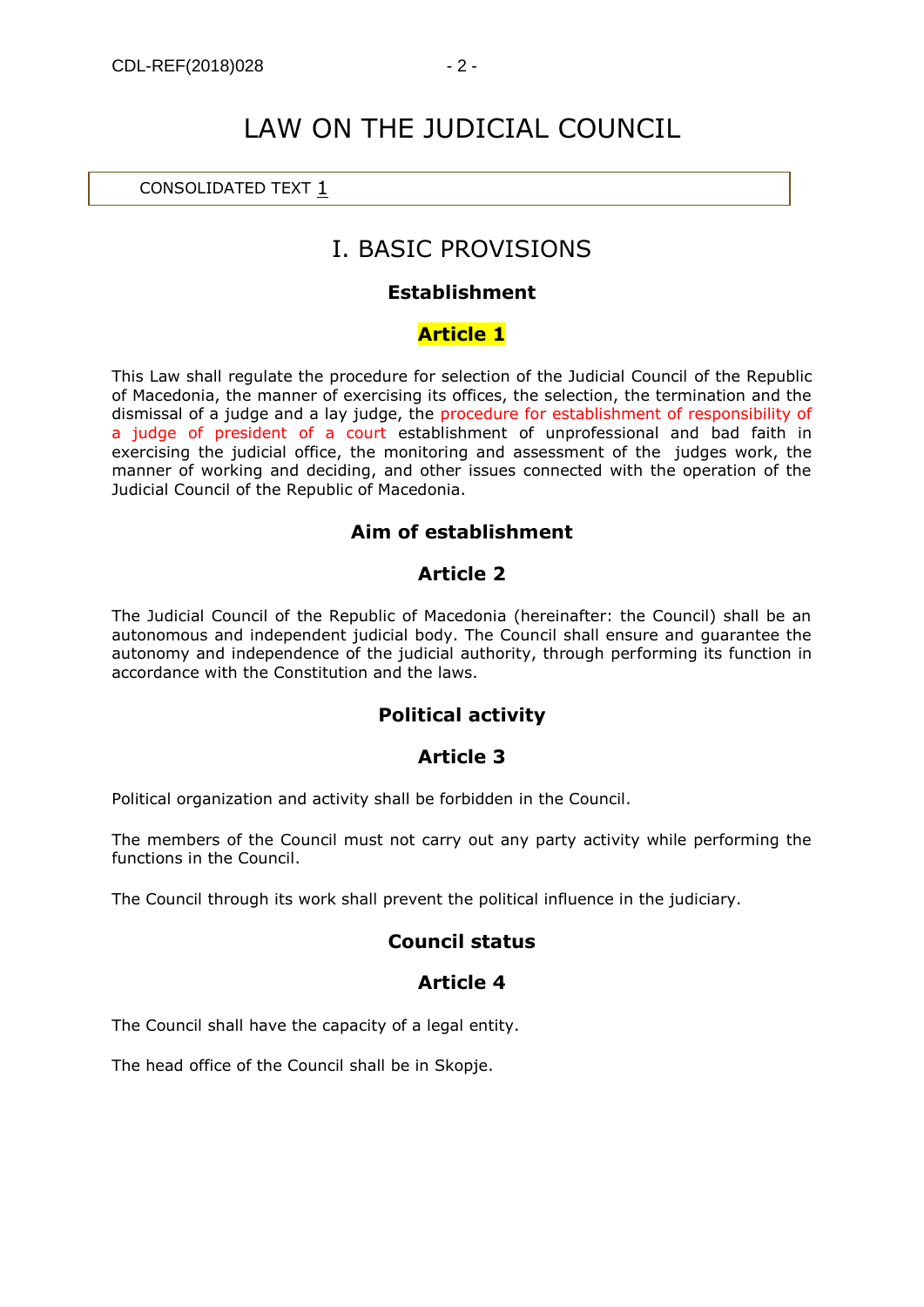## **Seal of the Council**

## **Article 5**

The Council shall have a seal.

The seal shall contain the name Republic of Macedonia, the coat of arms of the Republic of Macedonia, the name and the head office of the Council.

The name and the head office, the coat of arms and the flag of the Republic of Macedonia shall be displayed on the building where the head office of the Council is located.

# II. COMPOSITION AND THE PRESIDENT OF THE COUNCIL

#### **Composition of the Council**

#### **Article 6**

The Council shall consist of 15 members, out of whom:

- the president of the Supreme Court of the Republic of Macedonia and the Minister of Justice shall be *ex officio* members;

- eight members of the Council shall be elected by the judges from among their ranks. Three of the elected members shall be members of the communities that are not in majority in the Republic of Macedonia, where the principle of equitable representation of citizens belonging to all the communities shall be observed;

- the Assembly of the Republic of Macedonia shall elect three members of the Council with a majority of votes from the total number of representatives, wherefore there has to be majority of votes of the representatives belonging to the communities that are not in majority in the Republic of Macedonia, and

- two members of the Council shall be proposed by the president of the Republic of Macedonia and elected by the Assembly of the Republic of Macedonia, one of whom shall be a member of the communities that are not in majority in the Republic of Macedonia.

The Minister of Justice as a member of the Council shall participate in the operation of the Council without a right to vote.

## **Term of office of the Members of the Council**

## **Article 7**

The term of office of the elected members shall be four years with a right to one reelection.

The term of office of the president of the Supreme Court of the Republic of Macedonia and Minister of Justice in the Council shall cease upon the termination of their terms of office.

The term of office of the member who is elected at additional elections, due to early termination of the term of office of the member of the Council in whose place he/she is elected, shall last six years.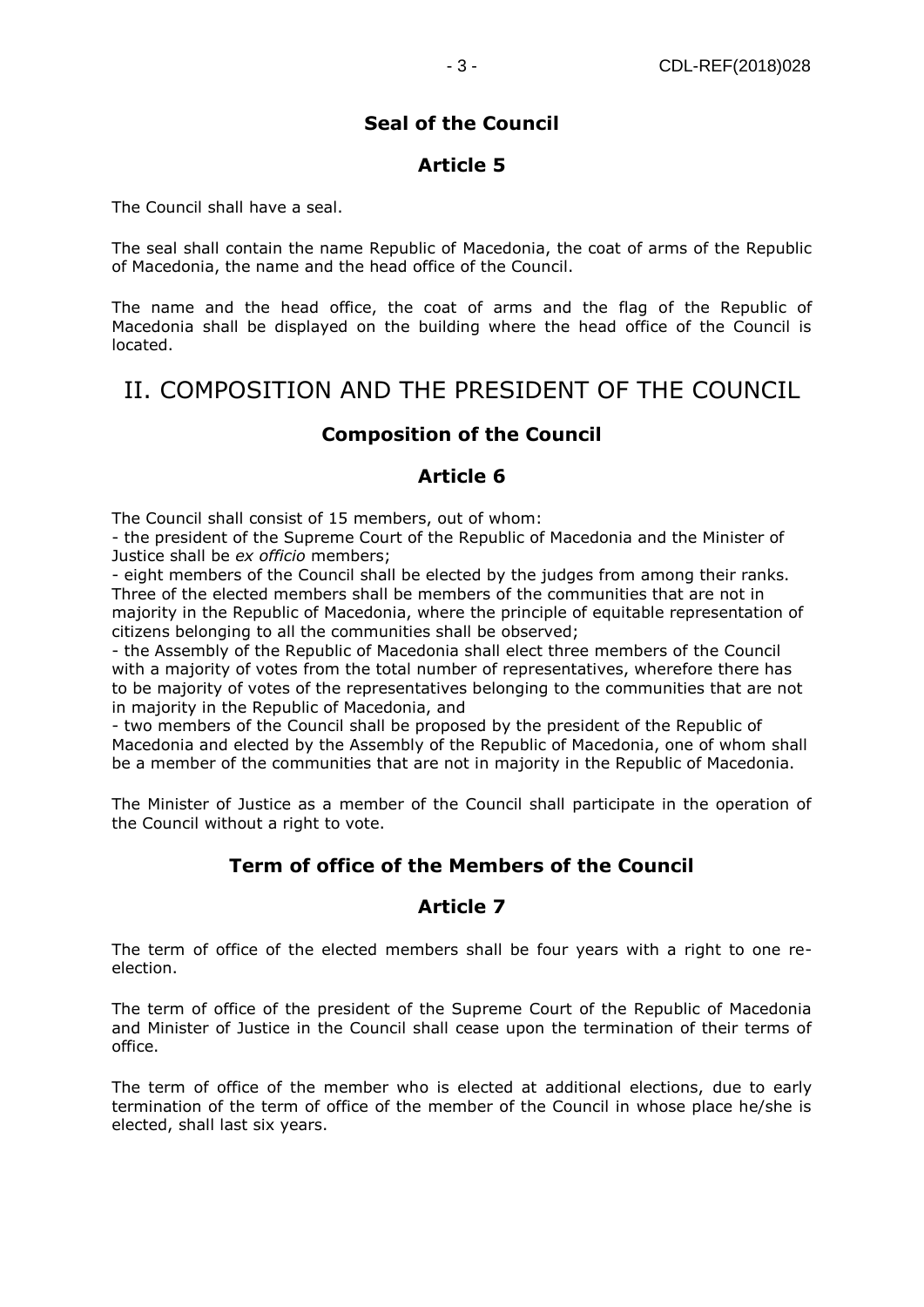## **President of the Council**

#### **Article 8**

"The work of the Council is chaired by a President.

The Council President has a deputy, who deputies him/her in his/her absence.

The Council President and his/her deputy are elected from among the members of the Council by a majority vote of the members with a voting right, by secret ballot.

The term of office of the Council President and Vice President is for two years, without the right to re-election.

The Minister of Justice and the President of the Supreme Court of the Republic of Macedonia may not be elected as President and Vice President of the Council."

# III. PROCEDURE FOR ELECTION OF MEMBER OF THE COUNCIL

#### **Announcement for a member of the Council**

#### **Article 9**

The president of the Council, three months at the latest, before the expiry of the term of office of the Council or a member of the Council, shall be obliged to: - publish an announcement for election of member of the Council from among the judges,

- notify the president of the Assembly of the Republic of Macedonia to publish an announcement for election of members of the Council who are elected by the Assembly, and

- notify the president of the Republic of Macedonia to propose the Assembly a candidate for member of the Council.

In the case of an early termination of the term of office referred to in Article 7 paragraph 3 of this Law, the president of the Council shall act in accordance with paragraph 1 of this Article within 15 days upon the termination of the term of office of the Council member.

#### **Duration of the announcement**

#### **Article 10**

The announcement referred to in Article 9 of this Law shall be published in the "Official Gazette of the Republic of Macedonia" and in at least two daily newspapers, one of which is published in the language spoken by at least 20% of the citizens that speak an official language other than the Macedonian language.

The announcement shall last 15 days as from the day of publication in the "Official Gazette of the Republic of Macedonia".

At least 30 days should expiry from the day of publishing the announcement to the day of voting.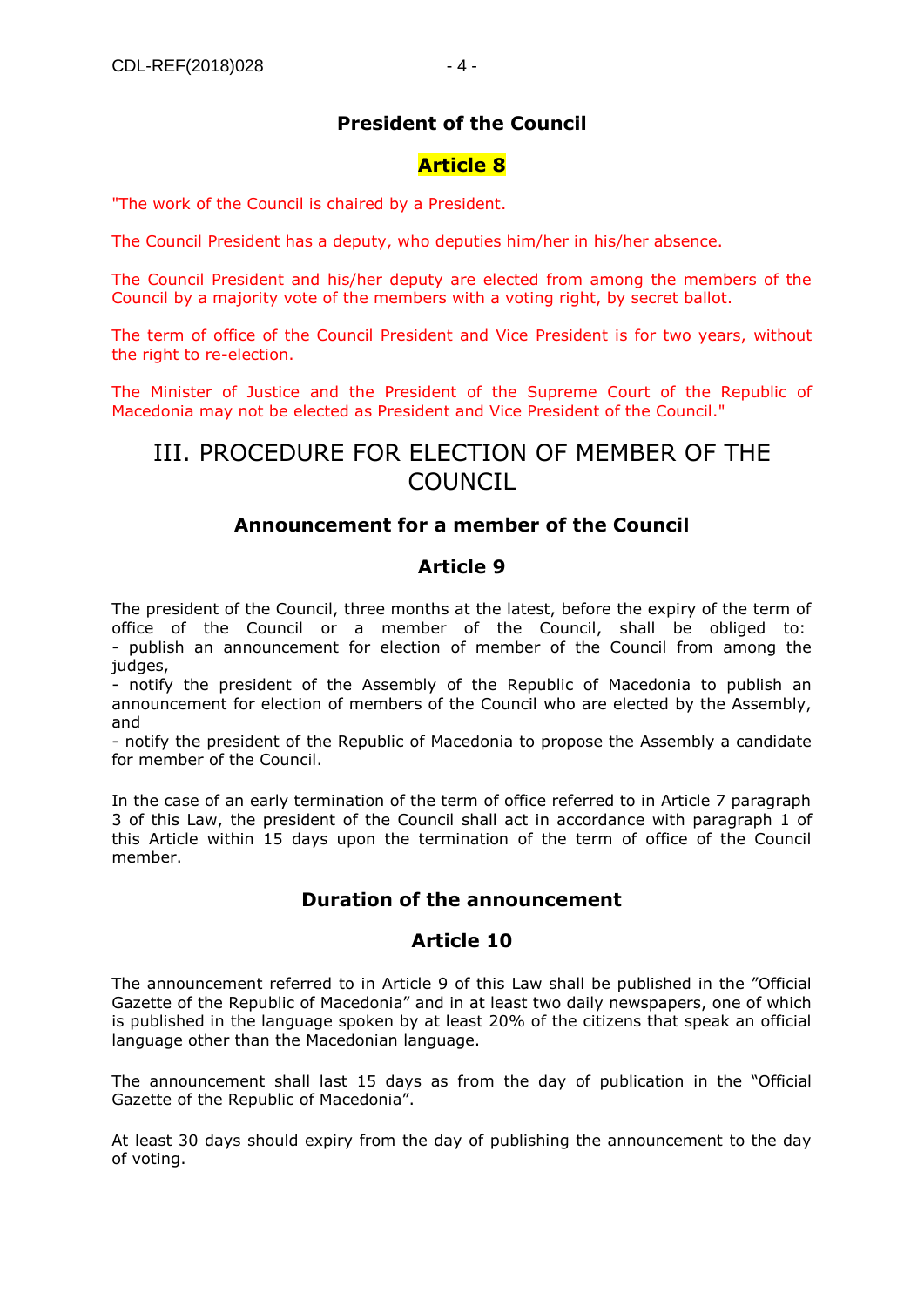## **Requirements for a member of the Council from among the judges**

#### **Article 11**

Any judge who exercises the office of a judge at the moment of publication of the announcement and meets the following requirements may apply to the announcement for selection of a member of the Council from among the judges:

-has at least five years of service as a judge and

- has the highest positive assessment in the last three years in exercising the office of a judge, given by the Council,

- has a reputation, has an integrity in the exercise of the office of a member of the Council, and has social skills for exercise of the judicial office, for which integrity tests and psychological tests are taken.

Any person who meets the following requirements at the moment of publication of the announcement may apply to the announcement for selection of a member of the Council on a proposal of the Assembly of the Republic of Macedonia:

- to be a citizen of the Republic of Macedonia,

- to be a law graduate with at least 15 years of work experience in the legal profession and a passed bar examination and who, in the practice of the legal professional, distinguishes him/herself by scientific or professional work or by public activities, and - has a reputation, has an integrity in the exercise of the office of a member of the Council, and has social skills for exercise of the judicial office, for which integrity tests and psychological tests are taken.

The Assembly of the Republic of Macedonia may select a person who meets the following requirements at the moment of selection for a member of the Council on a proposal of the president of the Republic of Macedonia:

- to be a citizen of the Republic of Macedonia,

- to be a law graduate with at least 15 years of work experience in the legal profession and a passed bar examination and who, in the practice of the legal professional, distinguishes him/herself by scientific or professional work or by public activities, and - has a reputation, has an integrity in the exercise of the office of a member of the Council, and has social skills for exercise of the judicial office, for which integrity tests and psychological tests are taken.

The form and the contents of the psychological test and the integrity test shall be regulated by the Judicial Council of the Republic of Macedonia.

## **Article 11-a**

The aim of the psychological test which is administered by the Judicial Council of the Republic of Macedonia shall be to affirm the candidates for exercising the office of a member of the Council by checking the social skills.

The integrity test which is administered by the Judicial Council of the Republic of Macedonia shall be based on the existing ethical and professional codes for exercise of the office of a judge and shall aim at checking the ethical and moral values of the candidate for exercise of the office of a judges and shall include: - a test which is taken in a written form and anonymously, based on the standard determined list of questions.

The Judicial Council of the Republic of Macedonia shall be obliged, during the psychological test and the integrity test, to take care for the protection of the personal data, reputation and dignity of the candidate, in accordance with the law.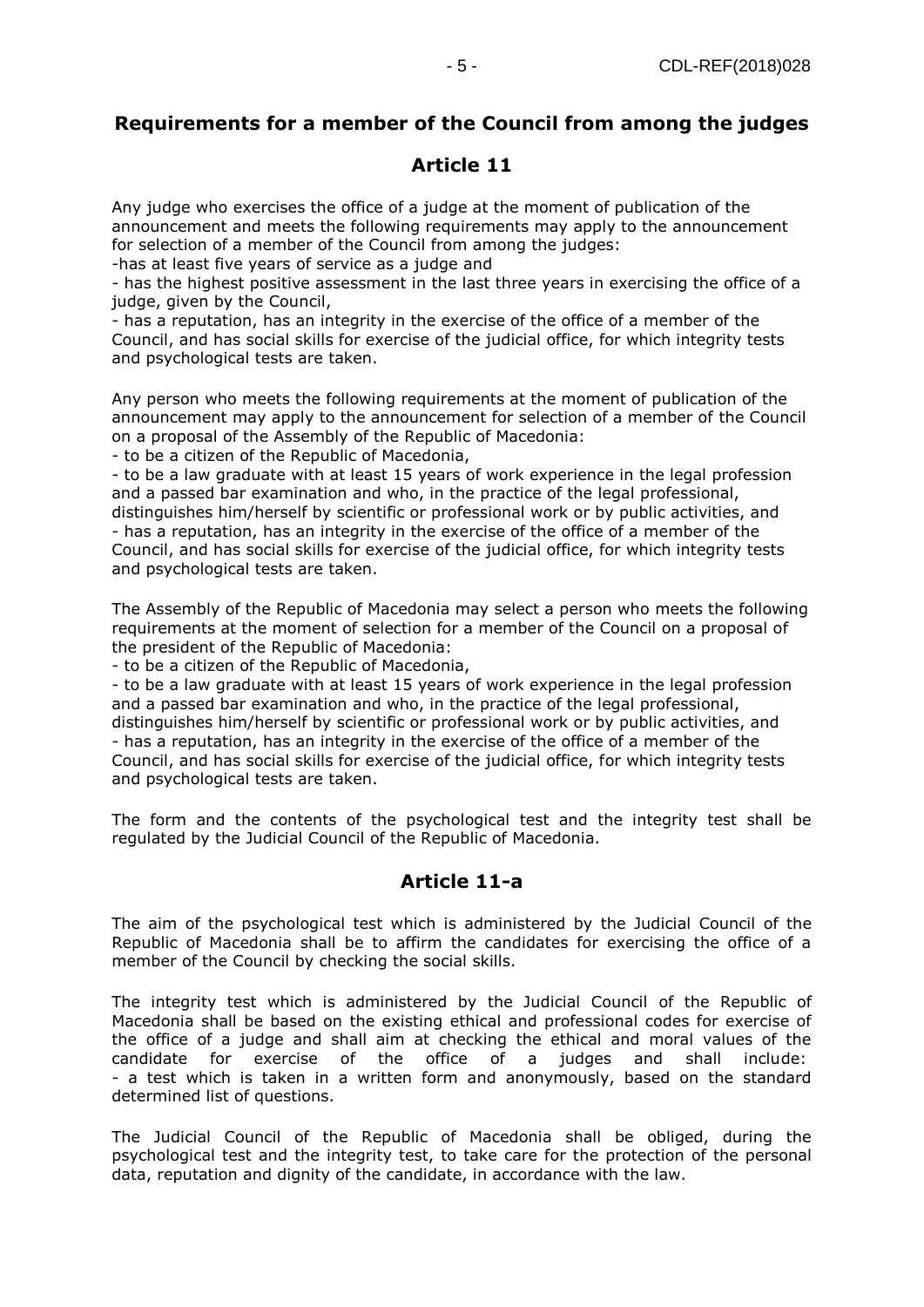The psychological test shall be conducted on the basis of internationally recognized psychological tests that are used in at least one member state of the European Union and OECD.

## **Candidacy**

## **Article 12**

The candidates for a member of the Council from among the judges shall submit their candidacy to the Council in a written form.

The candidate shall attach the following to the application:

- a certificate for the length of service as a judge,

- biographical data on the vocational and professional development,

- assessments of the results in the work in two regular consecutive evaluations issued by the Council,

- data on the participation in vocational and professional education, issued by the Academy for Training of Judges and Public Prosecutors,

- a passed integrity test and psychological test and

- a statement indicating the list to which he/she applies.

## **Commission for preparation of lists of candidates**

## **Article 13**

The Council, from among its members, shall form a three-member Commission for preparation of the candidate lists (hereinafter: Commission).

The Commission shall prepare candidate lists out of the duly submitted candidacies of the candidates that fulfill the requirements referred to in Article 11 of this Law and shall submit them to the Council.

The candidate lists shall be prepared according to electoral units, as follows:

- as a general list for a candidate from the Supreme Court of the Republic of Macedonia,

- as a general list for a candidate from the appellate region Skopje, and the administrative courts;

- as a general list for a candidate from the appellate region Bitola;

- as a general list for a candidate from the appellate region Gostivar;

- as a general list for a candidate from the appellate region Štip, and

- as a single special list of candidates from among the judges that belong to all the communities that are not in majority of the population in the Republic of Macedonia, for the whole territory of the Republic of Macedonia.

The Council shall determined the candidate lists referred to in paragraph 3 of this Article.

The Council shall submit the determined candidate lists to the Commissions on Conducting Elections of Member of the Council from among the judges, within 15 days from the expiry of the announcement.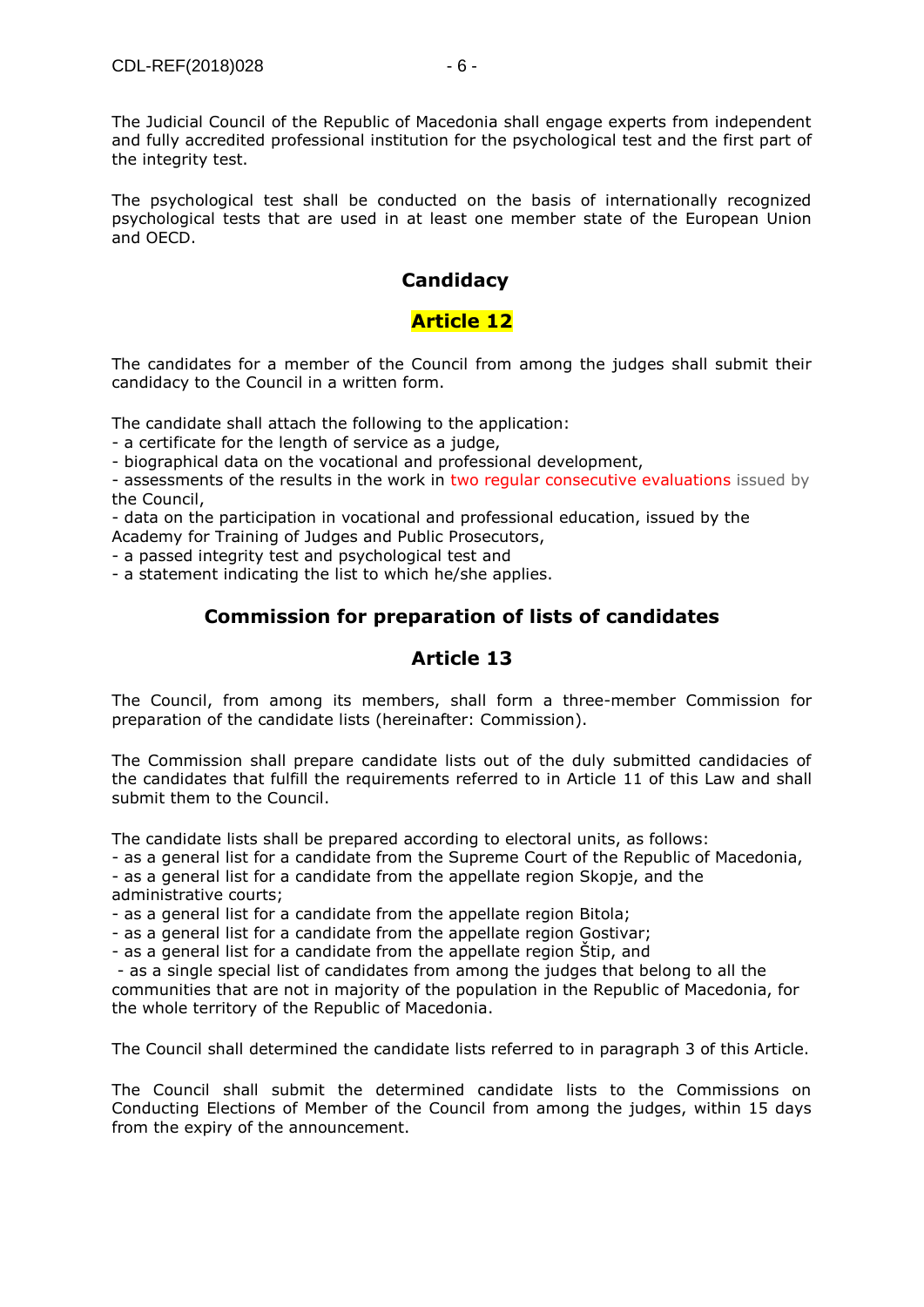## **Commission on Conducting Elections of Members of the Council from among the judges**

## **Article 14**

The Council, from among its members, shall form a Commission for Conducting Elections of Members of the Council from among the judges (hereinafter: Election Commission).

The Election Commission shall be composed of a president, two members and their deputies.

The Election Commission shall prepare the electoral material, form electoral boards, and conduct the elections.

## **Article 15**

A member of the Commission for preparing the candidates list cannot be a member of the Commission on Conducting Elections of Members of the Council from among the judges and *vice versa* .

## **Election of appellate regions**

## **Article 16**

In the election of the members of the Council from among the judges, the following representation of the members from all the regional appellate courts shall taken into consideration, as follows:

- one member is elected from the appellate region Skopje,

- one member is elected from the appellate region Bitola,

- one member is elected from the appellate region Gostivar,

- one member is elected from the appellate region Štip,

- one member is elected from the Supreme Court of the Republic of Macedonia, and

- three members are elected from among the judges that belong to all the communities that are not in majority of the population in the Republic of Macedonia,by all the judges that are registered in Judicial Electoral Directory.

## **Judicial Electoral Directory**

## **Article 17**

The Judicial Electoral Directory shall be kept by the Judicial Council and shall contain the following data:

- name and surname of the judge,

- personal identification number,

- court where he/she exercises the judicial office,

- the date of his/her first election as a judge,

- nationality,

- number of the official identification card, and

- place for a note.

The Judicial Council shall make the Judicial Electoral Directory available in the court and any judge shall have the right to request correction of the data within three days in a written form.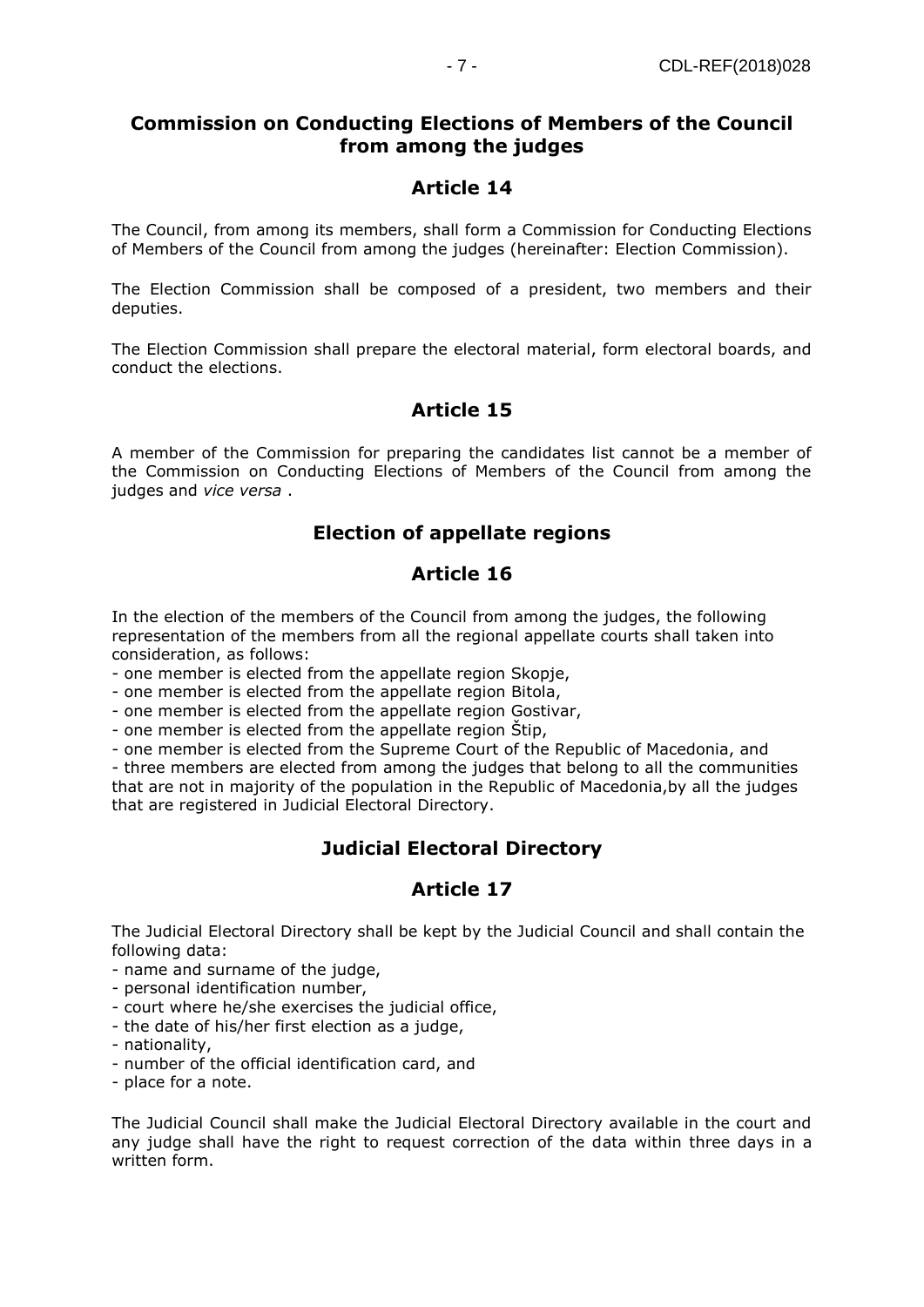An administrative dispute may be initiated against the decision referred to in paragraph 4 of this Article before the competent court within 24 hours as of the receipt of the decision.

The competent court referred to in paragraph 5 of this Article shall adopt a decision within 48 hours.

The Judicial Council shall close the Judicial Electoral Directory within 20 days as of the day of announcement of the elections at the latest.

## **Manner of conducting the elections of members of the Council from among the judges**

## **Article 18**

The elections of the members of the Council from among the judges shall be conducted in the same day.

The elections shall be conducted at polling places with number and head office in all court in the Republic of Macedonia, in accordance with the Law on Courts.

The elections at the polling places shall be conducted by an Electoral Board formed on the basis of a decision by the Election Commission referred to in Article 14 of this Law.

A candidate for a member of the Council cannot be a member of an Electoral Board.

The Electoral Board shall consist of a president and two members from among the judges and/or expert associates from the court and their deputies.

The Election Commission referred to in Article 14 of this Law shall be obliged to form the Electoral Board seven days before the voting day.

## **Electoral material**

## **Article 19**

The electoral material shall consist of:

- ballot boxes and voting booths,

- forms for minutes,

- booklet of ballots papers bound together, according to the excerpt from the Judicial Electoral Directory,

- an excerpt from the Judicial Electoral Directory, and

- other material necessary for voting.

## **Ballot paper**

## **Article 20**

The general ballot paper shall contain:

- title of the ballot paper,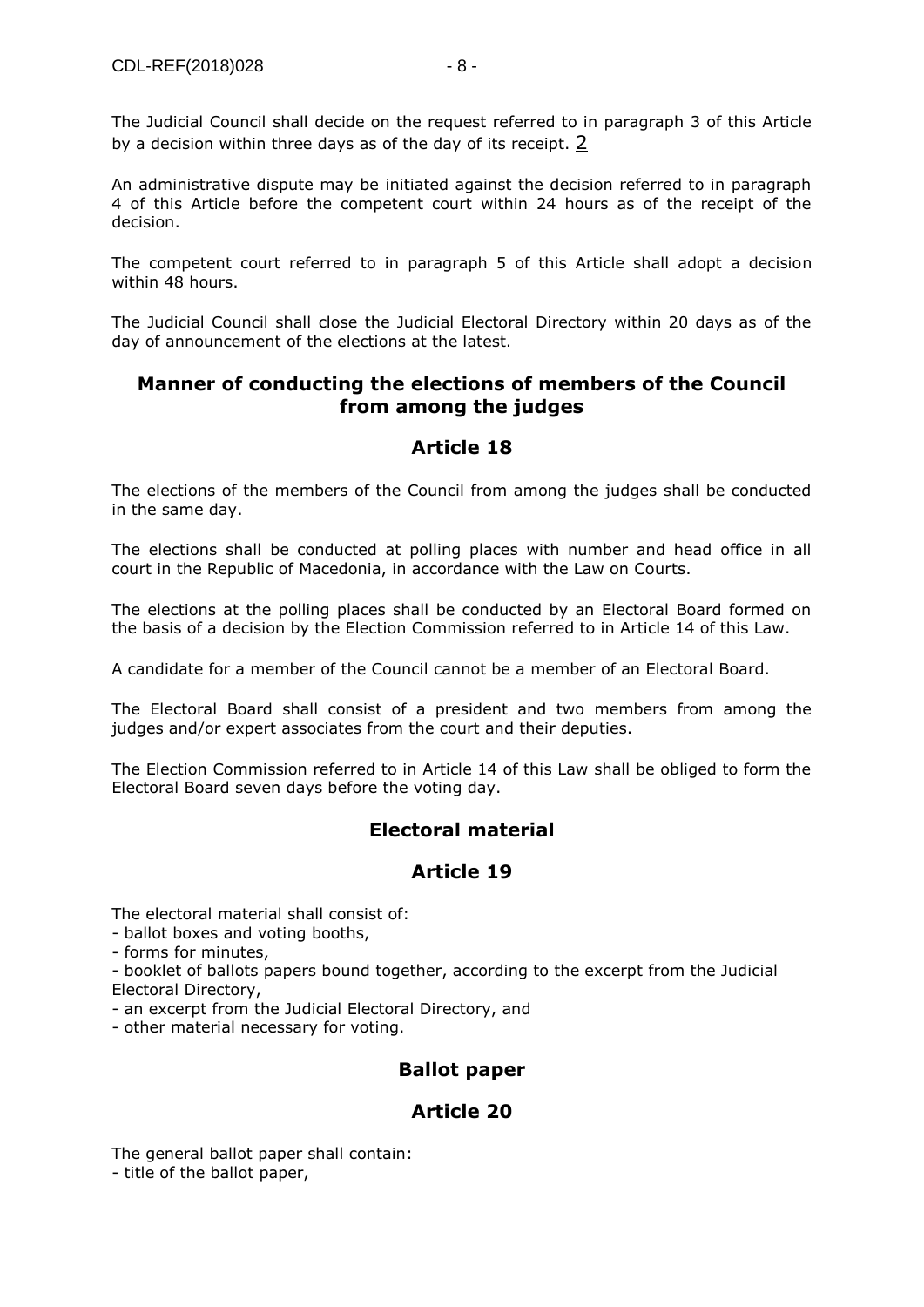- polling place and name of the polling place,
- serial number, and
- surname and name of the candidates in alphabetical order.

The special ballot paper shall contain:

- title of the ballot paper,
- polling place and name of the polling place,
- serial number,
- surname and name of the candidates in alphabetical order, and
- data on the nationality of the candidates, and
- the court wherefrom the candidate is being nominated.

The Election Commission shall prepare the form of the ballot in accordance with this Article.

## **Delivery of the electoral material**

#### **Article 21**

The Election Commission shall hand in the electoral material to the president of the Electoral Boards the latest within 24 hours prior to conducting the elections, for which minutes shall be made.

## **Conducting the voting**

## **Article 22**

The voting shall be conducted during a working day.

The voting shall start at 8.00 a.m. and shall last until 3.00 p.m without interruptions.

The judges shall vote for one candidate from the general list from their appellate region and the single special list.

The judges of the Supreme Court of the Republic of Macedonia shall vote for a candidate from the general list of the Supreme Court of the Republic of Macedonian and the single special list.

The judges shall identify themselves with a judicial identification card and shall vote secretly.

The polling place shall be closed at 3.00 p.m., and the voting of the judges who are in the premises shall be allowed.

The Electoral Board can close the polling place before the expiry of the time referred to in paragraph 1 of this Article, if all of the judges registered in the excerpt of the Judicial Electoral Directory have cast their votes.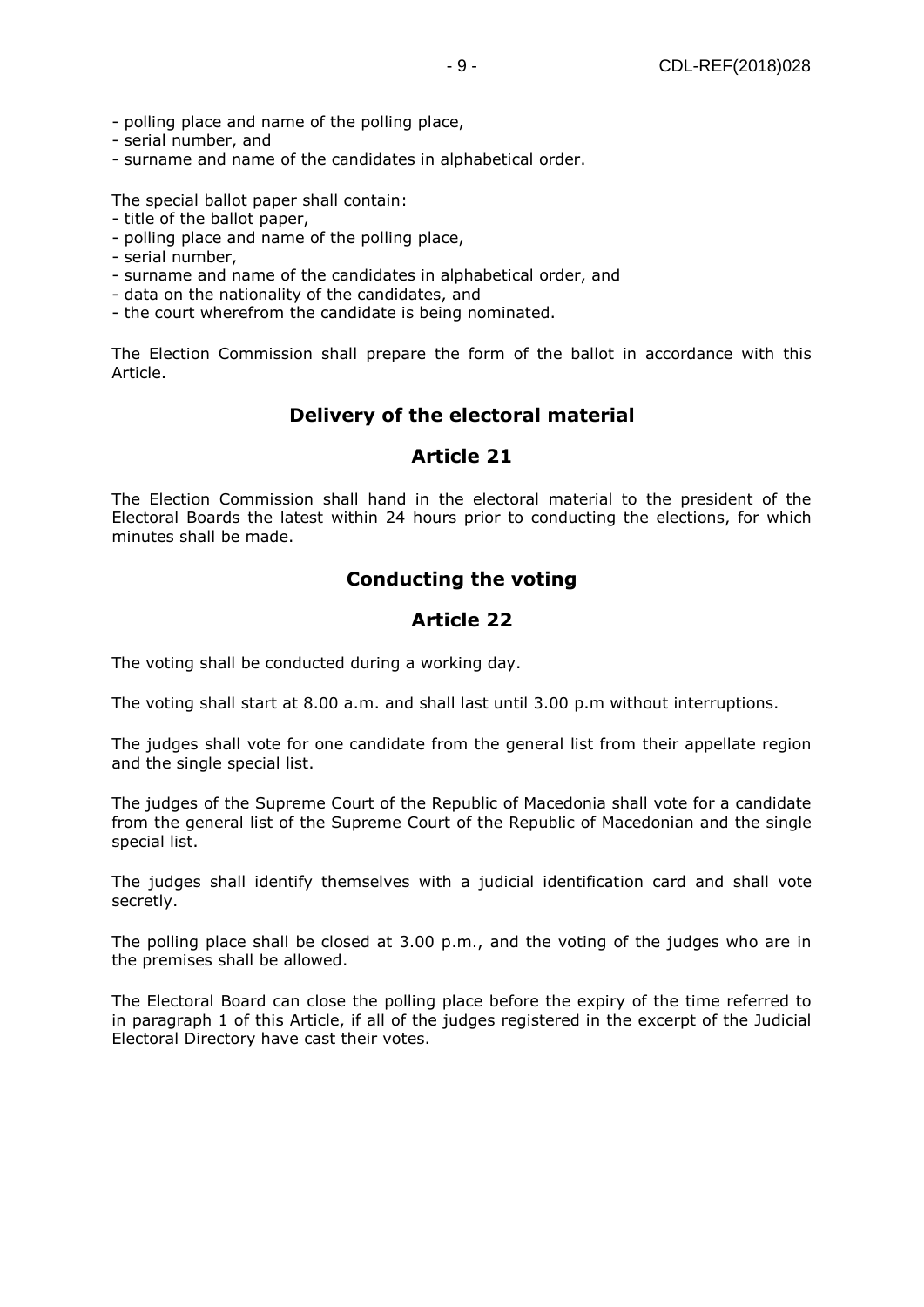## **Minutes on the voting**

#### **Article 23**

Upon closing the polling place, the Electoral Board shall make minutes on the course and results of the voting until 6.00 p.m. the same day at latest and shall notify the Election Commission thereof.

The following data shall be included in the minutes:

- total number of voters who cast their votes,
- total number of votes won by each candidate,
- number of irregular ballots, and
- note on the course of the voting.

The Electoral Board shall submit the minutes with the results of the voting and the other electoral material to the Election Commission within 24 hours after the closure of the voting at latest.

## **Irregular ballot paper**

#### **Article 24**

The ballot paper shall be considered irregular if it is not filled in or if a greater number of candidates from the number that is being elected at the election unit has been circled.

## **Election result**

## **Article 25**

The Election Commission shall sum up the results of the polling place and determine the election results in the electoral units within 48 hours from the moment of closing the elections.

The candidate that has won the largest number of votes in the electoral units shall be considered an elected member of the Council.

If several candidates have won the same number of votes per one electoral list, the elections for these candidates shall be repeated within seven days from the voting day.

The Election Commission shall issue a certificate to the elected members of the Council from among the judges.

The design and the content of the form of the certificate shall be prescribed by the Minister of Justice.

#### **Members of the Council elected by the Assembly of the Republic of Macedonia**

## **Article 26**

The members of the Council elected by the Assembly of the Republic of Macedonia, as well as the members elected by the Assembly of the Republic of Macedonia on a proposal of the president of the Republic of Macedonia, shall be elected from among the university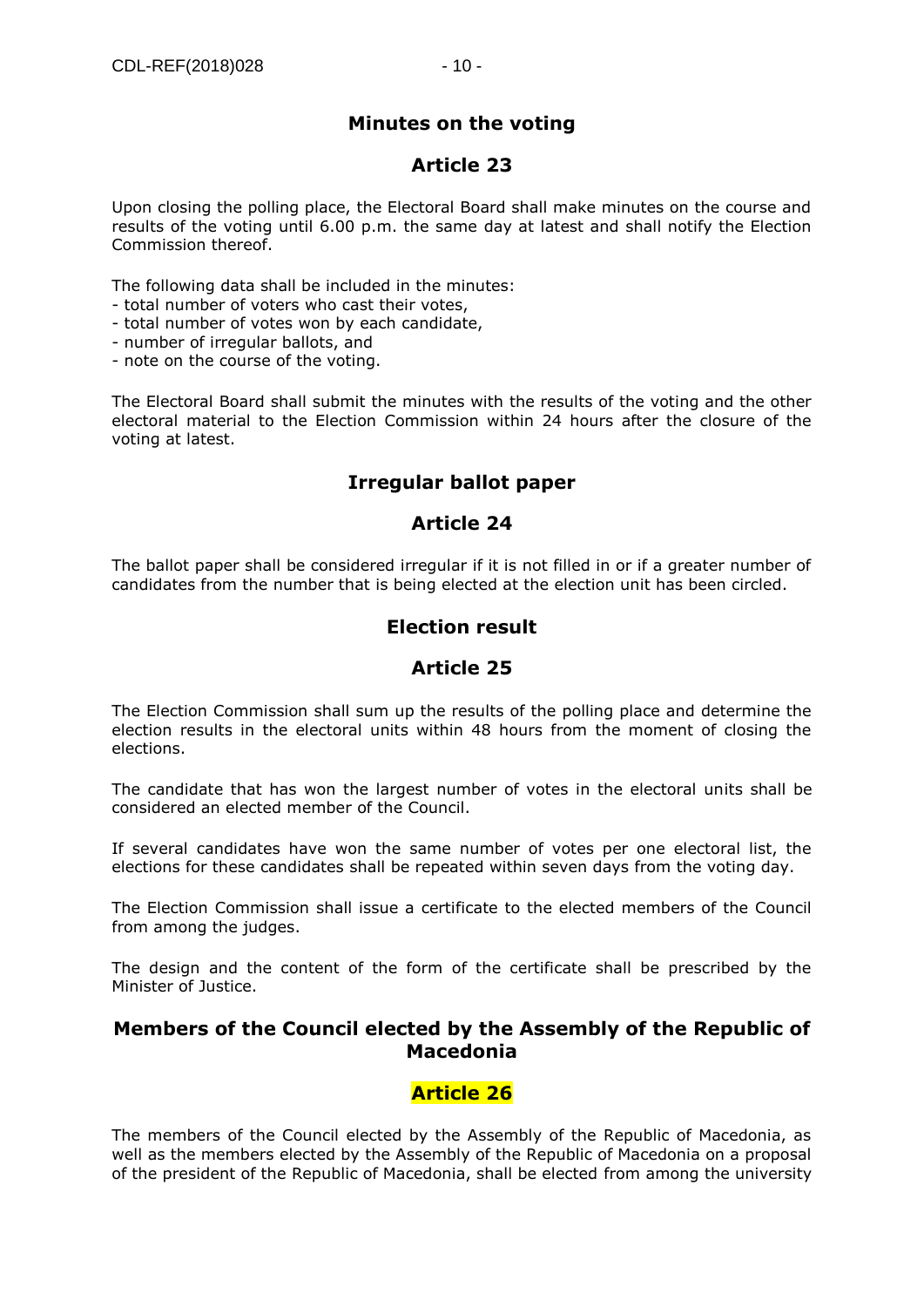law professors, attorneys-at-law and other eminent law-graduates except for a judge or public prosecutor who at the time of the announcement carries out the office of a judge or public prosecutor.

#### **Session of the Assembly of the Republic of Macedonia at which the members of the Council are elected**

#### **Article 27**

The election of the Member of the Councils elected by the Assembly on a proposal of the competent working body of the Assembly of Republic of Macedonia and the election of the Member of the Council on a proposal of the president of the Republic of Macedonia from among the candidates that have applied to the announcement shall take place at same session.

The session of the Assembly of the Republic of Macedonia at which the members referred to in paragraph 1 of this Article are elected shall be urgent and it shall be held within 30 days from the day of the election of members of the Council elected by the judges.

#### **Solemn statement**

#### **Article 28**

The elected members of the Council and the *ex officio* members shall give a solemn statement before the president of the Assembly of the Republic of Macedonia.

The solemn statement shall read:

"I hereby declare and swear that I shall perform the office of a member of the Judicial Council of the Republic of Macedonia honestly, conscientiously and responsibly and that I shall abide by the Constitution of the Republic of Macedonia, the laws and the international agreements ratified in accordance with the Constitution of the Republic of Macedonia".

The solemn statement shall be signed by the newly elected members.

The elected members and the *ex officio* members of the Council shall give the solemn statement in Macedonian language and shall sign it in Macedonian language and its Cyrillic letter.

*Out of force* [3](https://www.akademika.com.mk/)

The newly elected member shall be given a copy of the signed statement.

## **Constitution of the Council**

## **Article 29**

The constitutive session shall be held within 30 days from the election of the majority of the members of the Council.

The constitutive session shall be convened by the president of the previous Judicial Council.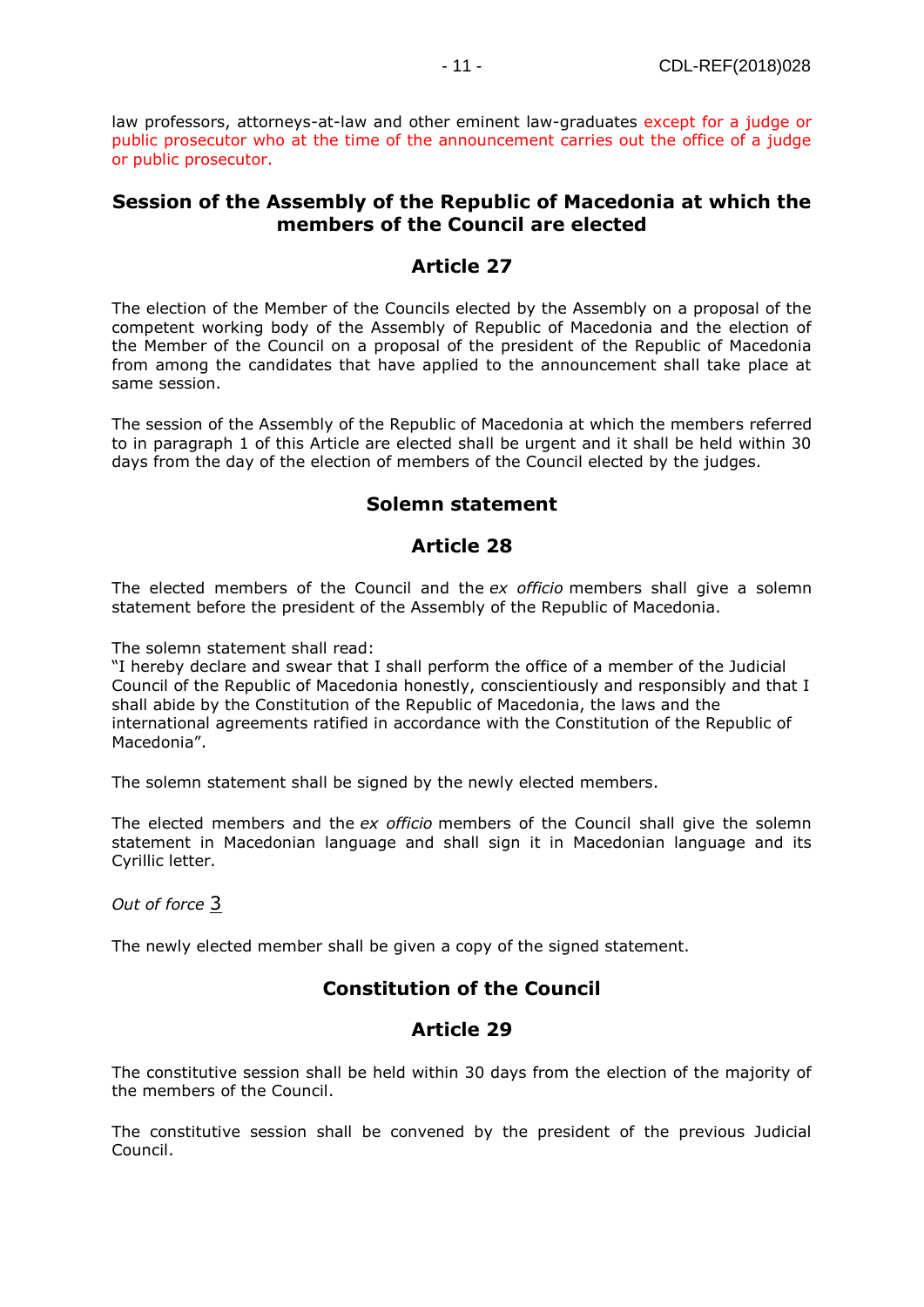The constitutive session shall be chaired by the oldest member of the Council, until president of the Council is elected.

## **Termination of the term of office of a member of the Council**

#### **Article 30**

The term of office of a member of the Council shall terminate:

1) upon the expiry of the time for which he/she is elected;

2) on his/her request;

3) by fulfilling the conditions for old age retirement in accordance with law;

4) if he/she is sentenced by an effective court judgment for the criminal offence of misuse of official duty and powers in the carrying out of the function or another criminal offence to an unconditional imprisonment of at least six months, making him/her unfit to perform the duties of a member of the Council.

5) if it is determined that she/he permanently losses the ability to perform the office, and

6) he/she is elected to another public office or profession.

In the case referred to in paragraph 1 point 2 of this Article, the term of office shall terminate when the Council, that is the Assembly of the Republic of Macedonia accepts the resignation at a session.

In the case referred to in paragraph 1 point 4 of this Article, the term of office shall terminate as of the day of the effectiveness of the verdict.

In the case referred to in paragraph 1 point 5 of this Article, the term of office shall terminate when the Council establishes at a session the fulfillment of the requirements on the basis of the previously conducted procedure, that is when the Assembly of the Republic of Macedonia, on a proposal of the Council shall determine and vote fulfillment of a requirement termination of the office of a member of the Council elected in the Assembly.

In the case referred to in paragraph 1 point 6 of this Article, the term of office shall terminate upon the election to another office or profession.

#### **Temporary removal from exercising the function of a member of the Council**

#### Article 30-a

A member of the Council may be removed from exercising the office of a member of the Council if:

a Bill of indictment is granted in the cases under Article 30 paragraph 1 item 4) of this Law.

The decision on temporary removal from the office of a member of the Council is adopted by the Council by a two-third majority vote from the total number of members with a voting right. The Council member against whom the proceeding was initiated shall be exempted from the session and the voting."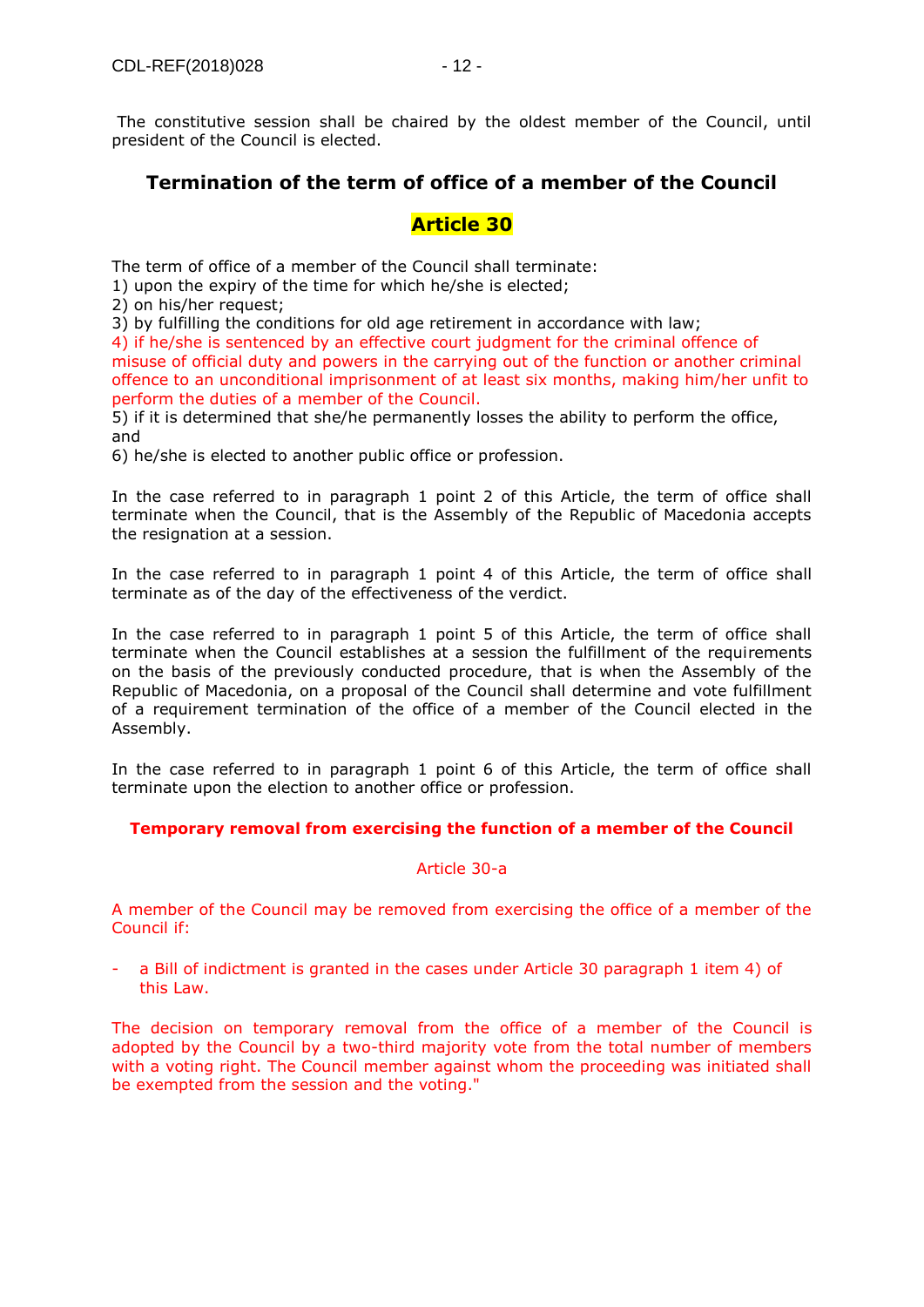# IV. COMPETENCE, ORGANIZATION AND MANNER OF OPERATION OF THE COUNCIL

# **Article 31**

The Council shall have the competence to:

- select and dismiss judges,

- select and dismiss judges the presidents of the courts,

- determine the termination of the judicial office,

- select and dismiss the lay judges,

- follow and assess the work of the judges,

- decide on the disciplinary liability of the judges,

- determine unprofessional and reckless holding of the judicial office,

- determined the termination of the judicial office due to permanent capability to contract as a judge,

- decide on revoking the immunity of a judge,

- decide upon requests for approving detention for a judge,

- nominate two judges of the Constitutional Court of the Republic of Macedonia from among the judges,

- examine the annual report of the Supreme Court of the Republic of Macedonia regarding the determined fundamental principles and fundamental legal opinions upon issues of importance for the purpose of securing unity in the application of the laws,

- decide on the temporary suspension of a judge from the judicial office, and a member of a council from performing the office of a member of a council,

- determine the number of necessary judicial positions for the courts,

- review and assess the quarterly and annual reports on the work of the courts and to publish them publicly on its website, and,

- act upon complaints by citizens and legal entities for the work of the judges, the presidents of the courts and the courts,

- care for the reputation of the judges and the trust of the citizens in the judiciary,

- submit an annual report on the work,

- adopt the Rules of Procedure and other general acts regulating the work within its competence;

- determine an orientation number of cases which should be decided by a judge monthly, and

- carry out other activities determined by law.

The Council shall mandatorily, at least once a month, hold a session to deliberate separately over all complaints submitted by the citizens and the legal entities regarding the work of the judges, the presidents of the courts and the courts, as well as over delaying the court procedures, and shall decide on each complaint separately within 60 days as of the day of their receipt by the Council at the latest.

The session of the Council referred to in paragraph 2 of this Article shall be public.

The Council adopts an annual work programme and action plan no later than 15 December in the current year for the following year.

## **Annual work programme**

## Article 31-a

The Annual Work Programme of the Council shall include:

- measures and activities to promote the independence of the judiciary,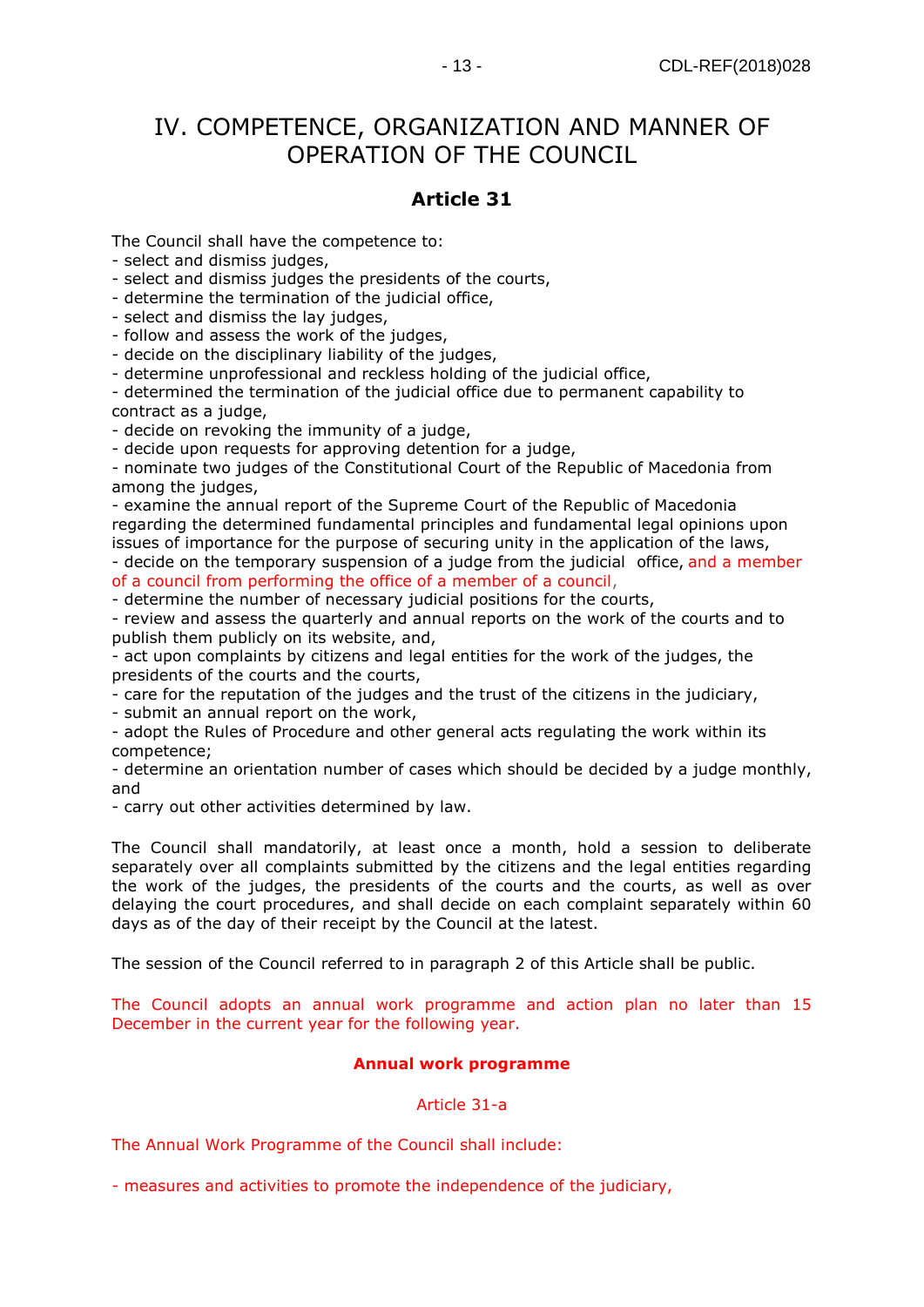- measures and activities to increase the efficiency of the judiciary,

- plan for continuous monitoring of the work of the courts,

- projection of vacancies for judges and upholding the principle of adequate and equitable representation of the members of the communities that are not the majority in the Republic of Macedonia,

- monitoring of the recommendations and proposed measures from the analyses of quarterly and annual reports on the work of courts,

- other activities within its competence which it finds necessary to be contained in the Annual Work Programme of the Council.

#### **Work at sessions**

#### **Article 32**

The Council shall review and decide on issues within its competence at a session.

The president of the Council shall convene and chair the sessions.

The president shall be obliged to convene a session on a proposal of at least five members of the Council.

Unless otherwise determined by this Law, a session can be held if the majority of the total number of members having voting rights are attending.

The proposal of the agenda shall be determined by a majority vote of the total number of members having voting righs.

The invitation for a session with a proposal of the agenda and the materials shall be submitted to the members of the Council at least seven days prior to the session.

Due to urgent and pressing duties, the session of the Council can be scheduled and held in a shorter period than the period determined in paragraph 6 of this Article.

#### **Transparency in the work**

#### **Article 33**

The sessions of the Council shall be public.

The public can be excluded only with a decision of the Council due to protection of the reputation and integrity of a judge or a judge candidate. The Council shall decide on the exclusion of the public from the sessions with a two-thirds majority votes of the total number of members of the Council having voting rights.

In case the Council decides on exclusion of the public from the session, the president of the Council shall be obliged to inform the public about the reasons for such exclusion of the public and if a decision is adopted on such session by voting, the voting on the decision shall be public.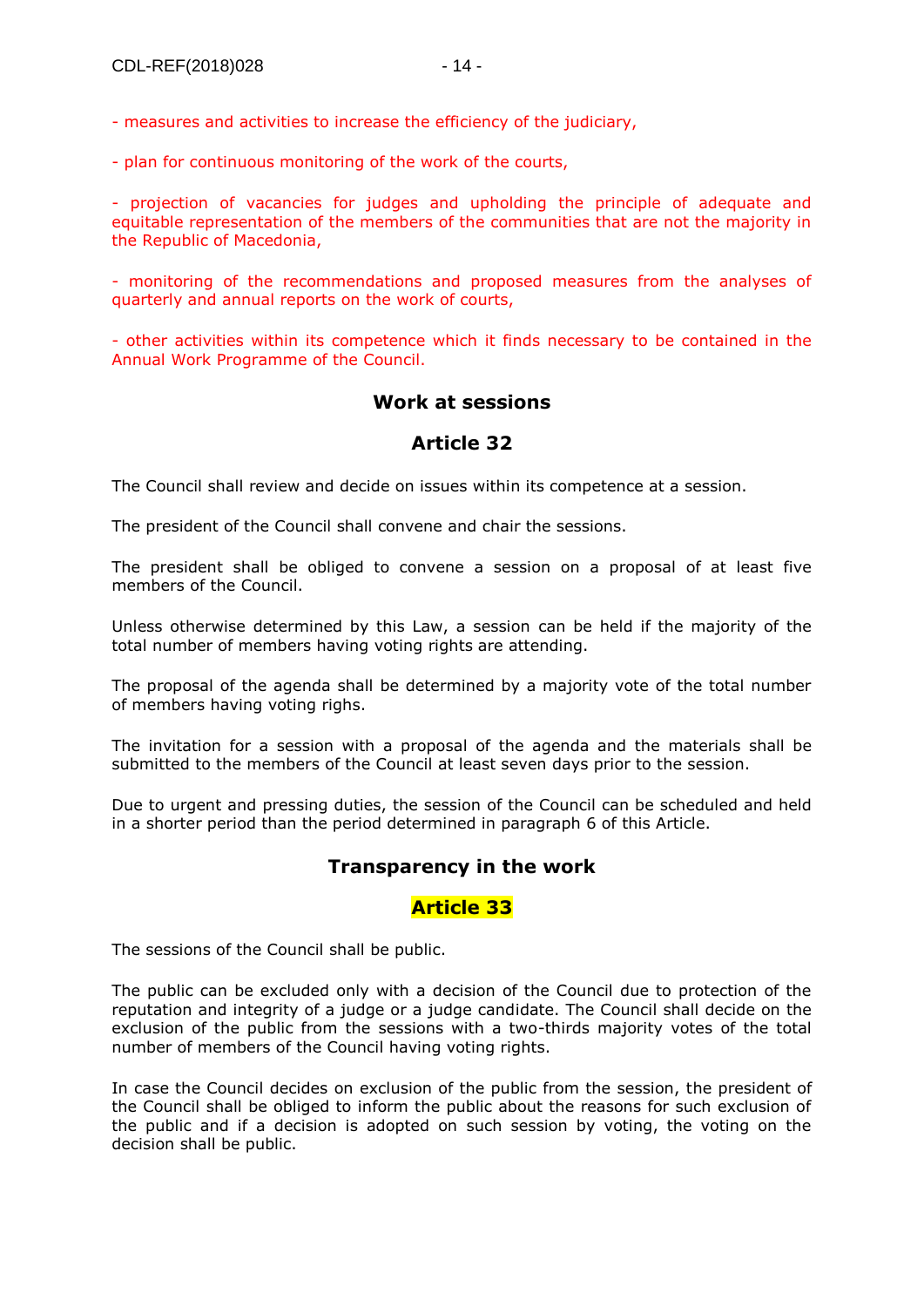If the Council decides on election of a president of a court or election of a judge, the public cannot be excluded in any circumstances.

The Council shall prepare minutes of the voting on the decision referred to in paragraph 4 of this Article and it shall be published publicly on the website of the Council.

Minutes shall be kept and audio recording shall be made for the work of the session of the Council. The adopted minutes shall be published on the website of the Council.

#### **President of the Council**

#### **Article 34**

The president of the Council shall:

- represent the Council,

- chair and manage the sessions,

- participate in the work and the decision-making of the Council,

- sign the decisions, proposals and other acts of the Council and shall be responsible about their enforcement,

- be responsible for the enforcement of the Rules of Procedure of the Council and carry out other work determined by law and the Rules of Procedure.

#### **Equality of the members of the Council**

#### **Article 35**

The members of the Council having voting rights shall have equal rights and obligations while exercising the office of a member of the Council.

#### **Article 35-a**

A member of the Council during his/her term of office may not be elected a judge, a judge in a higher court or a president of a court.

#### **Rights, obligation and responsibilities of a Member of the Council**

#### **Article 36**

A member of the Council having a voting right shall have the following rights, obligations and responsibilities:

- to participate in the work and in the decision-making of the Council;

- to raise initiatives, give proposals and opinions on issues within in competence of work of the Council;

- to participate in the work of the bodies of the Council wherein elected;

- upon a conclusion of the Council to allow insight into the work of a judge and undertake other actions and report thereof to the Council;

- to be held responsible for violation of the Constitution and the law while performing the Council office, and

- to carry out other activities determined by this Law.

The Minister of Justice, as a member of the Council, shall have the same rights, obligations and responsibilities as the members having voting rights referred to in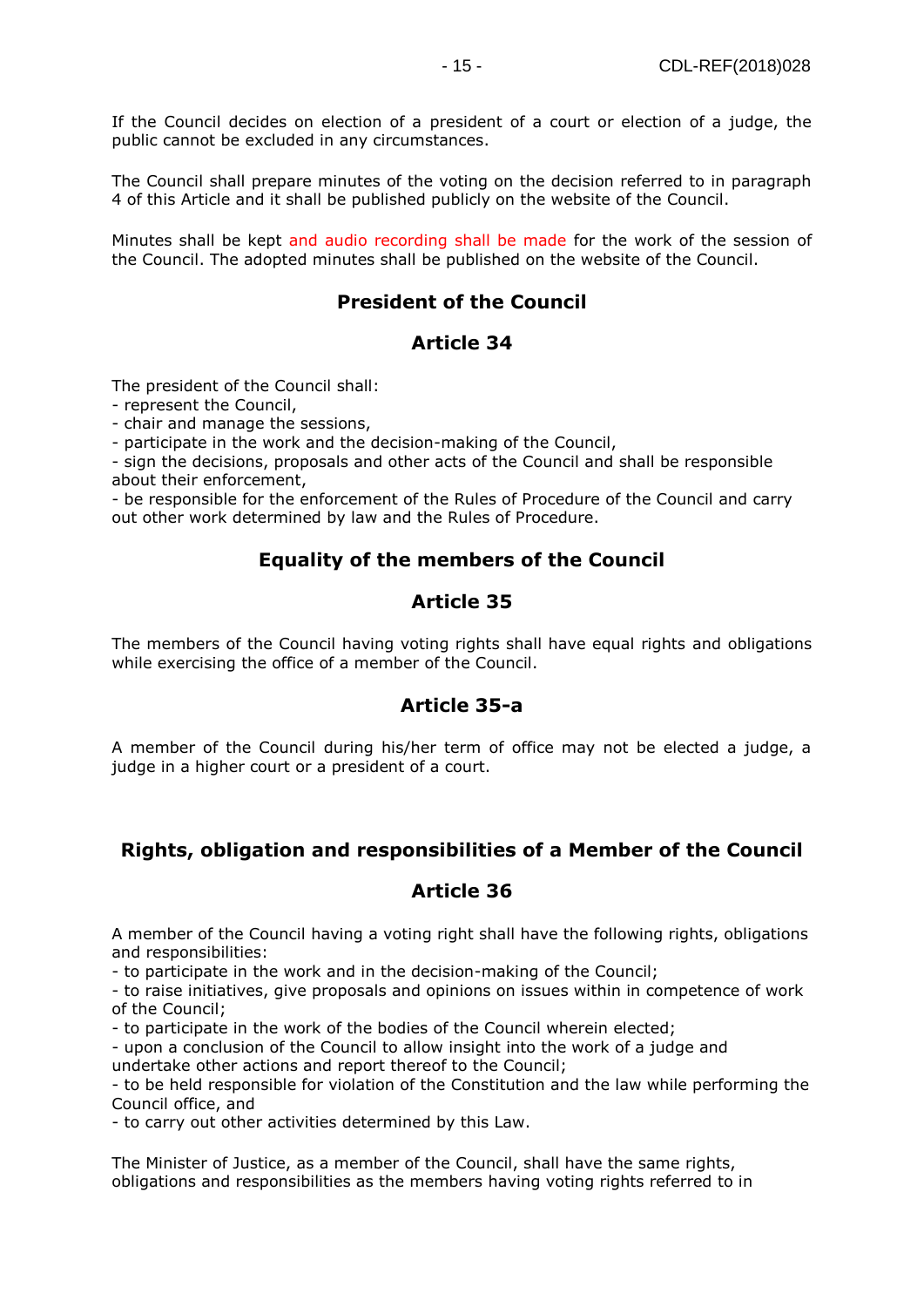paragraph 1 of this Article, except the right to decision-making referred to in paragraph 1 line 1 and upon a conclusion of the Council allowing insight in the work of a judge and undertaking other actions referred to in paragraph 1 line 4 of this Article.

## **Rules of Procedure of the Council**

#### **Article 37**

The Council shall adopt Rules of Procedure by a two-third majority vote of the total number of members having voting rights.

The Rules of Procedure shall regulate the procedure and manner of operation of the Council, as well as other issues within the competence of the Council.

The Rules of Procedure shall be published in the "Official Gazette of the Republic of Macedonia".

# V. SELECTION, TERMINATION AND DISMISSAL FROM THE OFFICE OF A JUDGE AND LAY JUDGES

#### **Determining the vacant judge positions in the first instance courts**

#### **Article 38**

The Council shall with a decision determine the number of vacant judge positions in the first instance courts in the Republic in Macedonia, taking into consideration the total number of vacant judge positions in the first instance courts, as well as the projection regarding the need of vacancies which shall be filled upon the completion of the initial training.

The decision referred to in paragraph 1 of this Article shall be adopted by the Council with majority of the votes of the total number of members having voting rights and submitted to the Academy for Judges and Public Prosecutors, until March 31st in the year the decision was adopted, at the latest.

#### **Announcement for selection of a judge**

#### **Article 39**

The Council shall adopt a decision on publication of an announcement for selection of a judge immediately after a judge position becomes vacant or after the need for opening a judge position is established.

The necessary specialization (in the criminal, civil, economic, administrative area or another more specific area within the scope of work of the court) for filling the vacant judicial position, and in accordance with the previously submitted request by the court to the Council by which filling the judicial position is required, shall be stated in the decision on publication of an announcement for selection of a judge.

The announcement shall be published in the "Official Gazette of the Republic of Macedonia" and in at least two daily newspapers, one of which is published in the language spoken by at least 20% of the citizens that speak an official language other than the Macedonian language.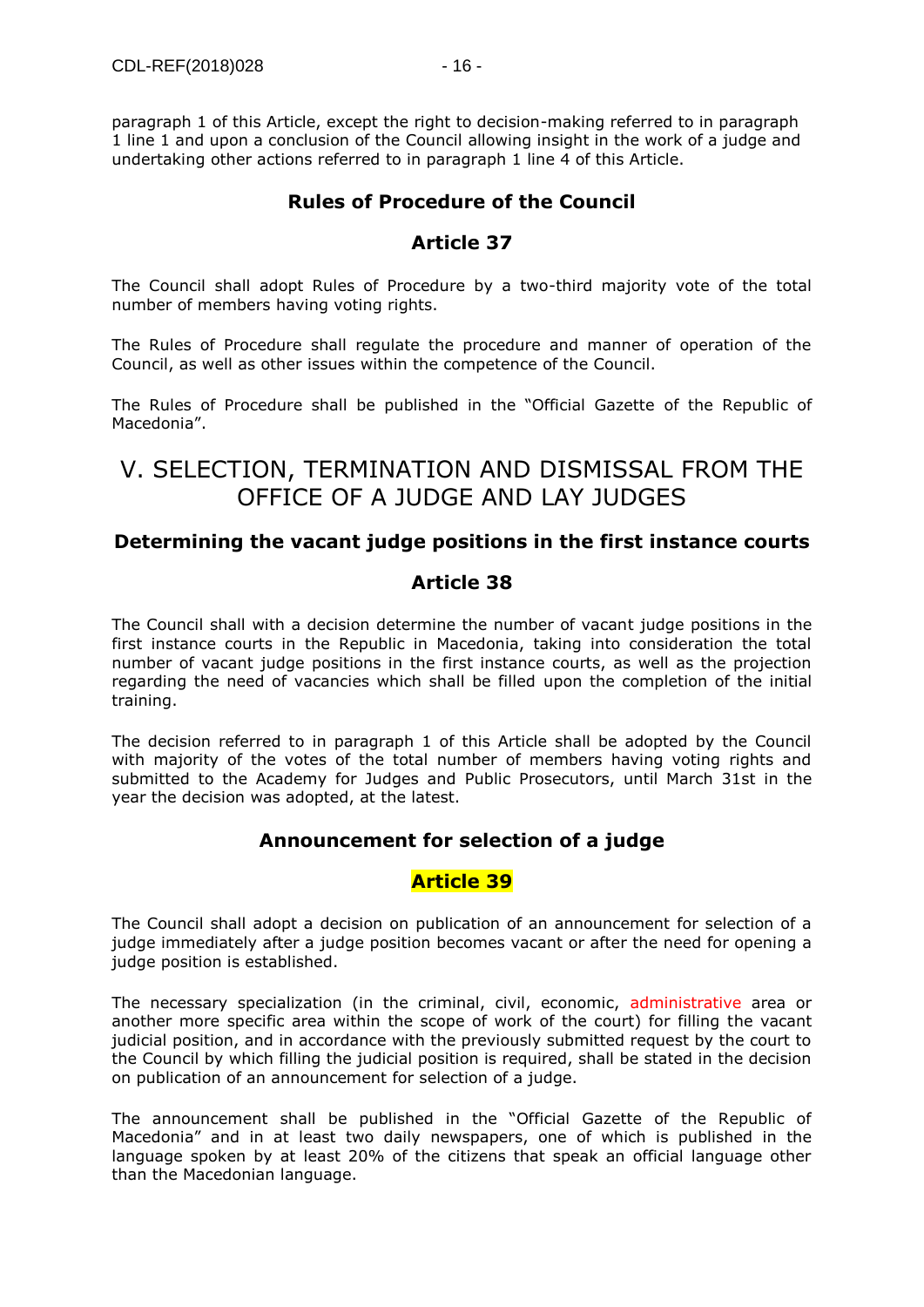## **Selection of a judge in a first instance court**

## **Article 40**

The Council shall select a judge in a first instance court from the list of candidates submitted by the Academy for Judges and Public Prosecutors that have applied to the announcement.

The Council shall select a judge in the first-instance courts in accordance with the order determined in the final ranking from among the candidates who have finished the initial training of the Academy for Judges and Public Prosecutors.

## **Selection of a judge in a higher court**

## **Article 41**

The Council shall select a judge in an Appellate Court, the Administrative Court, the Higher Administrative Court and the Supreme Court of the Republic of Macedonia from among the candidates who have applied to the announcement and who meet the requirements and criteria anticipated by the Law on Courts and this Law in a manner that it shall rank the candidates that have applied according to the necessary specialization for filling the vacant position of a judge.

The Council shall select as a judge the person of highest expert and professional qualities, with good reputation in exercising his/hers judicial office, on the base of the following criteria:

1) expert knowledge and specialization in the field and participation in continuous training;

2) attitude towards the work, taking into consideration the legal time periods for adoption, publication and preparation of the decisions, the ratio between the determined, abolished and altered decisions in relation to the total number of resolved cases, the number of resolved cases in relation to the orientation number of cases determined by the Council that the judge is to resolve monthly, 3) capability in resolving legal issues, taking into consideration the achieved level of regularity and legitimacy of judicial ruling and verification, foremost, during proceedings with the contract of the legal contract of the contract of the legal contract of the means; 4) protection of the reputation of a judge and court, verified by the manner of presiding with cases, communication with parties and other organs, preservation of the independency, impartiality, confidentiality, importance and the relation towards work and out the contract of the contract of the contract of the contract of the contract of the contract of the contract of 5) capability for written and verbal expressing, observed from the prepared decisions and professional professional proceeding; 6) undertaking additional work when performing judicial office by participating in procedures to the resolve backlog of cases; 7) undertaking additional work when performing judicial office by means of mentorship, education, and alike: and alike: 8) relationship with the colleagues and the court administration, and

9) capability in performing activities from a managing nature.

If the candidate is from among the judges, the Council shall obtain an opinion from the court and shall conduct an anonymous inquiry to the court employees wherein the candidate is performing his/her judicial office.

The president of court on the basis of the held session of judges shall deliver the opinion to the Council.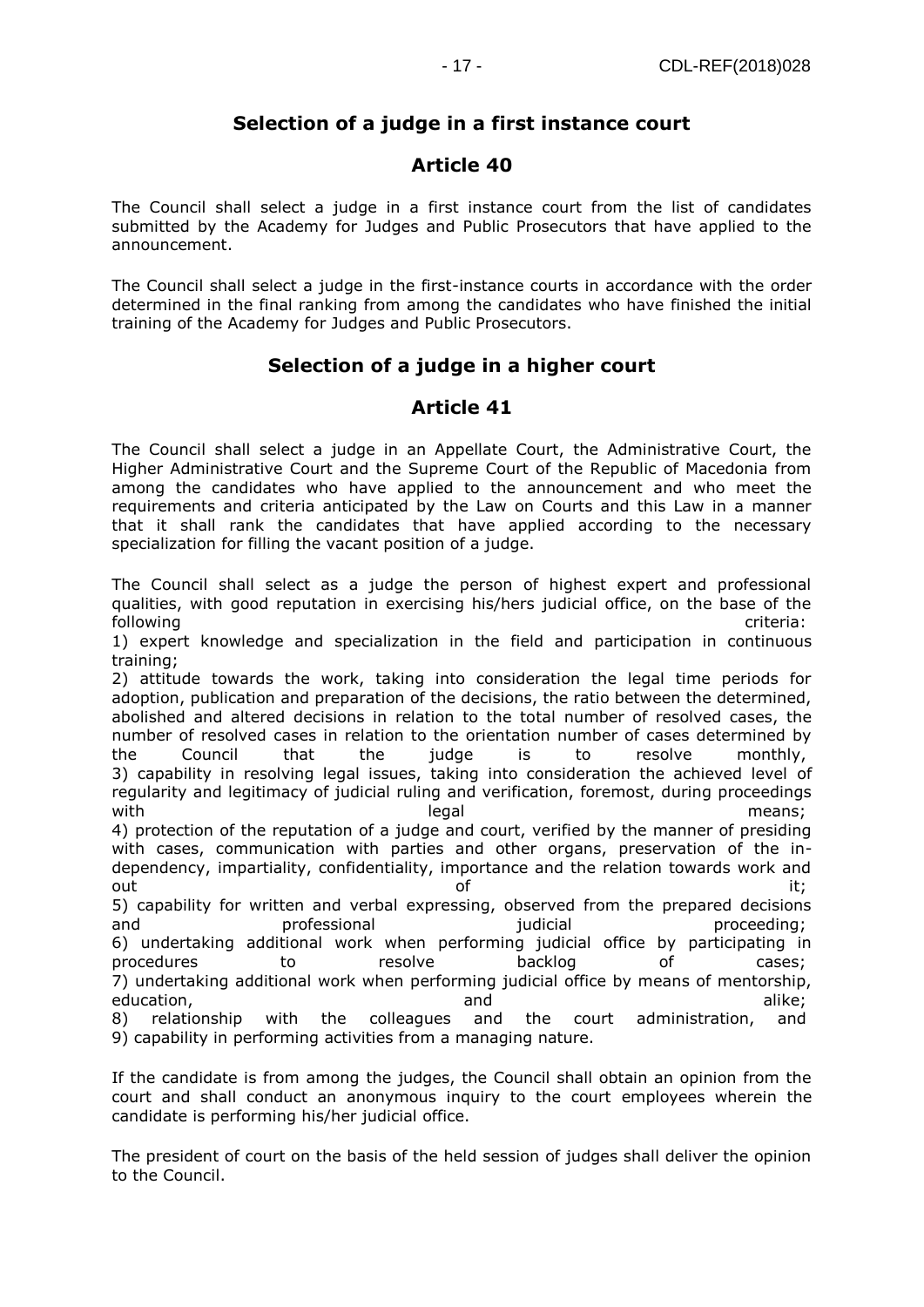If the candidate for a judge of the Administrative Court, that is the Higher Administrative Court is not from among the judges, the Council shall obtain an opinion from the state body where the candidate has worked.

The manner of conducting the inquiry referred to in paragraph 3 of this Article shall be regulated by the Council

## **Decision on the selection of a judge**

#### **Article 42**

The Council shall discuss and decide on the selection of a judge at a session, attended by at least two thirds of the total number of members of the Council having voting rights.

The candidate that has won the majority of the votes of the total number of Council members having voting rights shall be selected a judge.

Every member of the Council having a voting right shall be obliged, publicly, at a session of the Council, to elaborate his/her decision on selection of a judge.

The Council shall be obliged to inform every candidate about the decision on selection of a judge in writing.

The candidate who is not selected for a judge shall have the right to appeal with the Supreme Court of the Republic of Macedonia within a period of eight days as of the day of receipt of the information.

#### **Equitable representation in the selection of judges presidents of courts**

## **Article 43**

When the Council selects a judge and a president of a first instance court and appellate court which is in the region of a local self-government unit where 20% of the citizens speak an official language other than the Macedonian language, it shall decide in accordance with Article 42 of this Law and there should be majority of the votes of the attending members that belong to the communities that are not a majority in the Republic of Macedonia.

When the Council selects a president or a judge of the Administrative Court, Higher Administrative Court and the Supreme Court of the Republic of Macedonia, it shall decide in accordance with Article 42 of this Law and there must be majority of the votes of the attending members that belong to the communities that are not a majority in the Republic of Macedonia.

## **Selection of the president of a court**

#### **Article 44**

The Council shall select the president of a court from among the candidates who have applied to the announcement for selection of a court president with a two-thirds majority of votes from the total number of members of the Council having voting rights.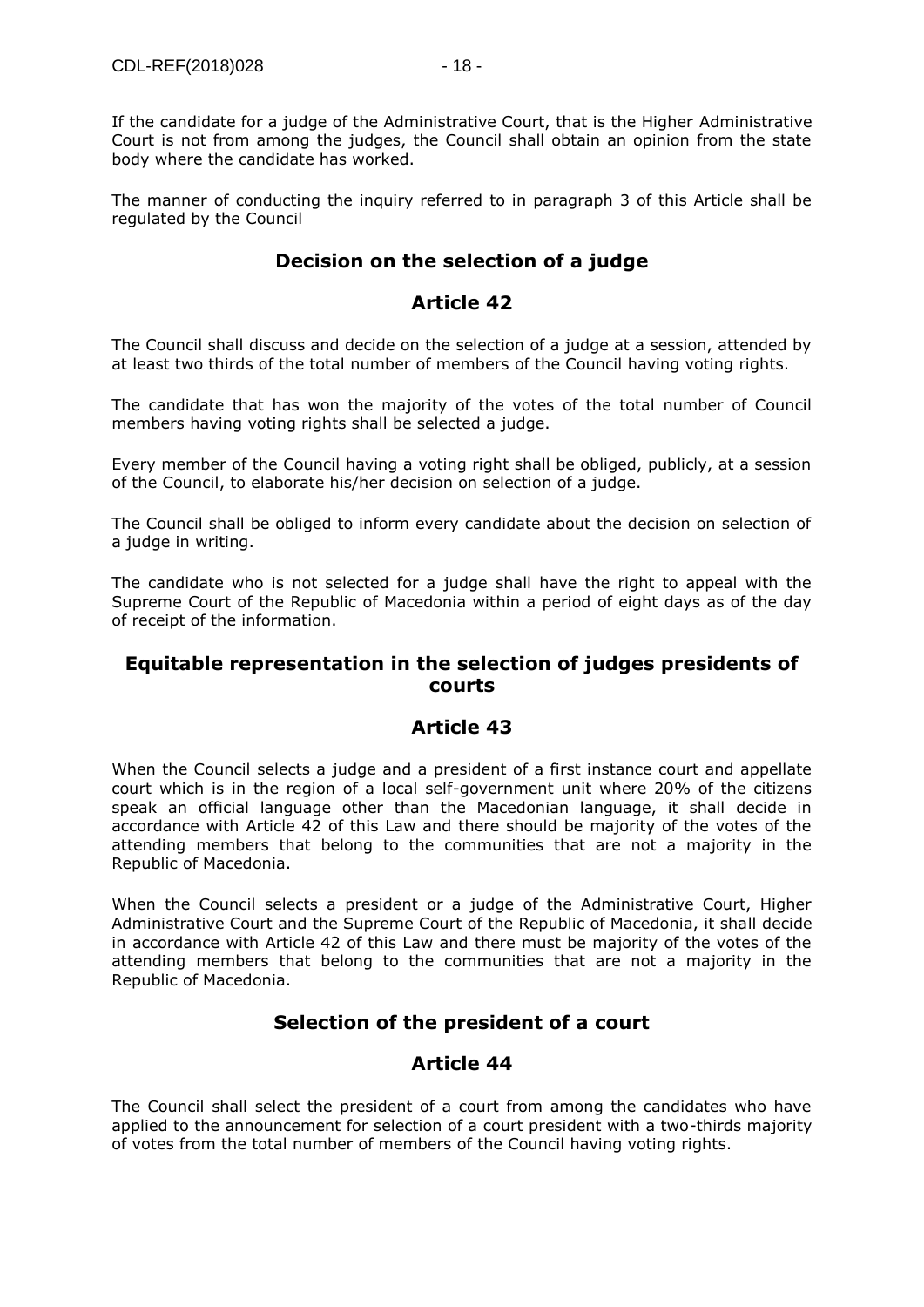The Council shall select the person who meets the requirements and criteria determined in the Law on Courts for the position of a president.

Every member of the Council having a voting right shall be obliged to publicly, at a session of the Council, elaborate his/her decision on selection of a president of a court.

The Council shall be obliged to inform every candidate about the decision on selection of a president of a court in writing.

The candidate who is not selected for a president of a court shall have the right to appeal with the Supreme Court of the Republic of Macedonia within a period of eight days as of the day of receipt of the information.

#### **Re-announcement of a selection**

#### **Article 45**

If after the procedure conducted for election of a judge or president of a court the Council finds that no candidate has applied or all candidates who have applied in the two consecutive evaluations were given a negative evaluation it shall decide to re-advertise the election of a judge or president of a court.

#### **Selection and dismissal of lay judges**

#### **Article 46**

The Council shall select and dismiss lay judges, on a proposal of the president of the competent first instance court and appellate court.

The Council shall determine the number of lay judges, on a proposal of the president of the court wherefore the lay judges are being selected.

When the Council selects a lay-judge in a court which is in the region of a local selfgovernment unit where 20% of the citizens speak an official language other than the Macedonian language, it shall decide with the majority of the votes of the attending members that belong to the communities that are not a majority in the Republic of Macedonia.

## **Termination of the judicial office**

#### **Article 47**

The Council shall determine a termination of the office of a judge by a decision, when any of the requirements determined in the Constitution is fulfilled, in a manner determined by this Law, as follows:

1. on a request from the judge;

2. if he/she permanently loses the capability to perform the judicial office;

3. if he/she meets the requirements for age retirement;

4. if, by an effective verdict, he/she is sentenced to unconditional imprisonment of at least six months for a crime, and

5. if he/she is elected or appointed to another public office or profession, except in cases of abeyance determined by law, as of the day of election or appointment to another public office or profession.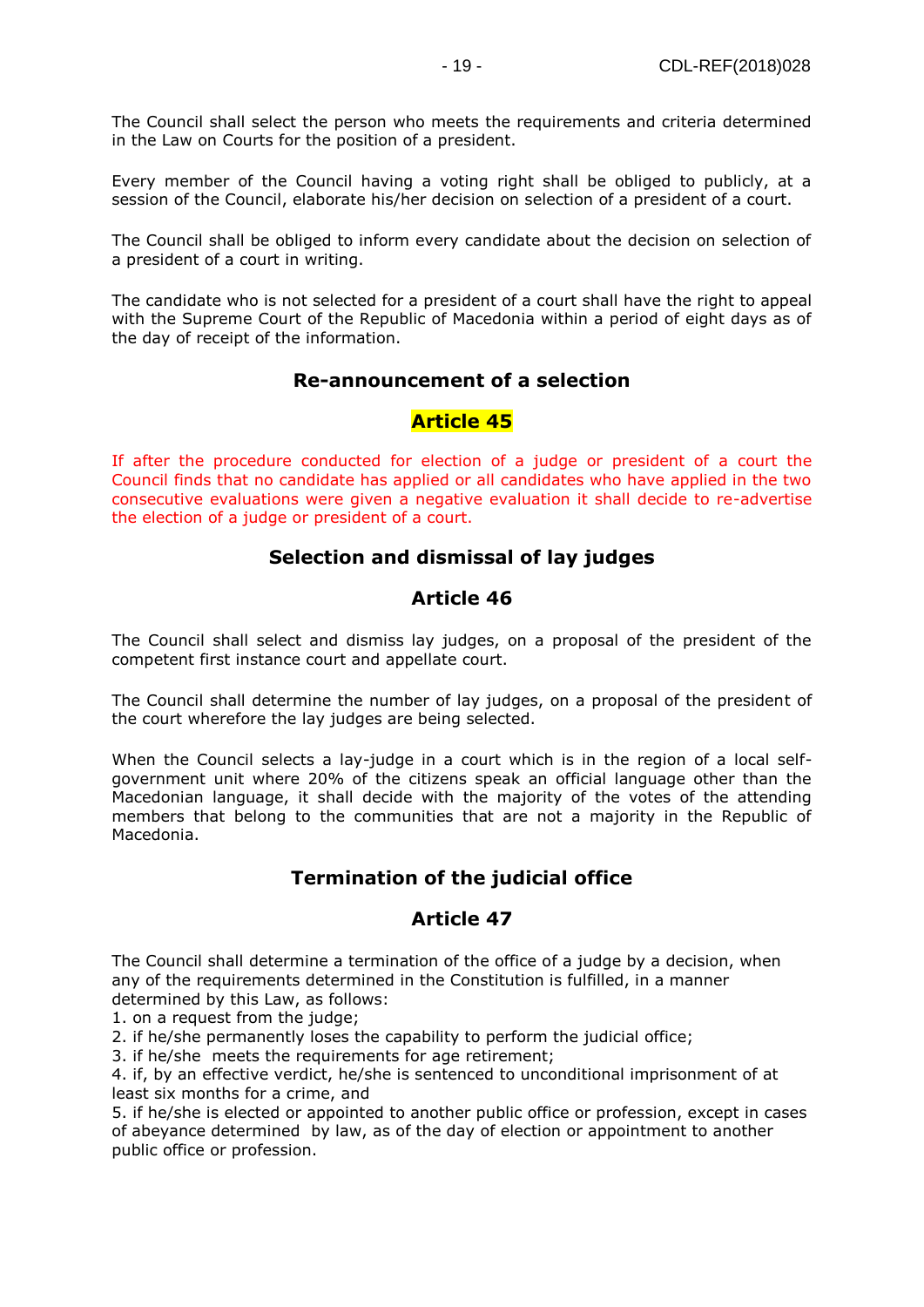## **Termination of the judicial office on a request of a judge**

#### **Article 48**

The Council shall adopt a decision on termination of the judicial office, when he/she personally requests so, without particularly examining the reasons for the request.

#### **Termination of the judicial office due to permanent loss of the ability for its performance**

## **Article 49**

The Council shall, with a decision determine the termination of the judicial office due to permanent loss of ability to perform the judicial office.

The court shall determine the permanent loss of the ability to perform the judicial office on the basis of documentation accompanied by a finding, assessment, and opinion of the competent health commission.

The procedure for determination of the permanent loss of ability to exercise the judicial function shall be initiated *ex officio* by the Council when it receives such information or when such an initiative has been raised by the president of the court where the judge exercises his/her office or by the president of the higher court or by Supreme Court of the Republic of Macedonia at a general session.

The procedure for initiation and determination of the permanent loss of ability shall be closely regulated by a Rulebook adopted by the Council.

## **Termination of the judicial office by reaching 64 years of age**

## **Article 50**

The judicial office shall terminate with reaching 64 years of age.

The Council shall determine the termination of the judicial office in accordance with paragraph 1 of this Article by a decision which shall be noted on the first following session.

## **Termination of the judicial office due to committed crime**

## **Article 51**

The Council shall, by a decision, determine the termination of the judicial office of a judge if the judge is sentenced for a committed crime to imprisonment of at least six months, upon the effectiveness of the verdict that imposes this punishment.

The first instance court that adopted the decision without any delay shall submit a copy of the verdict to the Council, sentencing the judge for a committed crime to imprisonment of at least six months.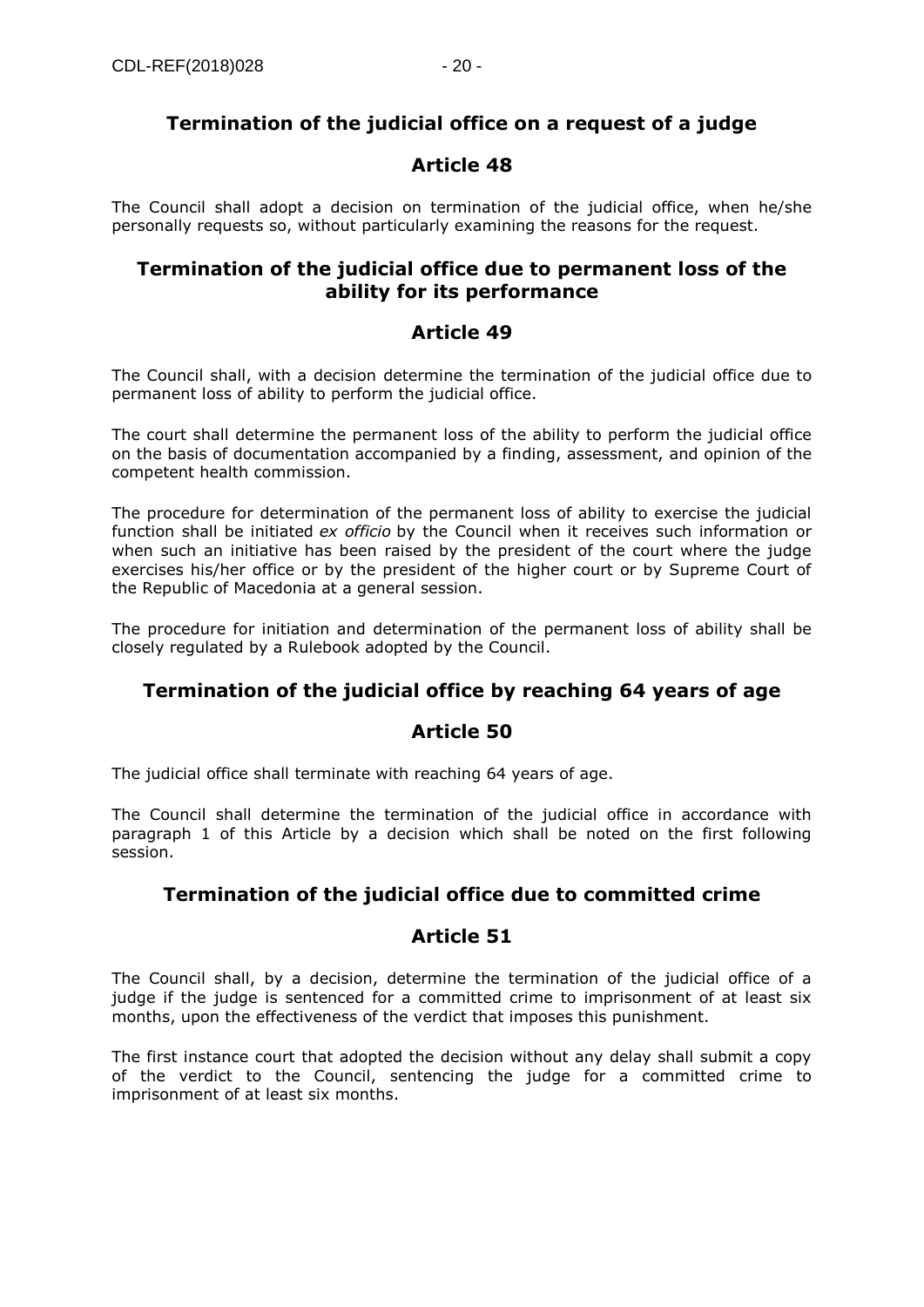## **Termination of the judicial office due to election or appointment to other public office**

# **Article 52**

The Council shall, by a decision, determine the termination of the judicial office, if the judge has been elected or appointed to other public office, except in case when abeyance of the office of a judge is anticipated by law, as of the day of the election or appointment.

The body that elected or appointed the judge to other public office shall be obliged to immediately submit the act on appointment, that is election to the Council.

# **Grounds for dismissal of a judge**

# **Article 53**

The judge, shall be dismissed from the judicial office: 1) for committing serious disciplinary violation prescribed by law, makes him/her disreputable for performing the judicial office, and 2) due to unprofessional exercise and bad faith in the exercise of the judicial office, determined by law.

## **Procedure for determination of liability of a judge or a president of a court**

# **Article 54**

The procedure for determination of liability of a judge or a president of a court (hereinafter: procedure), shall be initiated within a period of six months as of the day of discovering the committed violation, but not longer than three years as of the day of commission of the violation.

The procedure shall be urgent and confidential, shall be conducted without the presence of the public and by respecting the reputation and dignity of the judge or the president of the court, at the same time taking care to protect the personal data on the judge or the president of the court in accordance with the regulations on personal data protection.

Upon a request of the judge or the president of the court, the Council shall decide the procedure to be public.

Upon a request of the judge or the president of the court, a representative from the Association of Judges may also attend the session.

## **A request for initiation of a procedure for determination of liability of a judge or a president of a court**

## **Article 55**

The request for initiation of a procedure for determination of liability of a judge or a president of a court (hereinafter: a request) shall be submitted to the Council and shall contain: name and surname of the judge or the president of the court, address and place of residence, personal identification number, in which court he/she exercises the office,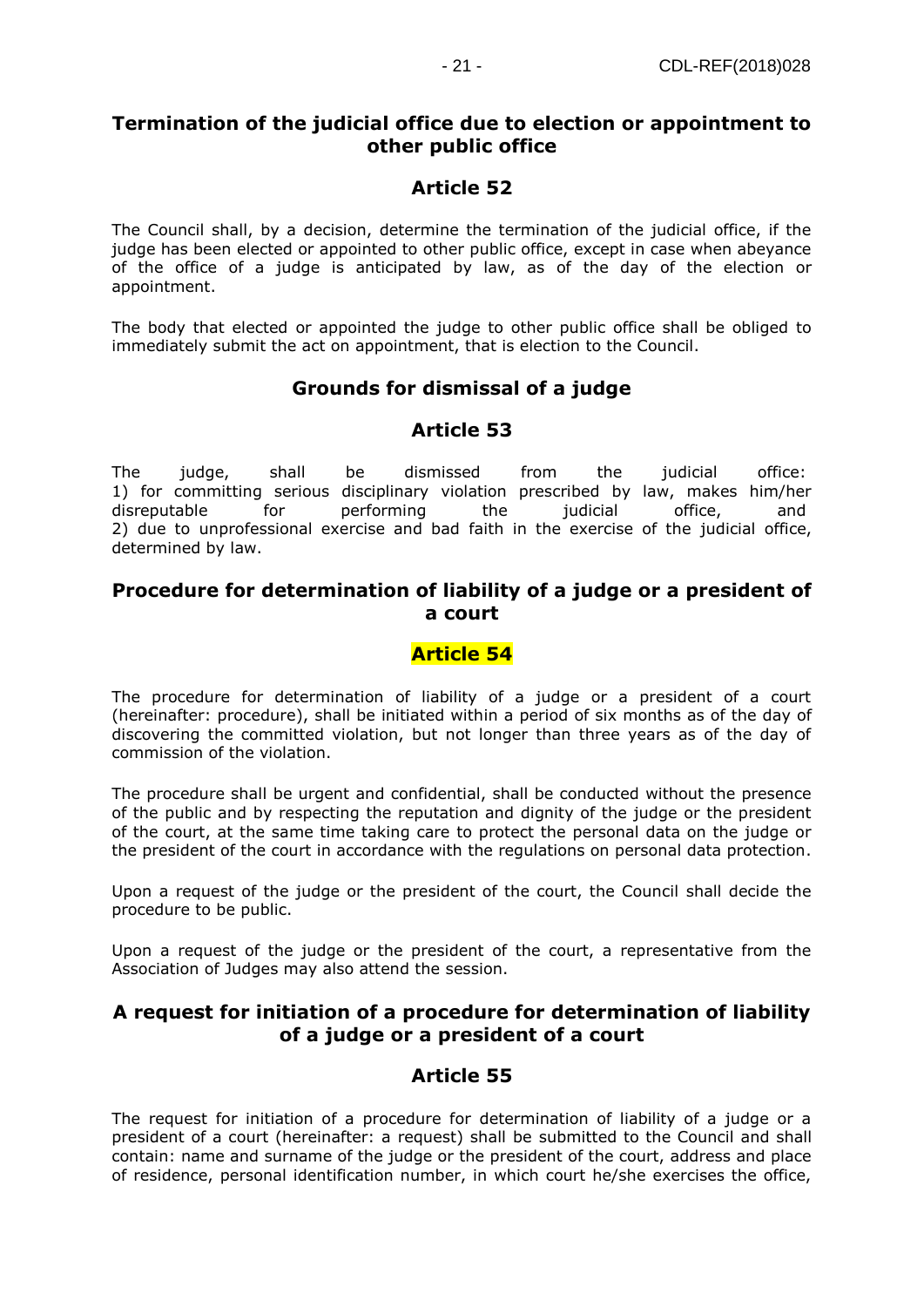description of the violation, legal term for the violation by stating the provisions of the Law on Courts, and proposed evidence that have to be exhibited at the discussion.

The evidence on which the request is based shall be submitted together with the request.

#### **Commission for determination of liability of a judge or a president of a court**

#### **Article 56**

The application filed for the establishment of responsibility of a judge or president of a court shall be communicated to the Council member-rapporteur (hereinafter: rapporteur) who assesses whether the application is timely and complete.

If the application is untimely and incomplete the rapporteur shall, with a proposed decision, submit it to the Council for further consideration which shall reject the untimely or incomplete application with a decision, and if the application is timely and complete the Council shall, from the members with a voting right by drawing lots, form a Commission for establishment of responsibility of a judge or president of a Court (hereinafter: the Commission) composed of a chairperson and two members, taking into account the composition of the Commission to include members of the Council elected by the judges and by the Assembly of the Republic of Macedonia.

If a Council member is the applicant, he/she may not be a rapporteur or member of the Commission referred to in paragraph 2 of this Article.

If the Council establishes the responsibility of a judge or president of a court who belongs to the communities that are not a majority in the Republic of Macedonia, the Commission must include one member who belongs to the communities that are not a majority in the Republic of Macedonia.

#### **Delivery**

#### **Article 56-a**

The Commission shall deliver the request and the evidence to the judge or the president of the court against whom the request is submitted personally.

The judge or the president of the court may respond to the allegations in the request in writing or may give an oral statement which is entered in minutes within a period of eight days as of the day of receipt of the request.

The judge or the president of the court against whom the request is submitted shall have the right to an attorney who he/she him/herself notifies and provides for the hearing.

Together with the response to the request, the judge or the president of the court shall submit all the evidence based on which he/she bases his/her response to the request or with which he/she denies the allegations and the evidence in the request.

The judge or the president of the court shall be obliged to write in the response to the request the address at which the writs are to be submitted during the procedure in writing, as well as the e-mail address at which the writs are to be submitted electronically.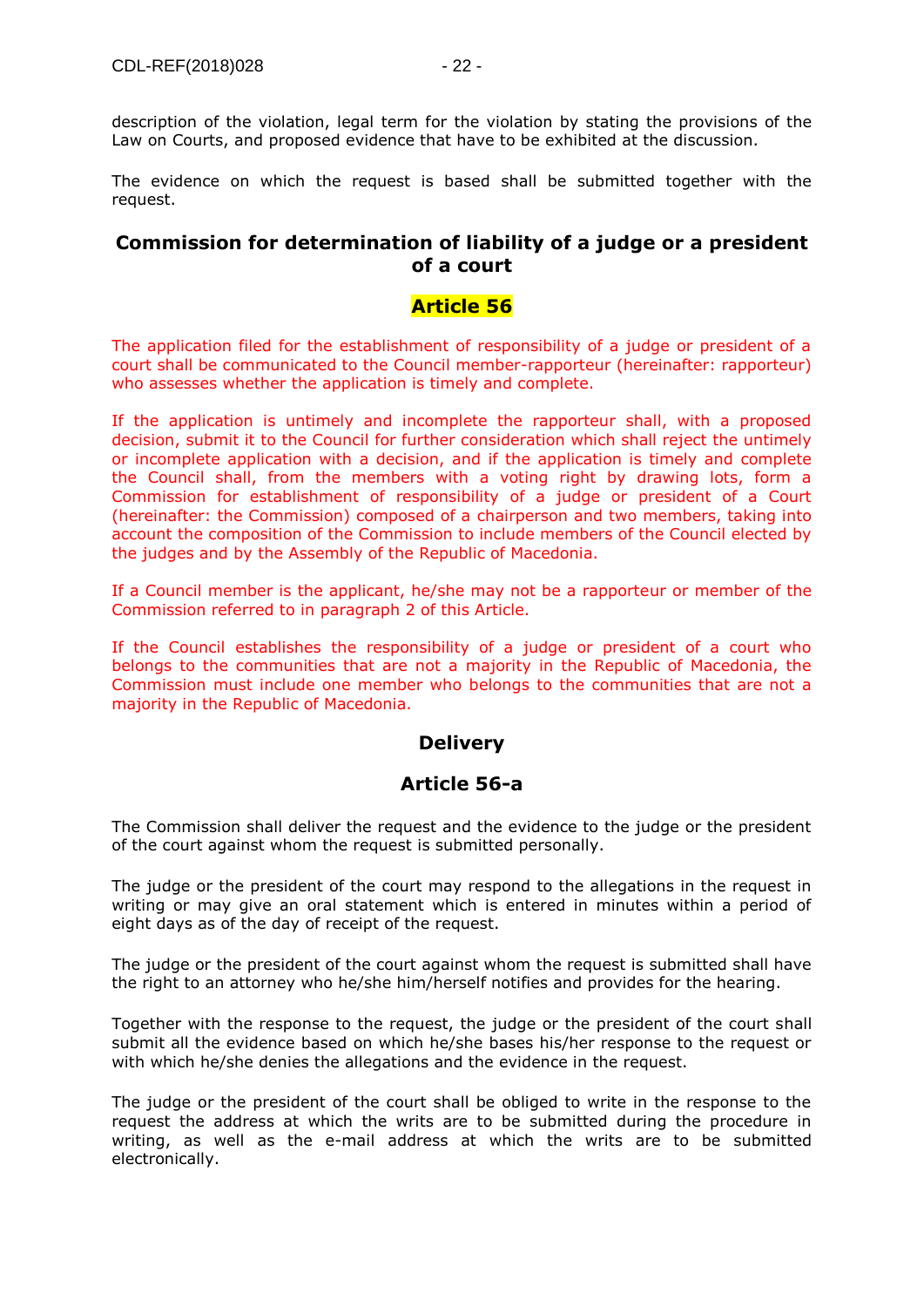The writs during the procedure shall be submitted by registered mail personally to the judge or the president of the court and electronically at the address stated in the response to the request referred to in paragraph 4 of this Article.

If the judge or the president of the court is not found at the address stated in the response to the request where the delivery of the writ is to be made, the person who delivers the writ shall leave a written notification for receiving the writ by which he/she is notified to come on a particular day and at a particular time in particular premises in the Council for the purpose of receiving the writ. If the judge or the president of the court does not act upon the notification, it shall be considered that the delivery is done on the day and at the time stated in the notification. The electronic delivery shall be made in accordance with the provisions of the Law on Litigation Procedure.

## **Obtaining data and evidence**

#### **Article 56-b**

The Commission shall obtain data and evidence that are of interest for establishing the situation related to the determination of liability of the judge or the president of the court by a request.

If the data and the evidence referred to in paragraph 1 of this Article are found within a state body, a body of the local self-government unit or a natural person or a legal entity entrusted with public powers, they shall be obliged to submit them to the Council free of charge within the deadline set in the request referred to in paragraph 1 of this Article.

## **Hearing regarding the request**

#### **Article 56-c**

The Commission shall schedule a hearing within a period of seven days as of the day of receipt of the response to the request from the judge or the president of the court.

The Commission shall work in plenary sessions and shall be headed by the president.

## **Invitation for a hearing**

#### **Article 56-d**

The judge or the president of the court to whom the evidence are submitted and the submitter of the request are invited to the hearing.

If the judge or the president of the court who is duly invited does not come to the hearing, and he/she does not justify the absence, the hearing shall be held.

#### **Hearing**

#### **Article 56-e**

The evidence proposed by the submitter of the request, by the judge or the president of the court, as well as the evidence obtained by the Commission, shall be exhibited at the hearing.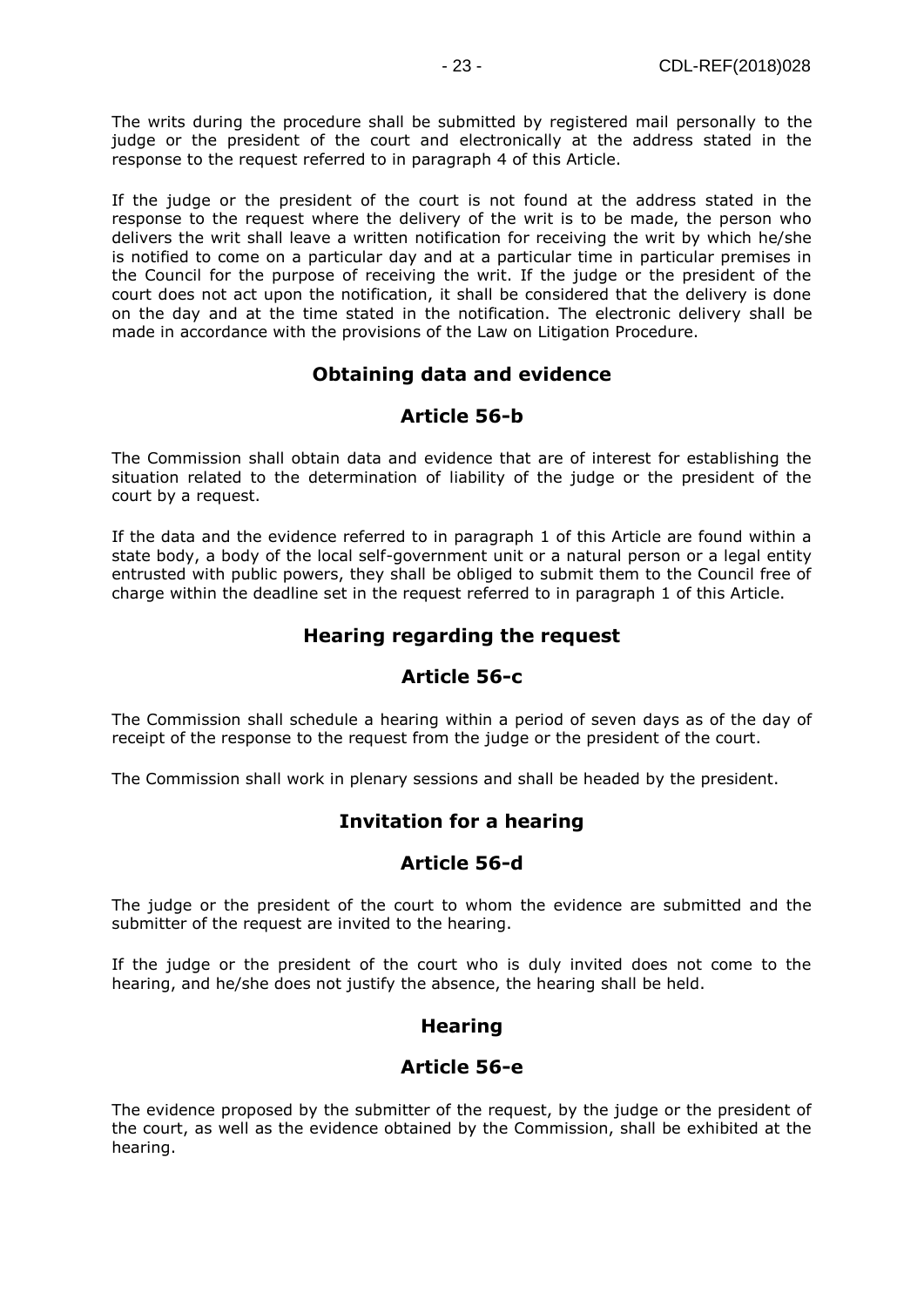The judge or the president of the court shall have the right to state him/herself regarding the evidence exhibited at the hearing orally on minutes or in writing.

#### **Minutes**

## **Article 56-f**

Minutes shall be prepared of the actions taken at the hearing.

The minutes shall be kept by a person designated by the Council, from among the expert service of the Council.

The minutes shall contain in particular data on: the day, hour and place of holding the hearing, the president and the members of the Commission and the person keeping the minutes, the names of the persons attending, the statement of the judge or the president of the court, that is, his/her attorney, and the evidence that are exhibited.

The minutes shall be signed by the submitter of the request, the judge or the president of the court, that is, their attorney, the Commission and the person who keeps the minutes.

If any of the persons referred to in paragraph 4 of this Article do not sign the minutes, it shall be stated in the minutes.

In addition to the minutes, sound recording shall be made for the course of the hearing.

The minutes, that is, the sound recording shall be reviewed and attached to the minutes within a period of 48 hours, together with the transcript of the sound recording.

## **Report from the Commission**

## **Article 56-g**

The Commission, within a period of 15 days as of the day of ending the hearing, shall submit a report for the established situation on the request together with a proposal to the Council to decide on:

- stopping the procedure,

- imposing a disciplinary measure or

- dismissing the judge or the president of the court due to committed severe disciplinary violation which makes him/her unworthy for the judicial office or unprofessional and negligent exercise of the judicial office under the conditions determined by law.

The report should contain all documents and acts that, during the procedure, the Commission has have at disposal, the statement of the judge or the president of the court, the description of the actions taken, as well as the elaborated proposal for making a decision by the Council.

All documents related to the case must be available to the members of the Council.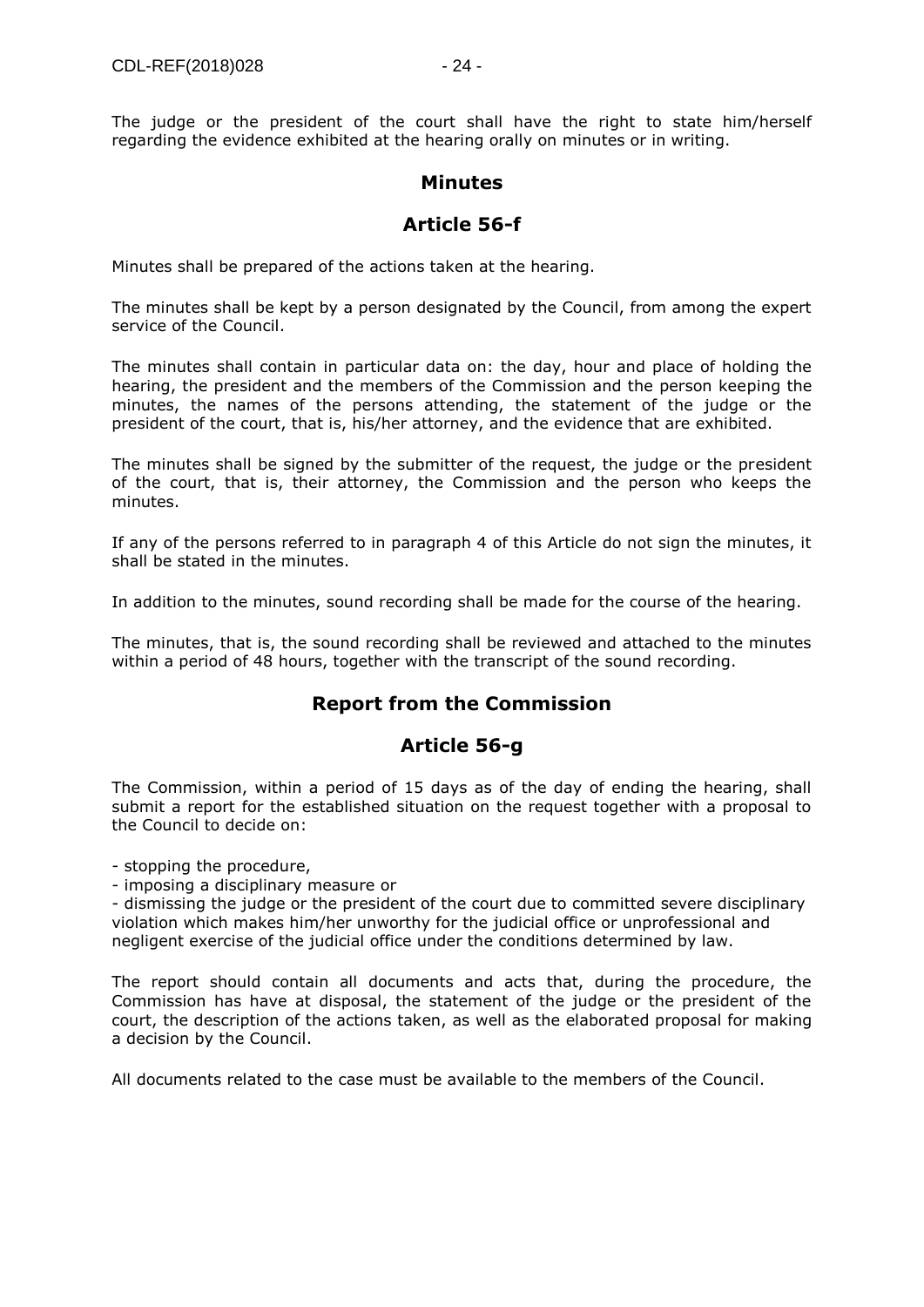## **Temporary suspension**

#### **Article 56-h**

The Commission may, together with the proposed decision for the well grounded request, submit also to the Council a proposal for a decision to suspend the judge or the president of the court from exercising the judicial office, in accordance with the Law on Courts.

## **Article 57**

*Deleted* [4](https://www.akademika.com.mk/)

## **Article 58**

*Deleted* [5](https://www.akademika.com.mk/)

## **Article 59**

*Deleted* [6](https://www.akademika.com.mk/)

## **Discussion upon the request**

## **Article 60**

The president of the Commission shall elaborate the case and the proposal for a decision at the discussion upon the request before the Council.

The Council shall discuss the report of the Commission at a session and shall decide on the proposal for a decision.

The president and the members of the Commission shall participate in the discussion before the Council, but they shall be exempt from voting on the final decision.

If a member of the Council is the one that submitted the request, he/she shall not attend the debate before the Council and shall be exempt from voting on the final decision.

The decision referred to in paragraph 2 of this Article shall be adopted by the Council by a two-thirds majority of votes of the total number of members of the Council having the right to vote, taking into consideration paragraphs 3 and 4 of this Article.

If the judge, that is, the president of the court against whom a procedure for determination of liability is initiated, during the procedure, submits a request for termination of the judicial office, the Council shall stop the procedure by a decision and and shall state termination of the judicial office, upon his/her request.

## **Decisions of the Council**

## **Article 60-a**

after the discussion is over, the Council may decide: - to stop the procedure,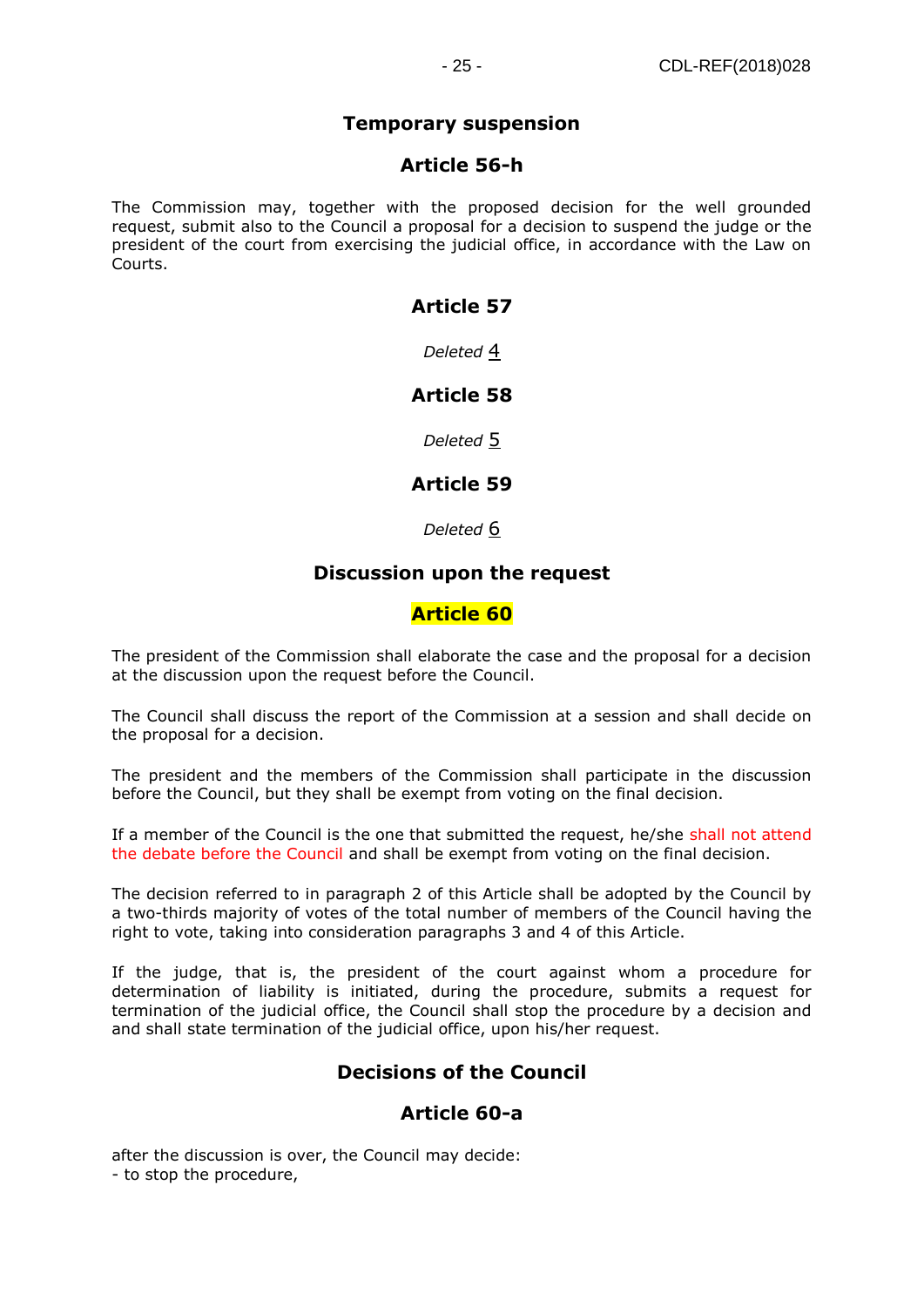- to impose a disciplinary measure or

- to dismiss the judge or the president of the court due to committed severe disciplinary violation which makes him/her unworthy for the judicial office prescribed by law or unprofessional and negligent exercise of the judicial office under the conditions determined by law.

#### **Stopping the procedure**

#### **Article 60-b**

If the Council decides that there is no ground for liability of the judge or the president of the court, that is, no violation set out by the Law on Courts is committed, it shall make a decision on stopping the procedure.

Where a decision on stopping the procedure is adopted, in case decision on temporary suspension from exercising the judicial office has been adopted, such decision is put out of force.

#### **Imposing a disciplinary measure**

#### **Article 60-c**

If the Council establishes that the judge or the president of the court has committed a disciplinary violation determined by the Law on Courts, it shall impose a disciplinary measure in accordance with the law by a decision.

#### **Decision on dismissal**

## **Article 60-d**

If the Council establishes that the judge or the president of the court has committed a severe disciplinary violation which makes him/her unworthy for the judicial office prescribed by law or unprofessional and negligent exercise of the judicial office under the conditions determined by law, it shall dismiss him/her by a decision.

If the Council adopts a decision on dismissal of the judge or the president of the court, the Council may, by a decision, temporary suspend the judge, that is, the president of the court from exercising the judicial office, that is, the office of the president of the court until the effective completion of the procedure.

#### **Return of documents**

#### **Article 60-e**

If the Council, during the discussion upon the proposal for a decision, assesses that further elaboration of the case is needed, it may return the documents of the case to the Commission for further elaboration, together with instructions and directions, and the Commission shall be obliged to submit the report of the case together with all the actions which are additionally taken to the Council within a period of 15 days as of the day of submission.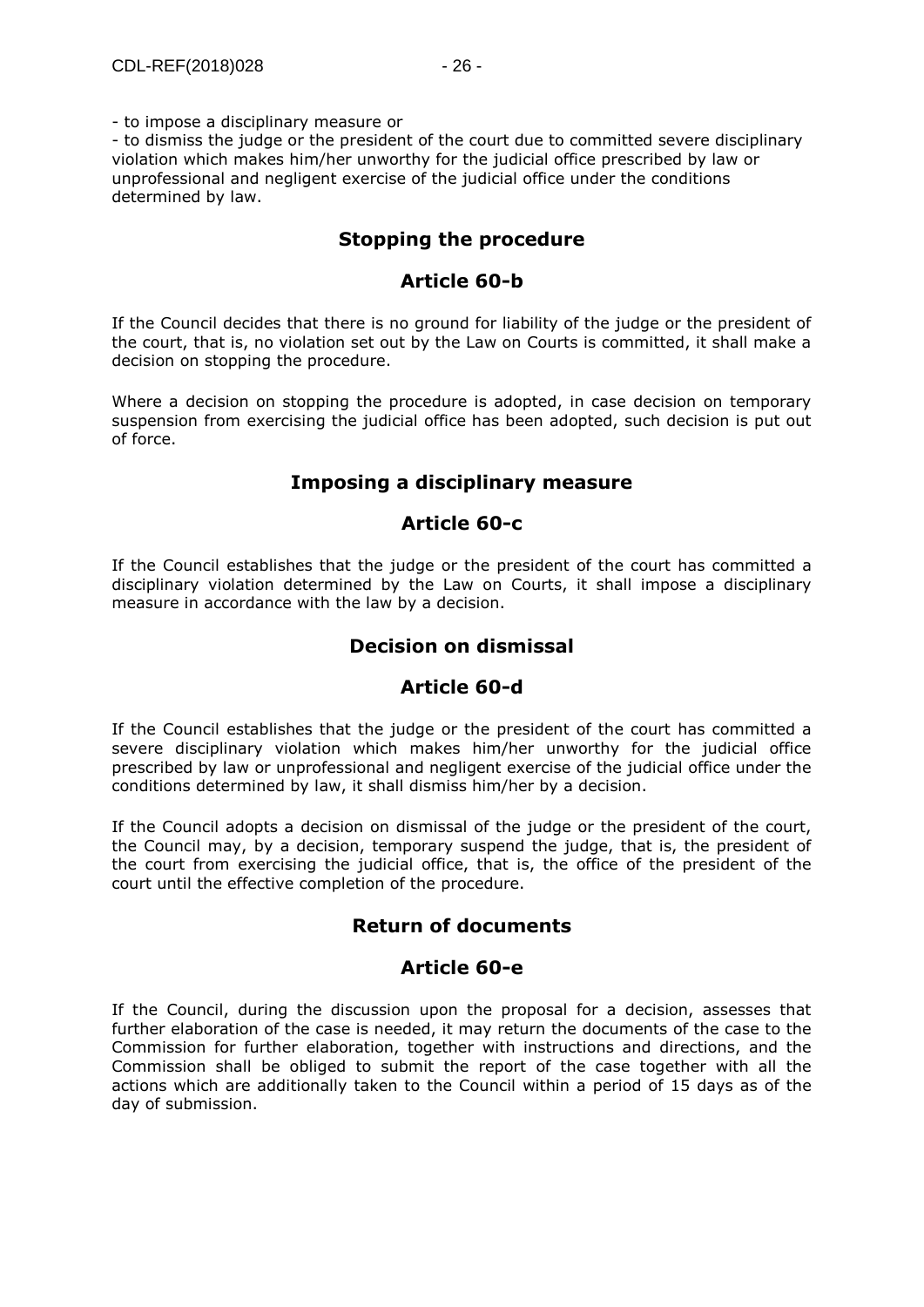# **Submission of a decision**

## **Article 61**

The decision referred to in Article 60 of this Law shall be prepared within a period of 15 days as of the day of adoption and shall mandatorily contain an introduction, disposition, explanation, and legal instruction.

A copy of the decision shall be submitted to the judge, that is, the president of the court, the submitter of the request and the president of the court where the judge exercises the office, that is, the president of the direct higher court.

The submission shall be made in accordance with Article 56-a of this Law.

#### **Temporary suspension**

#### **Article 62**

#### *Deleted* [7](https://www.akademika.com.mk/)

## **Discussion in the Council**

## **Article 63**

*Deleted* [8](https://www.akademika.com.mk/)

#### **Discussion invitation**

## **Article 64**

*Deleted* [9](https://www.akademika.com.mk/)

#### **Article 65**

*Deleted* [10](https://www.akademika.com.mk/)

#### **Altering the request**

## **Article 66**

*Deleted* [11](https://www.akademika.com.mk/)

#### **Minutes**

## **Article 67**

*Deleted* [12](https://www.akademika.com.mk/)

## **Other committed disciplinary violation**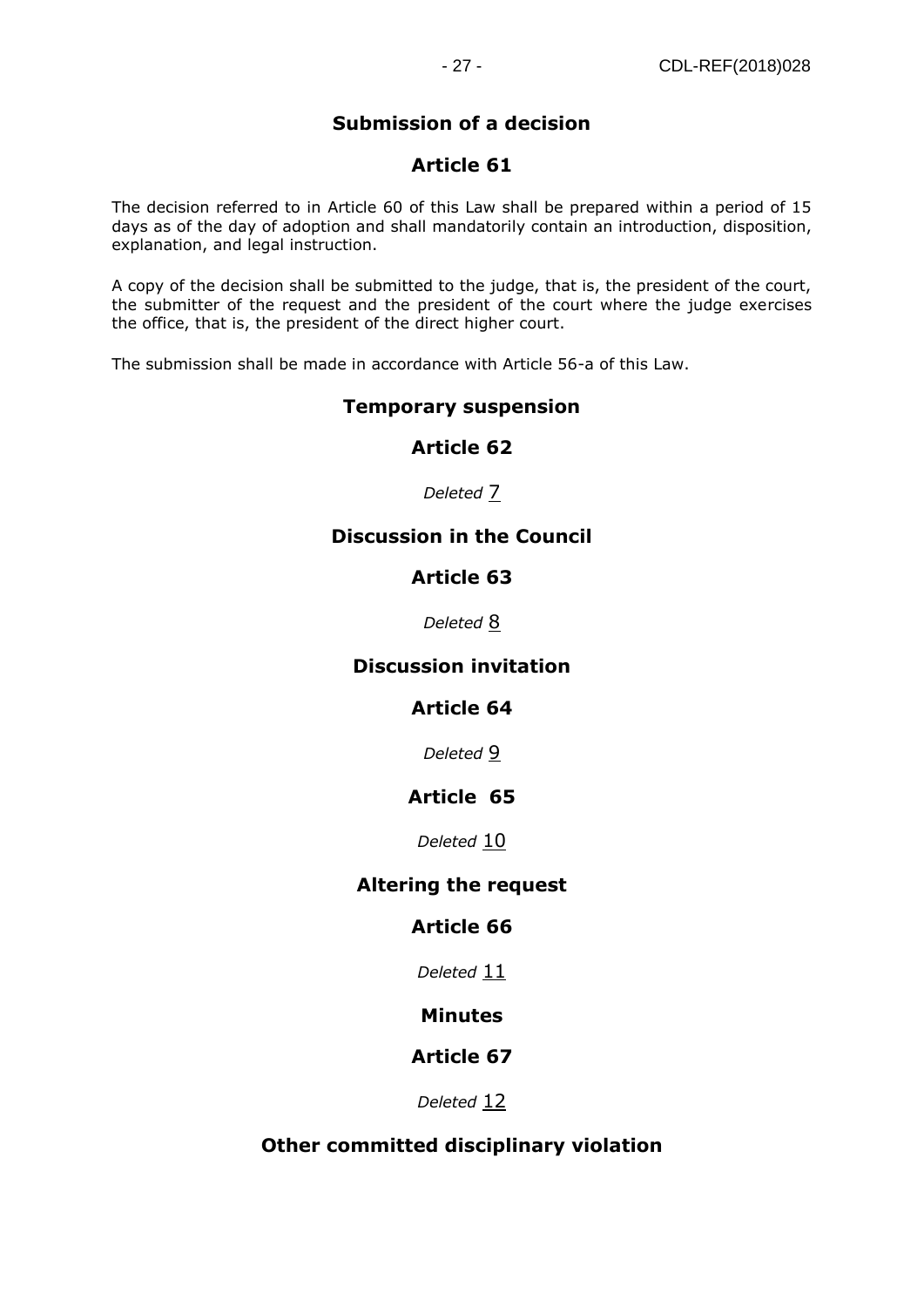## **Article 68**

*Deleted* [13](https://www.akademika.com.mk/)

## **Article 69**

*Deleted* [14](https://www.akademika.com.mk/)

## **Article 70**

*Deleted* [15](https://www.akademika.com.mk/)

## **Decisions of the Council**

## **Article 71**

*Deleted* [16](https://www.akademika.com.mk/)

## **Termination of the procedure**

## **Article 72**

*Deleted* [17](https://www.akademika.com.mk/)

## **Imposing disciplinary measures**

## **Article 73**

Deleted [18](https://www.akademika.com.mk/)

## **Article 74**

*Deleted* [19](https://www.akademika.com.mk/)

## **Article 75**

*Deleted* [20](https://www.akademika.com.mk/)

## **Article 76**

*Deleted* [21](https://www.akademika.com.mk/)

## **Procedure for establishment of unprofessional and bad faith in the exercise of the judicial office**

## **Article 77**

*Deleted* [22](https://www.akademika.com.mk/)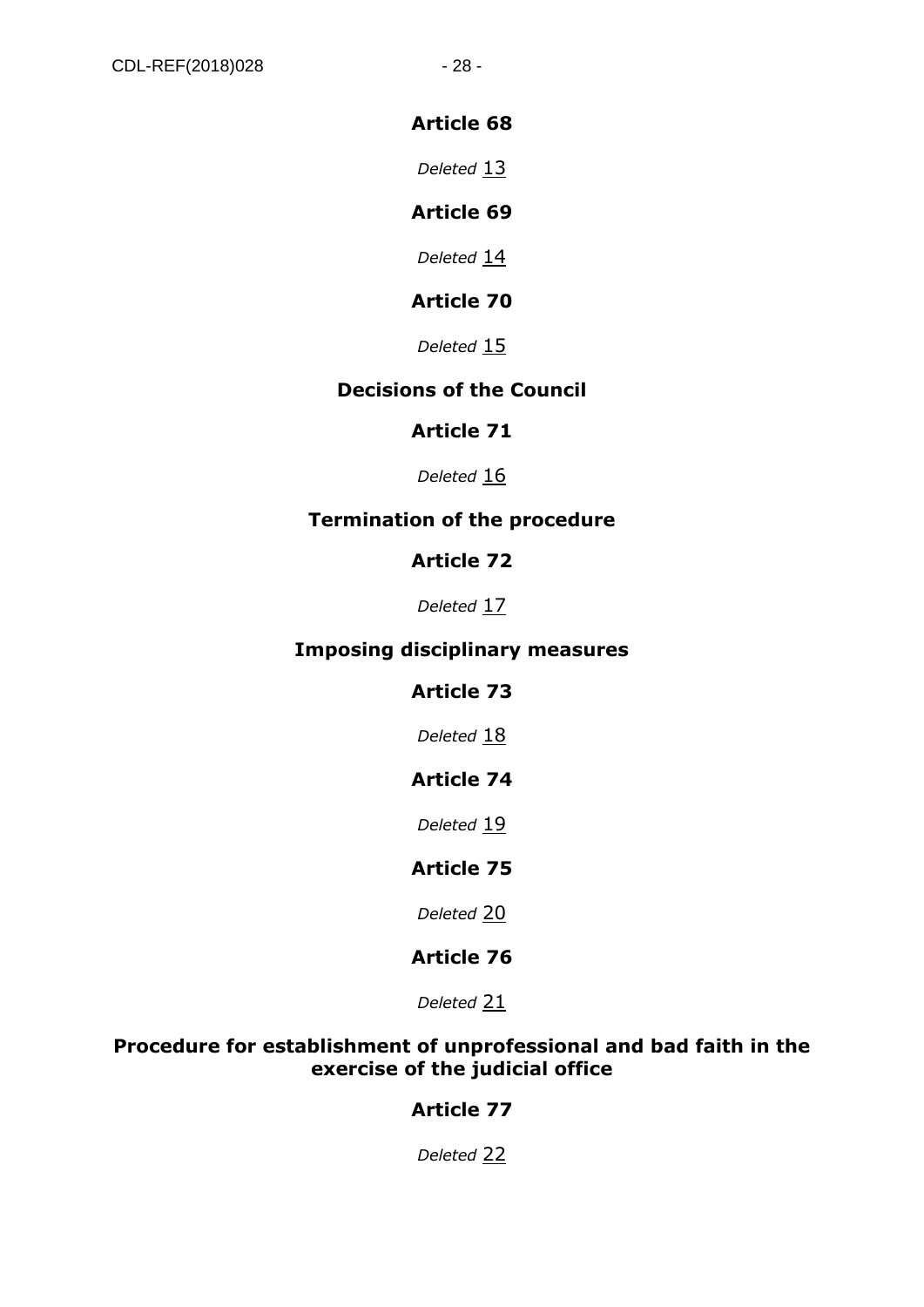## **Request for the purpose of establishment of unprofessional and bad faith in the exercise of the judicial office**

## **Article 78**

*Deleted* [23](https://www.akademika.com.mk/)

## **Content of the request**

## **Article 79**

*Deleted* [24](https://www.akademika.com.mk/)

#### **Commission for determining unprofessional and bad faith in the exercise of the judicial office**

## **Article 80**

*Deleted* [25](https://www.akademika.com.mk/)

## **Article 81**

*Deleted* [26](https://www.akademika.com.mk/)

## **Article 82**

*Deleted* [27](https://www.akademika.com.mk/)

## **Article 83**

*Deleted* [28](https://www.akademika.com.mk/)

## **Discussion upon the request**

#### **Article 84**

*Deleted* [29](https://www.akademika.com.mk/)

## **Delivery of the decision**

## **Article 85**

*Deleted* [30](https://www.akademika.com.mk/)

## **Temporary suspension**

## **Article 86**

*Deleted* [31](https://www.akademika.com.mk/)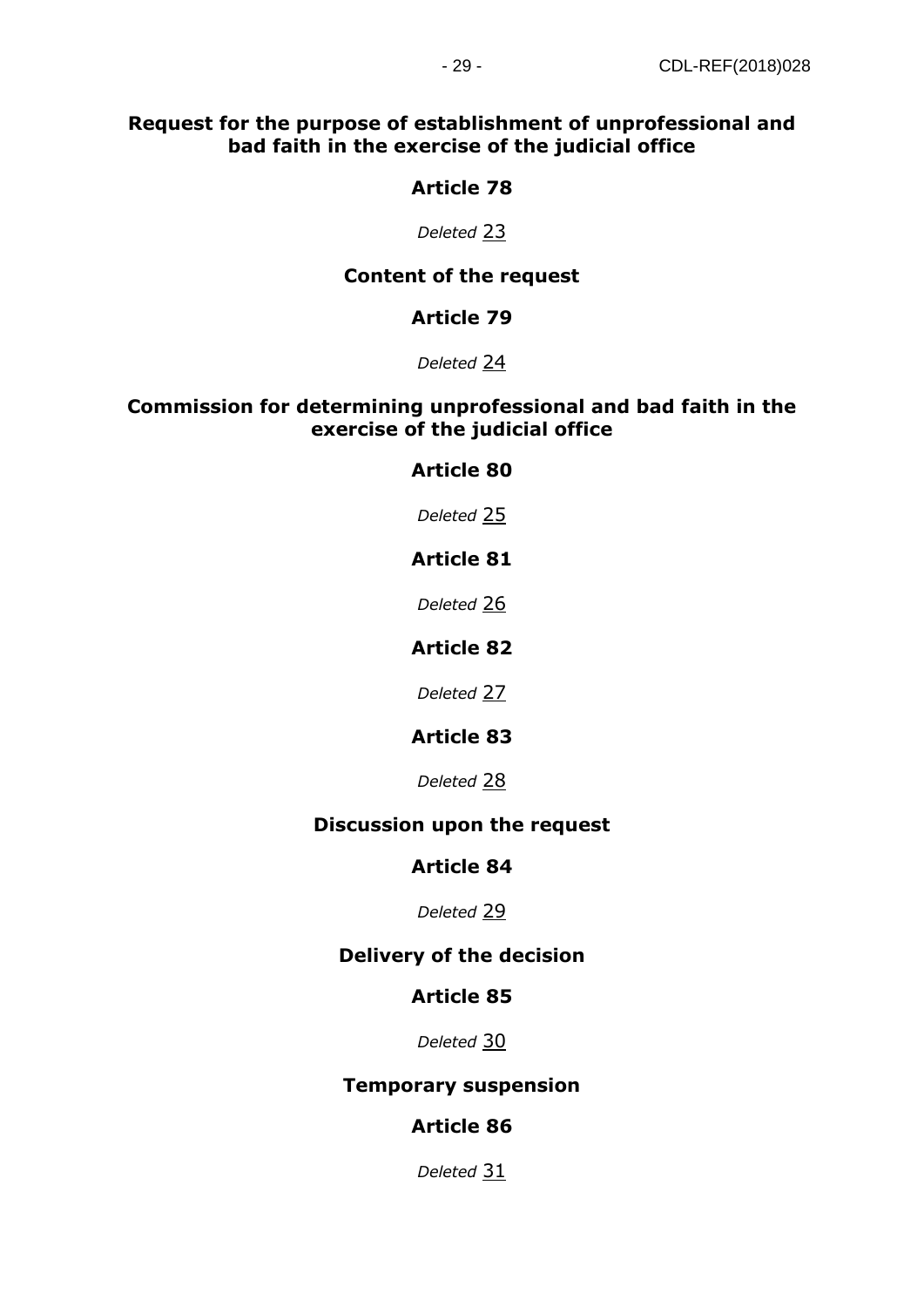## **Discussion in the Council**

## **Article 87**

*Deleted* [32](https://www.akademika.com.mk/)

## **Discussion invitation**

## **Article 88**

*Deleted* [33](https://www.akademika.com.mk/)

## **Article 89**

*Deleted* [34](https://www.akademika.com.mk/)

**Minutes**

## **Article 90**

*Deleted* [35](https://www.akademika.com.mk/)

## **Other committed disciplinary violation**

## **Article 91**

*Deleted* [36](https://www.akademika.com.mk/)

## **Article 92**

*Deleted* [37](https://www.akademika.com.mk/)

## **Decisions of the Council**

## **Article 93**

*Deleted* [38](https://www.akademika.com.mk/)

## **Article 94**

*Deleted* [39](https://www.akademika.com.mk/)

# **Article 95**

*Deleted* [40](https://www.akademika.com.mk/)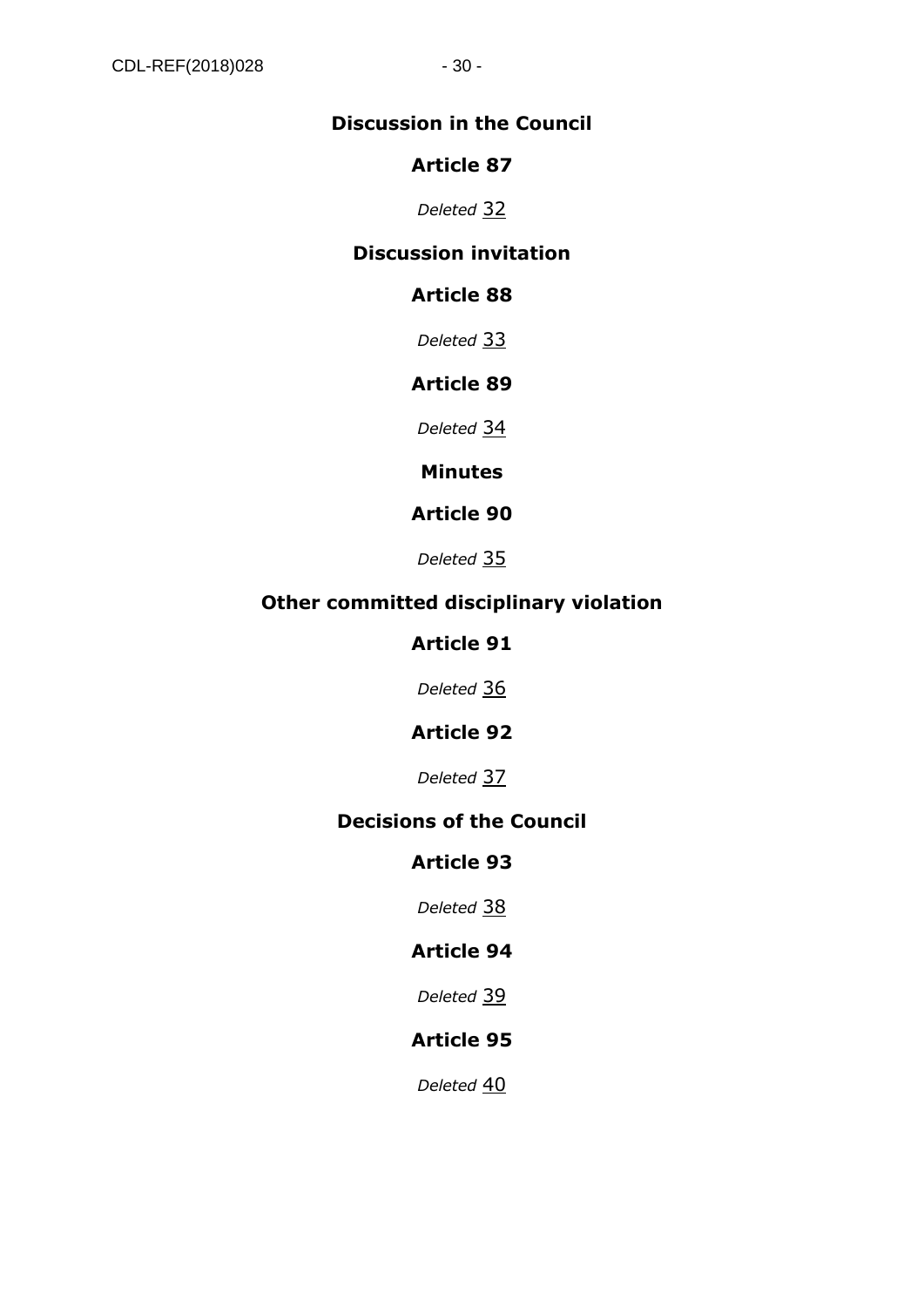## **Right to appeal**

#### **Article 96**

The judge or the president of the court shall have to right to file an appeal against the decision of the Council with the Supreme Court of the Republic of Macedonia within a period of eight days as of the day of receipt of the decision.

The Council for adjudication upon appeals (hereafter: Appeal Council) is composed of nine members, of which three judges from the Supreme Court of the Republic of Macedonia, four judges from the courts of Appeal and two judges from the court to which belongs the judge against whom the procedure is conducted. The members are elected publicly by drawing lots at a plenary session of the Supreme Court of the Republic of Macedonia, that is, at a plenary session of all judges at the relevant court, within 10 days from the date of receipt of the appeal at the latest.

The Appeal Council shall, within 30 days at the latest from its set up, decide on the appeal in a way that it may uphold or repeal the decision of the Council.

In the reopened procedure the Council takes a final decision, appraising the guidelines of the Appeal Council.

The President of the Supreme Court of the Republic of Macedonia and a judge/president of a court participant in the procedure before the Council may not be a member of the Appeal Council referred to in paragraph 2 of this Article.

#### **Reopening of the procedure on the occasion of a final judgment of the European Court of Human Rights in Strasbourg**

#### **Article 97**

When the European Court of Human Rights finds a violation of a human right or fundamental freedoms envisaged under the European Convention for the Protection of Human Rights and Fundamental Freedoms and its Additional Protocols, which the Republic of Macedonia has ratified, in accordance with the Constitution of the Republic of Macedonia, in a proceedings before the Council and the Supreme Court of the Republic of Macedonia, the judge or the president of the court whose right has been violated in the proceedings may, within a period of 30 days but within three years at the latest from the date the judgment of the European Court becomes final, apply to the Council for reopening of the proceedings.

The Council shall inform the Inter-Ministerial Commission for execution of the decisions of the European Court of Human Rights of the application filed, in accordance with the Law on Execution of the Decisions of the European Court of Human Rights.

The Council is obliged in the reopened procedure to comply with the legal positions stated in the final judgment of the European Court of Human Rights finding the violation of the human rights and fundamental freedoms.

The Council may, in accordance with Article 25 of the Law on Execution of the Decisions of the European Court of Human Rights, reopen the proceedings to eliminate the violation and the consequences arising from the violation.

The Council shall, from its composition, set up within 15 days a Commission of a chairman and three members to act on the filed application for reopening of the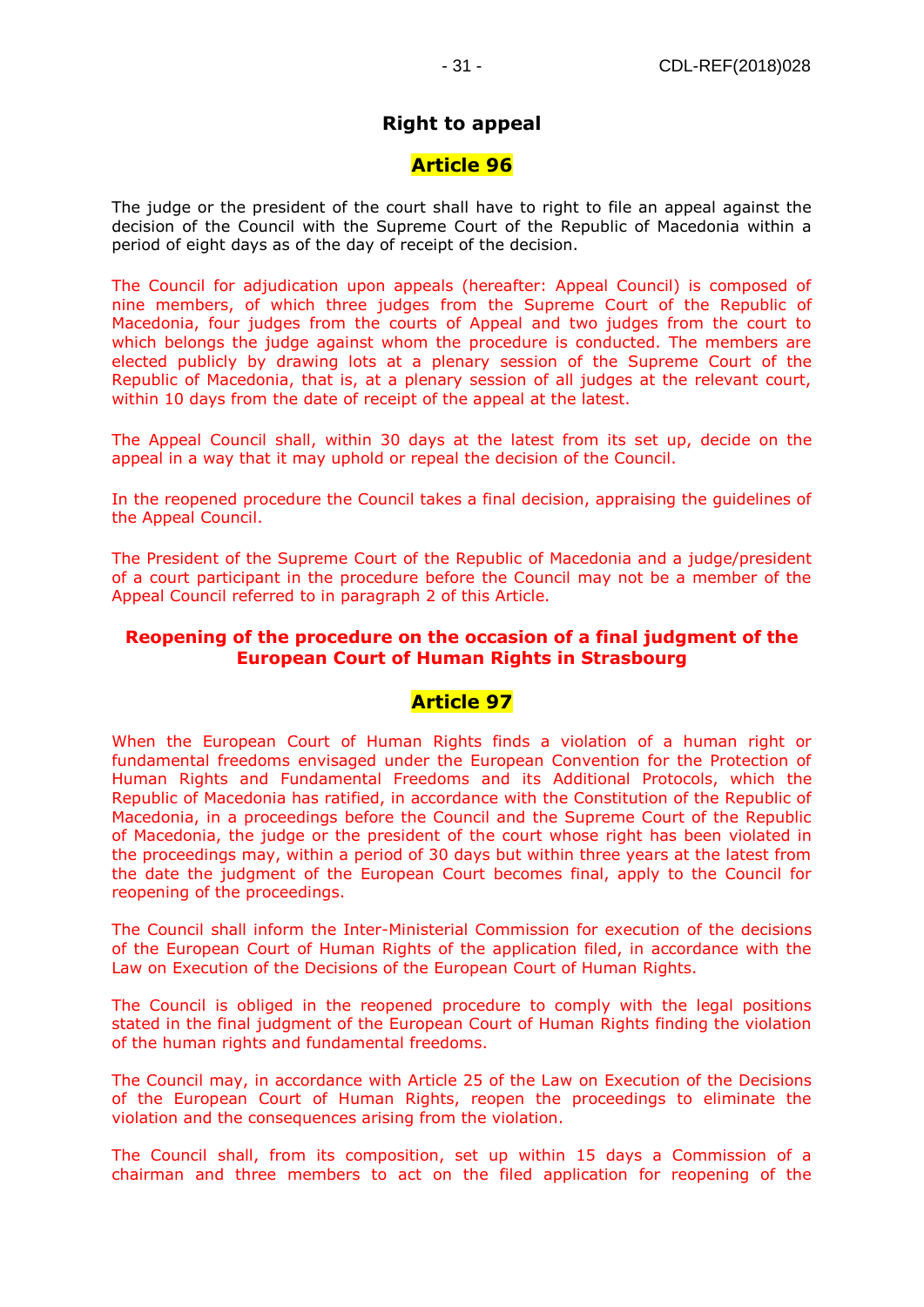proceedings in which the members of the Council who are members of the Inter-Ministerial Commission for Execution of the Decisions of the European Court for Human Rights may not be included.

The Commission shall assess whether the filed application is timely, complete and admissible.

If the application is incomplete, untimely or inadmissible, the Commission shall propose to the Council to reject it.

If the Commission finds that the application is timely, complete and admissible the Commission shall forward the case to the Council for further handling, which shall submit the case to the Appeal Council at the Supreme Court of the Republic of Macedonia for competent handling within three days.

The Appeal Council shall, within 15 days after receiving, act upon the case and repeal its decision and the decision of the Council, guided by the legal positions noted in the final judgment of the European Court for Human Rights finding the violation, and shall remit the case immediately, and three days at the latest, to the Council for reopening of the procedure.

The reopened procedure regarding the violation found shall be conducted in accordance with the provisions of this Law relating to the establishment of a responsibility of a judge or president of a court in which new evidence may be proposed and examined.

The unsatisfied party shall have a right to an appeal with the Appeal Council against the decision made in the reopened procedure, within 15 days from the date it received the decision.

## **Article 97-a**

During the procedure before the Council, the judge or the president of the court against whom a procedure is conducted shall have the right of fair trial in accordance with the guarantees determined in Article 6 of the European Convention for the Protection of Human Rights and Fundamental Freedoms.

#### **Criteria and procedure for monitoring and assessment of the work of the judge**

## **Article 98**

The monitoring of the work of the judge and the president of a court shall take place through regular and extraordinary evaluation.

The judge is evaluated according to the overall results from the performance achieved in the work through the established qualitative and quantitative criteria in accordance with the provisions of this Law.

## **Aim of monitoring and assessment**

## **Article 99**

The aim of the monitoring and assessment of the work of the judge shall be the affirmation of the judiciary as an independent and autonomous authority, the strengthening of the personal motivation of the judges, securing further professional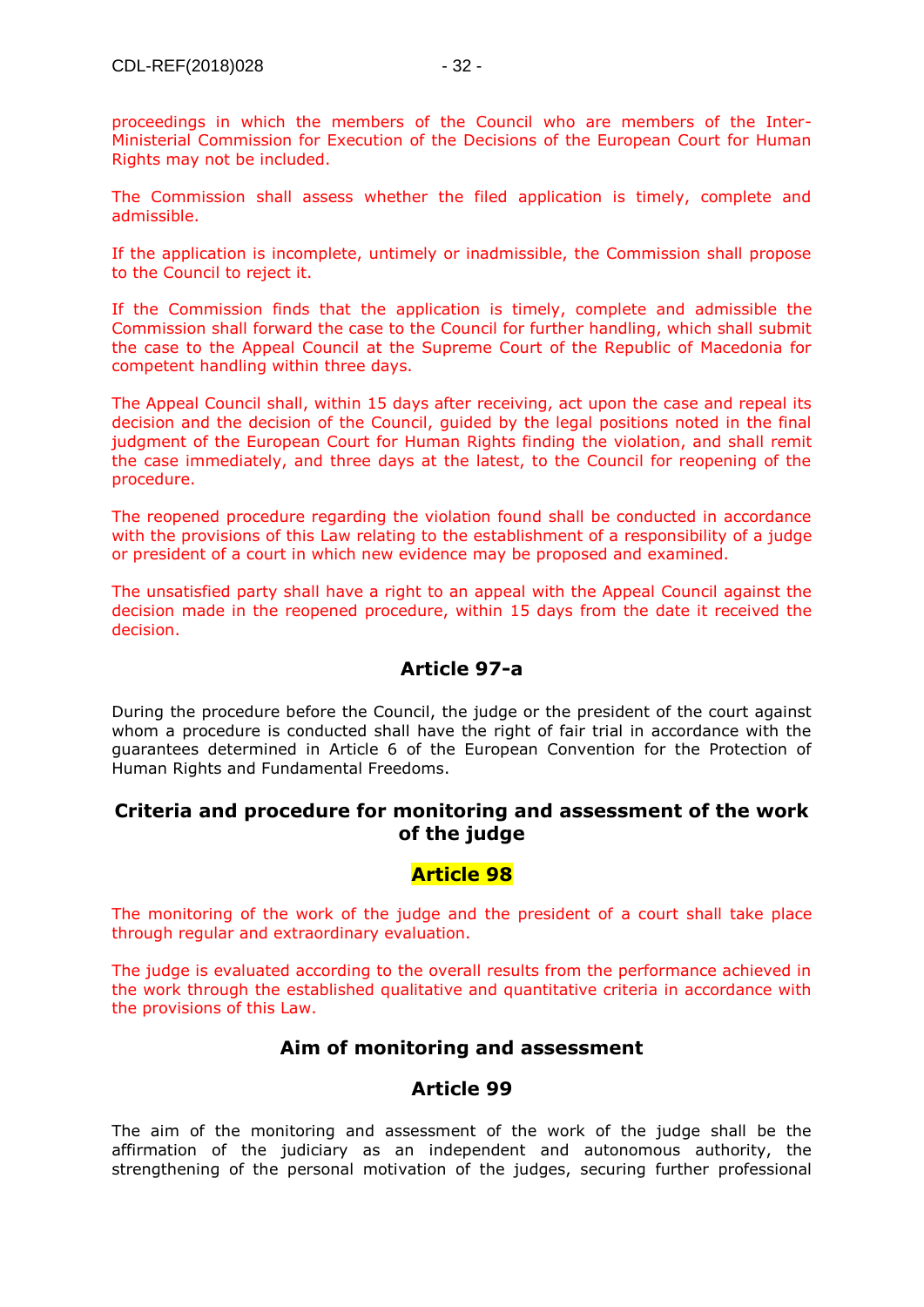development of the judges on the basis of their personal and professional capabilities without any influence, as well strengthening the independence and the impartiality of the judge during the exercise of the judicial office.

The monitoring and the assessment of the work of the judge shall be conducted without disrupting the independence and the impartiality of the judge during the exercise of the judicial office.

#### **Regular and extraordinary assessment**

#### **Article 100**

Regular evaluation of the judge and president of a court shall be carried out every two years, by the end of June of the current year, for the work of the court, the judges and the president of the court in the previous two years.

Extraordinary evaluation of the work of the judge and president of a court shall be carried out in the case when a judge applies for election of a judge in a higher court, that is, election of a president of a court.

If the judge or president of a court applies for a judge in a higher court or president of a court, and in the current year they have already been evaluated for the previous year through regular evaluation, no extraordinary evaluation shall be carried out for them.

#### **Methods of monitoring and assessment**

#### **Article 101**

The assessment of the work of the judge shall be conducted on the basis of the total results of the judge by quantitative and qualitative assessment of the work of the judge, immediate monitoring, and additional and special criteria in connection with the exercise of the judicial office.

In accordance with the criteria stipulated in this Law, the Council shall determine the form and the content of the form containing data and information on the work of the judge and the work of the president of the court, wherein the data on the work of the judge and the president of the court shall be entered once a month.

An integral part of the form referred to in paragraph 2 of this Article shall be the Instructions on the manner of filling the form prepared by the Council.

#### **Quantitative criteria**

#### **Article 102**

The quantitative criteria regarding the work of the judge shall be: - the data and the information received regarding the work of the judge through the Automated Court Case Management and Information System (ACCMIS) regarding the number, the type and the resolved cases in respect to the orientation number of cases that the judges is to resolve monthly.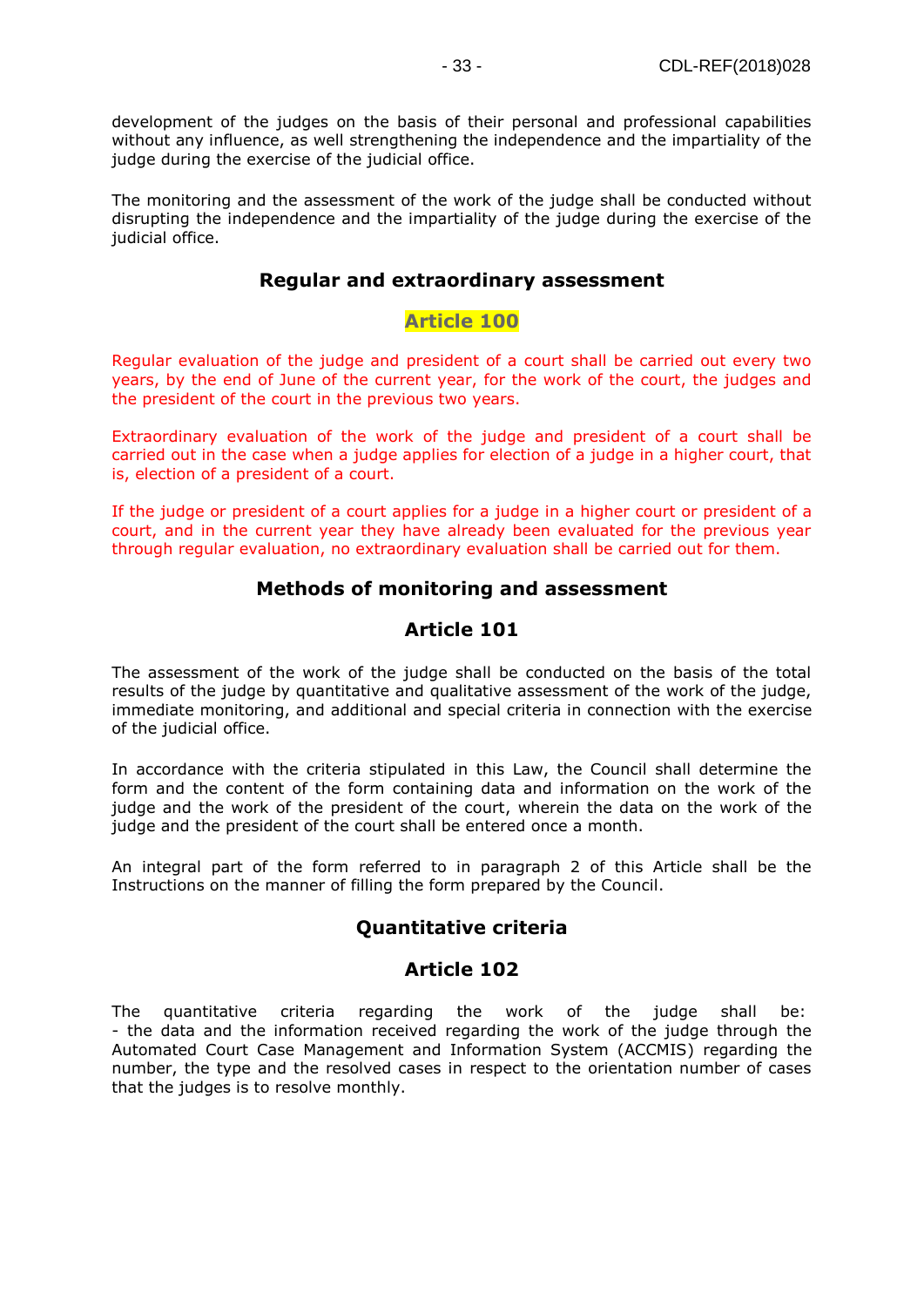## **Qualitative criteria regarding the judicial work**

## **Article 103**

Qualitative criteria for evaluating the work of the judge shall be as follows:

- quality of the judge's work in the number of repealed decisions for committed serious violation of the procedure in relation to the total number of decided standardised cases;

- quality of the judge's work in the number of modified decisions in terms of the total number of decided standardised decisions;

- quality in the conduct of the court proceedings (respecting legal deadlines for taking process actions in the proceedings, respecting legal deadlines for adoption, publication and drafting of the decisions, length of court proceedings and respecting the principle of a trial within a reasonable time);

- quality of the decision taken is determined by inspecting five cases selected randomly by the automated court cases management information system and five cases selected by the judge, in the evaluation period; and

- imposed disciplinary measure.

#### **Article 104**

The quality of the work of the judge regarding the repealed and modified decisions shall be evaluated by inspecting the automated court case management information system thereby taking into account only the number of decisions against which remedies are allowed and filed and they are repealed because of committed essential violation of the procedure.

The quality in the conduct of the court proceedings is evaluated by inspecting the data from the automated court case management information system which shows the active work on the case and the taking of all process actions and observing legal deadlines.

The quality of the decision taken is established by inspecting five cases selected randomly by the automated court case management information system and five cases selected by the judge, in the evaluation period, the ability for verbal and written expression is evaluated which is seen also through the juridical expert action (application of legal theory and practice, complexity of the case, etc.) by three-member commissions set up by drawing lots, at a session of judges from the competent higher court, that is, plenary session of the Supreme Court of the Republic of Macedonia.

An imposed disciplinary measure written warning, reprimand or reduction of salary is assessed with negative points only for one period of evaluation.

#### **Orientation number of cases that the judge is to resolve monthly**

#### **Article 105**

The orientation number of cases that the judge is to resolve monthly in the firstinstance, the appellate, the Administrative court, the Higher Administrative court and the Supreme Court of the Republic of Macedonia shall be determined in accordance with the legal area, the complexity of the material wherein the case is and the type of courts in accordance with the real competence.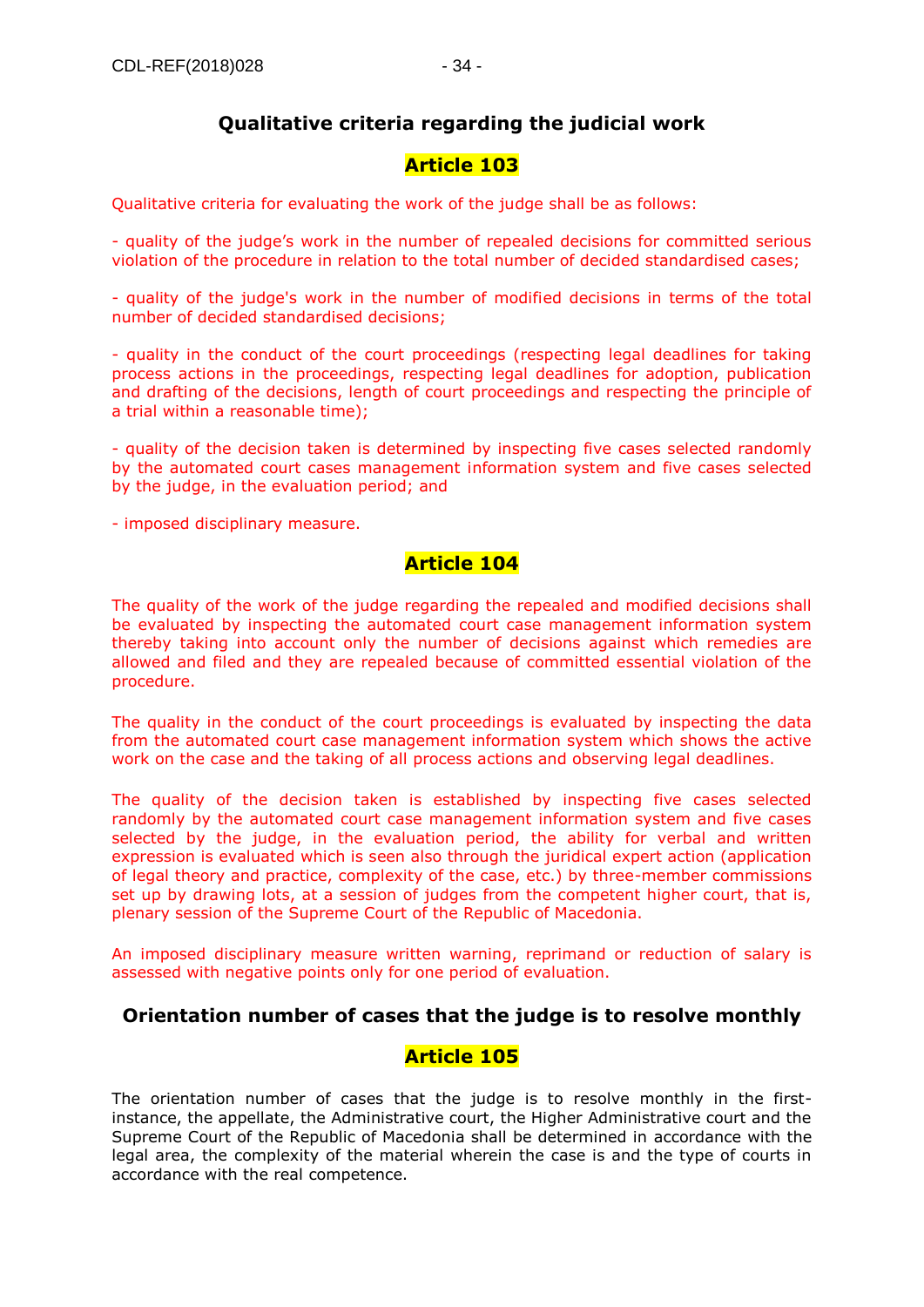The Council adopts methodology with indicators for determining the complexity of the matter where the case is during determination of the orientation number of cases that the judge should resolve monthly in the first-instance, the appellate, the Administrative courts, the Higher Administrative court and the Supreme Court of the Republic of Macedonia, and posts it on its website.

The Council shall each year by a decision determine the orientation number of cases referred to in paragraph 1 of this Article and the necessary number of cases for the purpose of realization of the orientation number of case that judge is supposed to monthly resolve.

#### **Elements for calculating an assessment**

#### **Article 106**

The sum of the results of qualitative and quantitative criteria is taken as the basis for calculating the grade for the work of the judge.

Qualitative criteria in terms of quantitative ones are with the ratio of 60% versus 40% in the formation of the final grade.

In calculating the grade for the judge's work the effective time of work is considered. The manner of calculation of the effective time of work of the judge is prescribed by the Council and is posted on the website of the Council.

#### **Article 107**

For the quantitative criteria the judge may receive a maximum of 80 points.

If the number of decided cases in certain types of cases in relation to the projected approximate number is 100%, it is considered that the judge met the quantitative criteria and is valued with 60 points.

Greater or lesser number of decided cases in relation to the projected approximate number of cases is valued in a way that for every initiated 1% more or less, the number of points of paragraph 2 of this Article increases, that is, decreases by 0.5 points.

#### **Article 108**

For the qualitative criteria of Article 103 of this Law the judge may receive a maximum of 120 points.

## **Scoring of qualitative criteria**

## **Article 109**

| Percentage of repealed decisions in relation to the number of decided standardised   Points |  |
|---------------------------------------------------------------------------------------------|--|
| cases                                                                                       |  |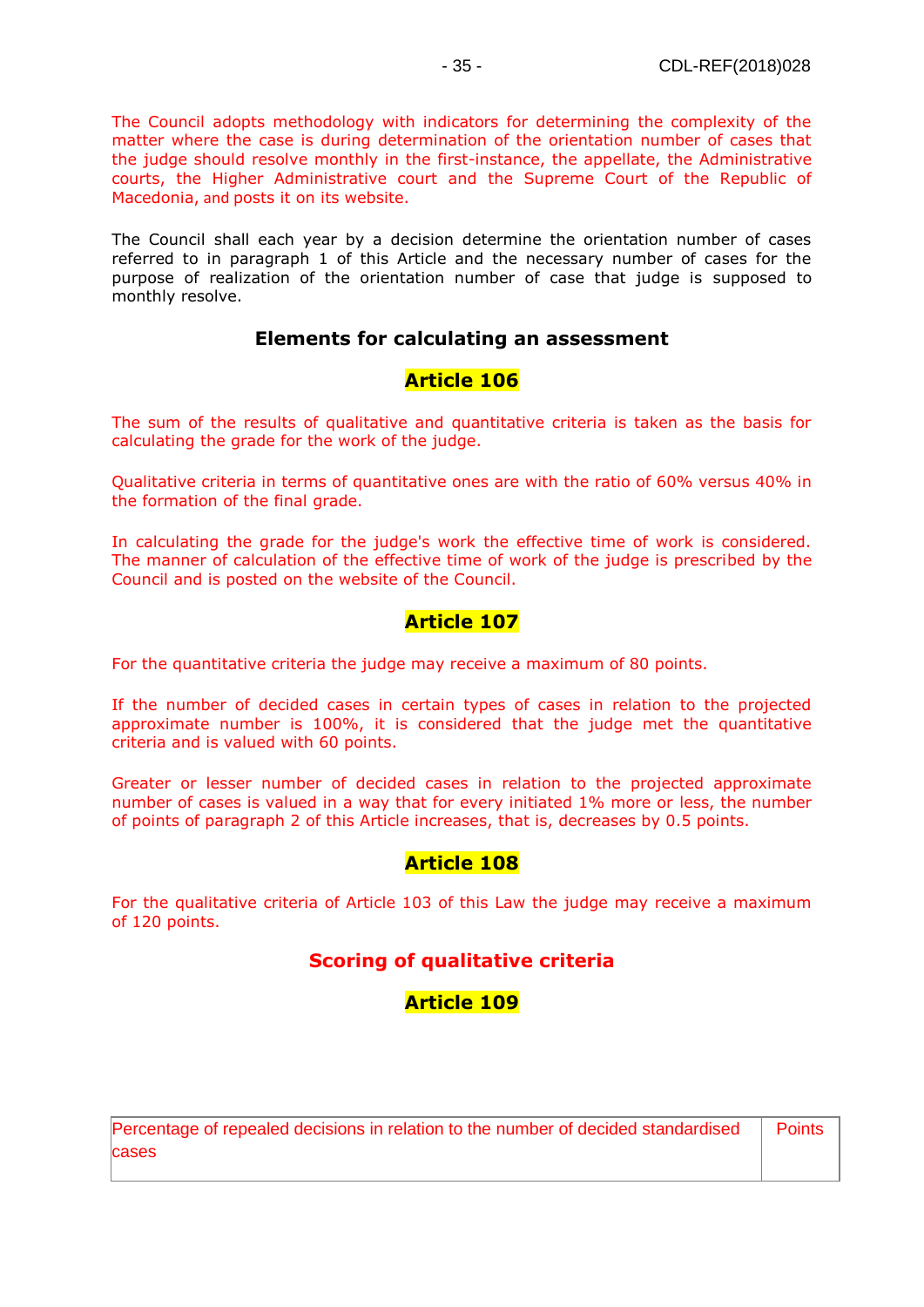| Up to 3%              | 50 |  |
|-----------------------|----|--|
| <b>From 3% to 6%</b>  | 40 |  |
| <b>From 6% to 15%</b> | 30 |  |
| From 15% to 20%       | 20 |  |
| More than 20%         |    |  |

The quality of the work of the judge in the number of repealed decisions in terms of the total number of decided standardised cases in the period under evaluation is scored according to the following table:

The quality in the conduct of the court proceedings (respecting legal deadlines for taking process actions in the proceedings, respecting legal deadlines for adoption, publication and drafting decisions, length of court proceedings and respecting the principle of a trial within a reasonable time) is scored according to the following table:

|                                                                        | <b>Points</b> |
|------------------------------------------------------------------------|---------------|
| - complied with deadlines in more than 90% to 100% of the cases        | -30           |
| - complied with deadlines in more than 70% to 90% of cases             | 20            |
| $\frac{1}{2}$ complied with deadlines in more than 50% to 70% of cases | 10            |
| - complied with deadlines less than 50% of the cases                   |               |

The quality of the work of the judge in the number of modified decisions in relation to the total number of decided cases in the period under evaluation is scored according to the following table:

| Percentage of modified decisions in relation to the total number of decided<br>standardised cases | <b>Points</b> |
|---------------------------------------------------------------------------------------------------|---------------|
| Up to $5%$                                                                                        | 20            |
| <b>From 5% to 10%</b>                                                                             | 15            |
| <b>From 10% to 15%</b>                                                                            | 10            |
| <b>From 15% to 20%</b>                                                                            | 7             |
| <b>From 20% to 30%</b>                                                                            | 4             |
| More than 30%                                                                                     | O             |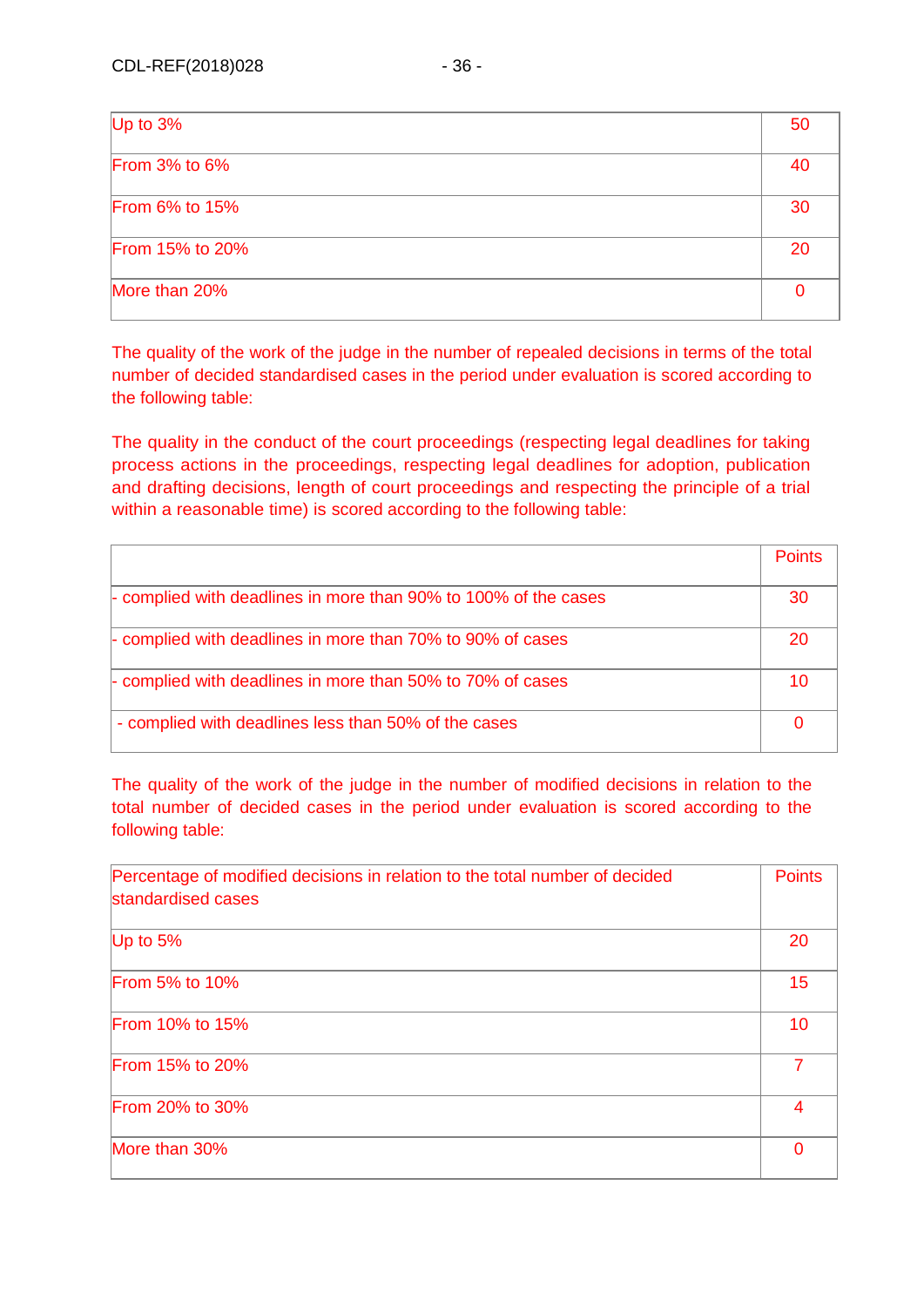The quality of the court decision taken is scored according to the following table:

| Average grade from the commission for the quality of the taken court decision |    |
|-------------------------------------------------------------------------------|----|
| From 8 to 10                                                                  | 20 |
| From 5 to 8                                                                   | 15 |
| From 3 to 5                                                                   | 10 |
| Less than 3                                                                   |    |

On the basis of qualitative criteria when being evaluated the judge may be given additional 5 points for published professional papers or prepared educational material for the needs of the Academy for Judges and Public Prosecutors.

The judge shall be given the points referred to in paragraph 5 of this Article if the sum of points based on quantitative and qualitative criteria is at least 140 points.

The judge who is imposed a disciplinary measure in conducted disciplinary procedure shall, in the period for which he/she is evaluated, have the number of points determined based on the criteria defined by this Law reduced for each measure imposed according to the following table:

| <b>Written warning</b>                                | 5 points     |
|-------------------------------------------------------|--------------|
| Public reprimand                                      | $ 10$ points |
| Referral to additional hours of professional training | 20 points    |
| <b>Reduction in salary</b>                            | 30 points    |

The judge in the period for which he/she is evaluated shall have the number of points determined based on the criteria defined by this Law reduced by 10 points if as a result of his acting a judgment was passed by the European Court of Human Rights finding a violation of the right to a fair trial under Article 6 of the European Convention on Human Rights or a decision was made by the Supreme Court of the Republic of Macedonia finding a violation of the right to a trial within a reasonable time.

The judge in the period for which he/she is evaluated shall have the number of points determined based on the criteria established by this Law reduced by 5 points for every timebarred case if the statute of limitations occurred as a result of the actions of the judge.

## **Article 110**

**Article 111**

Deleted.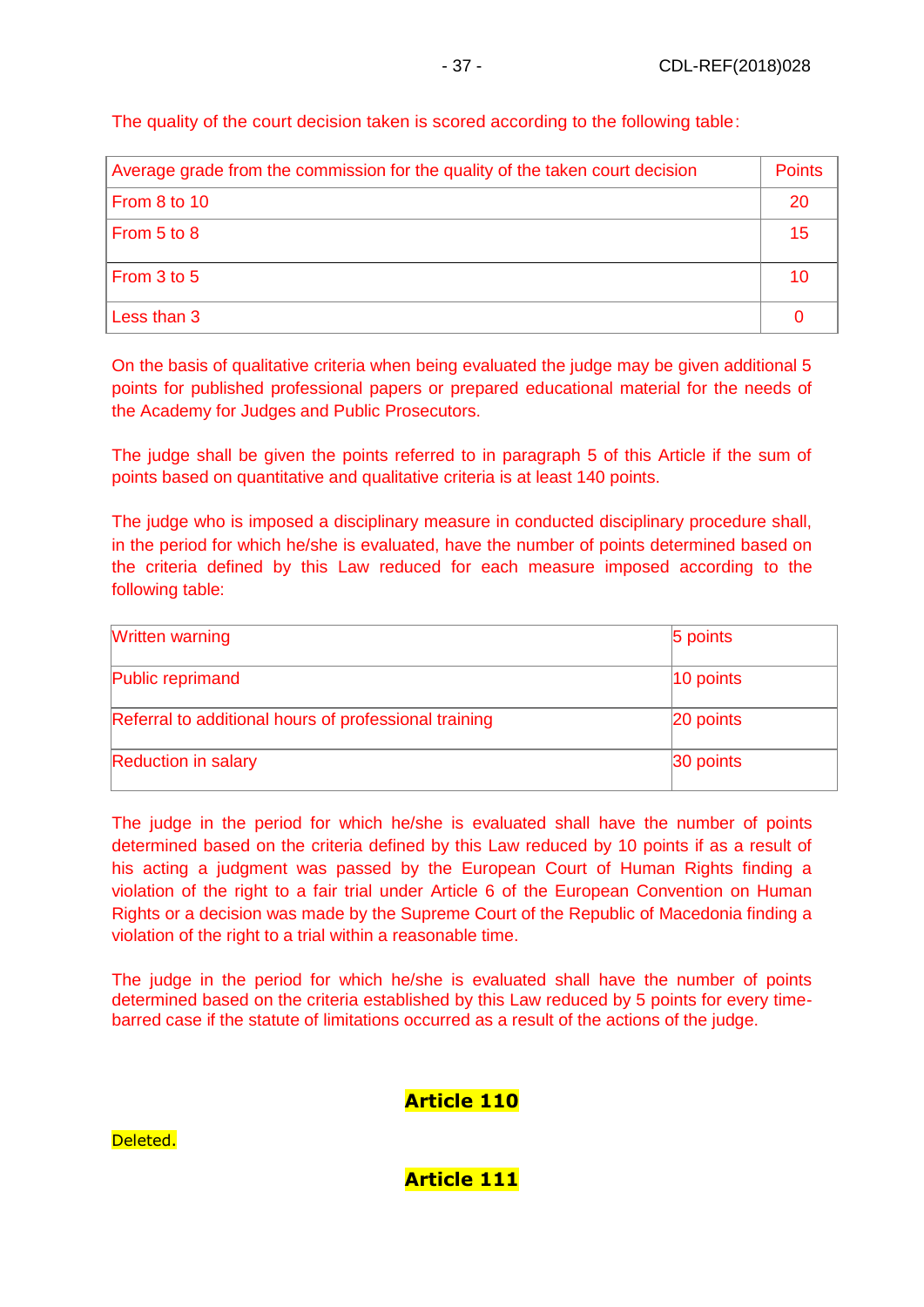Deleted.

**Deleted** 

#### **Article 112**

**Deleted** 

## **Article 113**

**Deleted** 

## **Special cases of assessment of the work of the judge**

## **Article 114**

If the work of the judge and his/her decisions are not subjected to a supervision by a higher court, that is legal remedies have not been raised thereon, the judge shall receive maximum 90 points according to the criteria under Article 109 paragraphs 1 and 3 of this Law, and shall be evaluated according to the criterion under Article 109 paragraph 2 of this Law.

## **An assessment regarding the work of the judge**

## **Article 115**

The assessment of the Council regarding the work of the judge can be positive or negative.

#### **Article 116**

Based on the sum of points according to the qualitative and quantitative criteria for monitoring and evaluating the work of judges, the Council shall evaluate the judges with the following grades:

1) positive grade, consisting of three levels:

- satisfactory, if the judge receives 75.5 to 105 points;

- good, if the judge receives from 105.5 to 140 points;

- very good, if the judge receives more than 140.5 points; and

2) negative grade, unsatisfactory if the judge receives less than 75 points.

#### **Assessment of a president of a court who has undertaken a responsibility to judge cases**

#### **Article 117**

Monitoring and evaluation of the work of the president of the court who assumed responsibility for adjudicating cases shall be conducted in accordance with the provisions of this Law relating to the criteria and procedures for monitoring and evaluating the work of the judge, with that that in terms of evaluating the quantitative criterion under Article 107 paragraph 2 of this Law the approximate norm is valued at 70%.

The points obtained from the evaluation of the work of the court president as a judge shall be added to the points obtained in his/her evaluation as president of a court if as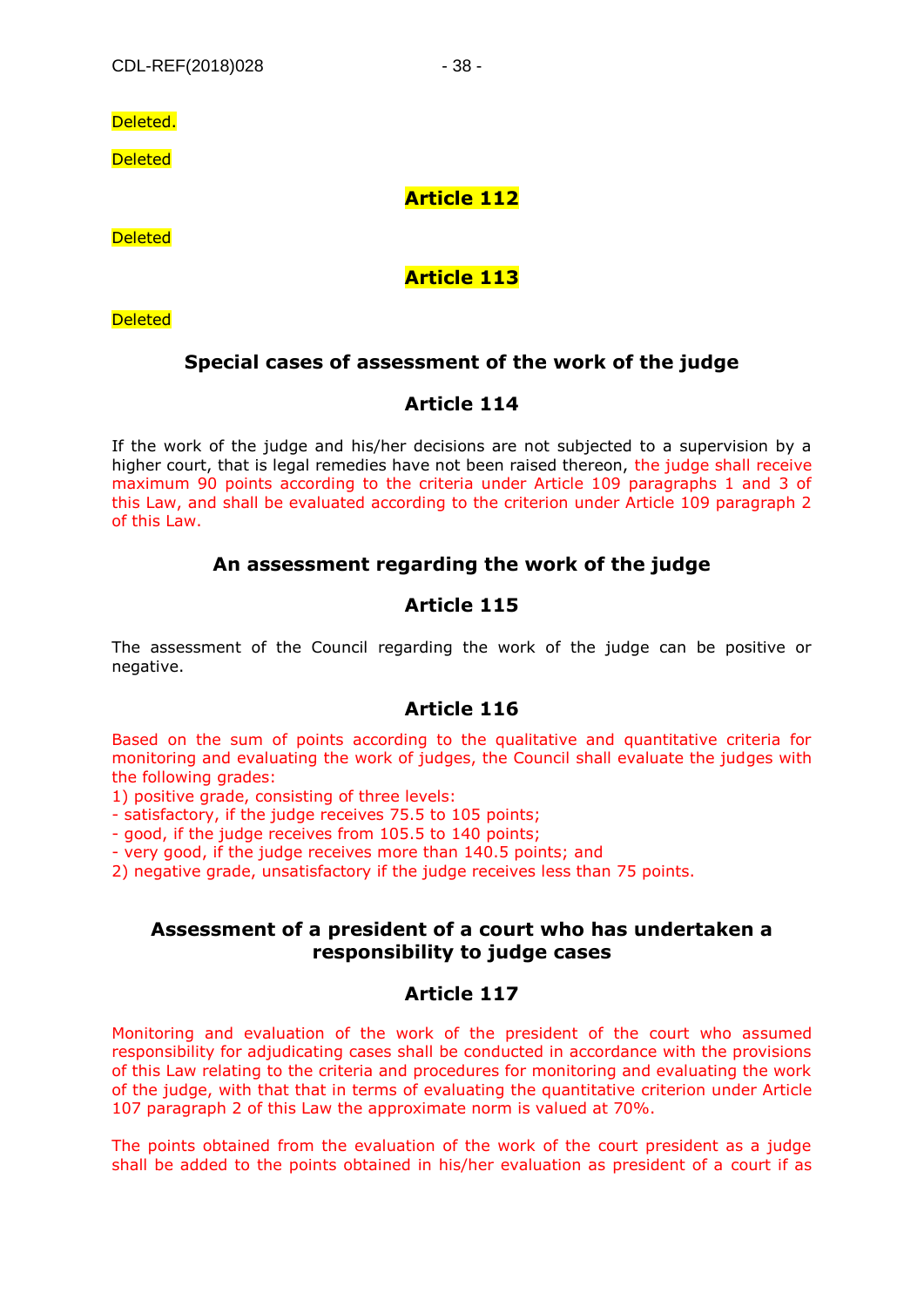president of the court he/she is evaluated at least with a grade good, but the total number of points may not exceed 200 points.

#### **Quantitative criteria for evaluating the work of the president of a Court**

#### **Article 118**

The quantitative criteria for evaluating the work of the president of a court as president of a court are a percentage of cases decided at the level of the court and the percentage of decided backlog of cases older than 3 years, which are received through the automated court case management information system.

#### **Qualitative criteria for evaluating the work of the president of the court**

#### **Article 119**

Qualitative criteria for evaluating the work of the president of the court shall be:

1. Realised work programme;

2. Consistent application of the Court Rules of Procedure (annual work schedule, exclusion of judges, redistribution of cases, etc.);

3. Operation of the automated court case management information system;

4. Quality of decisions taken in court administration; and

5. Public relations and transparency in work.

The data for determining the results referred to in paragraph 1 of this Article shall be provided from the annual report of the work of the court which is discussed at the plenary session of the Supreme Court of the Republic of Macedonia, the programme for work of the president of the court, the reports from regular and extraordinary controls by the higher court, the Council and the Ministry of Justice.

#### **Article 120**

Qualitative criteria for evaluation of the work of the president of a court, as president of a court shall be:

realised work programme is evaluated by inspecting the work programme submitted in the election for president of the court;

- consistent application of the Court Rules of Procedure in particular as regards the procedure for adopting and amending the annual work schedule, respecting the specialisation of judges, procedure for exemption of a judge, reassignment of cases, etc., which is assessed through inspection into the reports from regular and extraordinary controls by the higher court, the Council and the Ministry of Justice;

functioning of the automated court case management information system which is assessed through inspection into the reports from regular and extraordinary controls by the higher court, the Council and the Ministry of Justice;

- quality of a decision taken in court administration, which is determined through continuous inspection in five cases chosen randomly by the automated court cases management information system and five cases specified by the president of the court, in the period under evaluation, thereby assessing the legal ground, legibility and clarity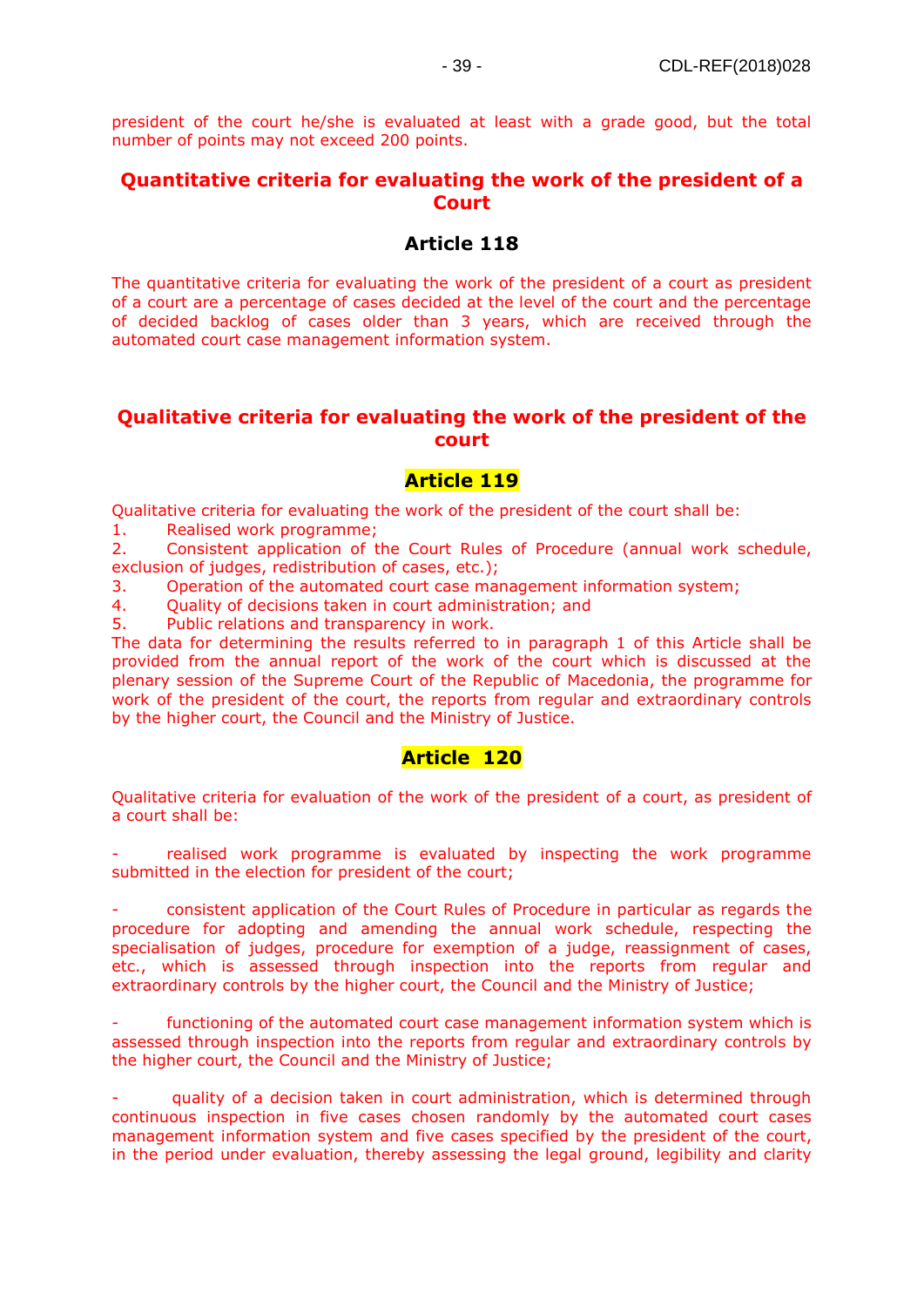public relations and transparency in the work, which are assessed by inspecting the website of the court (announcements about the work of the court, posted decisions, analyses and reports on the work of the court, etc.) and free access to public information.

#### **Calculation of the evaluation of the work of the president of a court**

## **Article 121**

As a basis for calculating the grade for the work of the president of a court is taken the sum of the results obtained from the qualitative and quantitative criteria. The ratio of the qualitative criteria and quantitative criteria is 60% to 40% in the formation of the final grade.

In calculating the grade for the work of the president of a court the total effective working time of all judges in the court in the period under evaluation is taken, divided by a total of 11 working months per year, in the period under evaluation.

## **Scoring quantitative criteria**

#### **Article 122**

The percentage of decided cases in the court in view of the approximate number of cases is determined through the sum of quantitative points of all judges in the court, divided by the average number of judges in the period under evaluation, for which the work of the president of the court is scored as president of the court according to the following table:

| Percentage of decided cases in relation to the approximate number of cases |    |
|----------------------------------------------------------------------------|----|
| More than 130%                                                             | 40 |
| <b>From 111% to 130%</b>                                                   | 25 |
| <b>From 91% to 110%</b>                                                    | 15 |
| <b>From 70% to 90%</b>                                                     | 10 |
| Less than 70%                                                              |    |

| Percentage of decided old cases | <b>Points</b> |
|---------------------------------|---------------|
| More than 60%                   |               |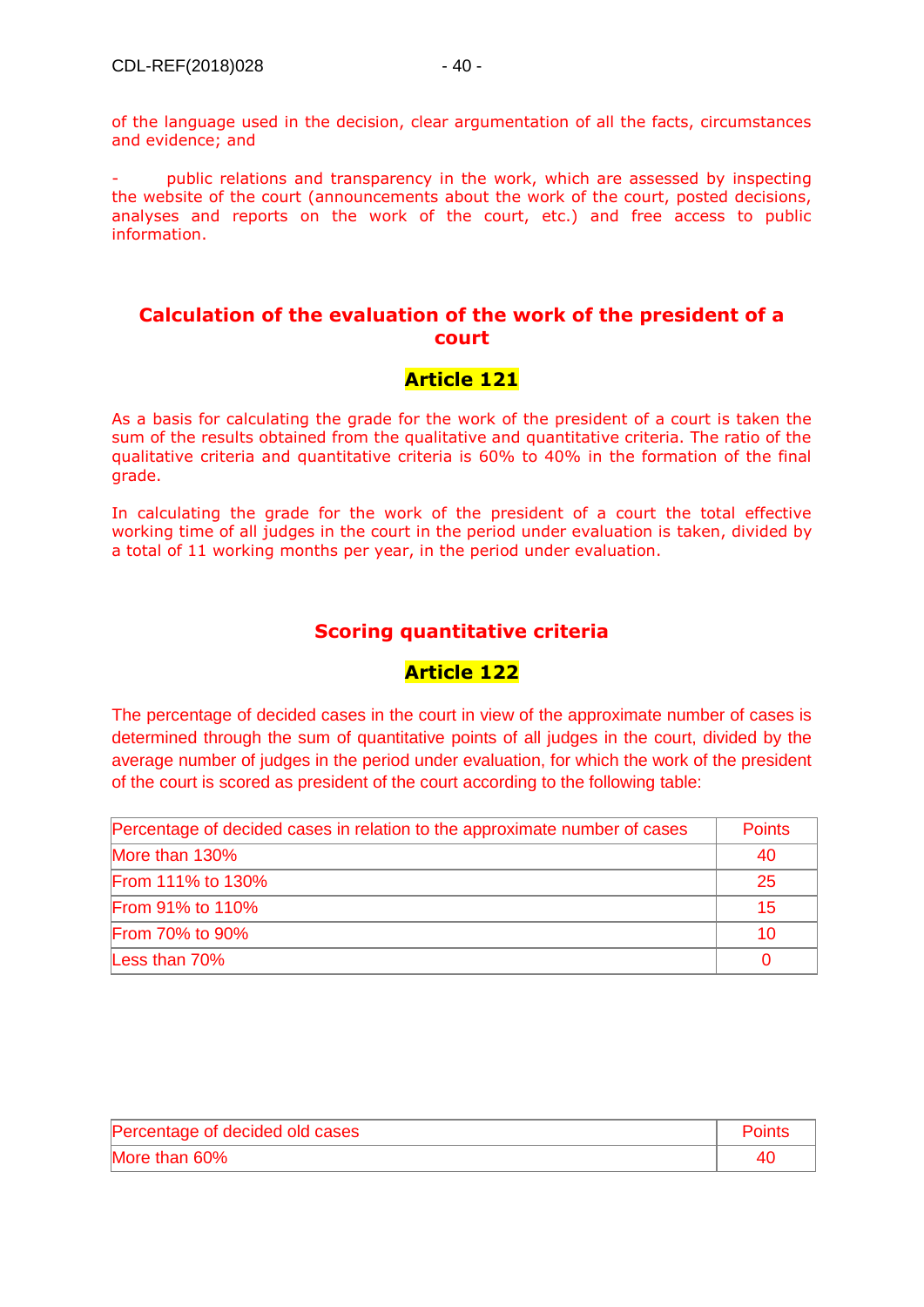| $50\% - 60\%$  | 25 |
|----------------|----|
| 40% - 50%      | 15 |
| $ 15\% - 40\%$ | 10 |
| Less than 60%  |    |

The percentage of decided old cases is determined as the ratio between the number of decided old cases older than 3 years in relation to the total number of old cases older than 3 years in the court, according to the following table:

## **Scoring of qualitative criteria**

## **Article 123**

The realised work programme of the president of the court is scored according to the assessment of the commission for evaluation for a percentage of realised activities by years, according to the following table:

Percentage of realised work programme

| More than 90% | 40 |
|---------------|----|
| 80% - 90%     | 30 |
| 60% - 80%     | 20 |
| 40% - 60%     | 10 |
| Less than 40% |    |

The consistent application of the Court Rules of Procedure (annual work schedule, exclusion of judges, reassignment of cases, etc.) is scored according to the following table:

| Consistent application of the Court Rules of Procedure                                                                                                                                                                                                                   | <b>Points</b> |
|--------------------------------------------------------------------------------------------------------------------------------------------------------------------------------------------------------------------------------------------------------------------------|---------------|
| No inconsistencies were identified in the reports from the regular and<br>extraordinary inspections by the higher court, the Judicial Council and the<br>Ministry of Justice                                                                                             | <b>20</b>     |
| Inconsistencies were found in the reports from the regular and extraordinary<br>inspections by the higher court, the Judicial Council and the Ministry of Justice<br>and they were overcome in accordance with the recommendations and<br>deadlines noted in the reports | 10            |

The operation of the automated court case management information system is scored according to the following table:

| Operation of the automated court case management information system                                         | <b>Points</b> |
|-------------------------------------------------------------------------------------------------------------|---------------|
| Consistent legal functioning of the automated court case management<br>information system                   | 20            |
| Minor inconsistencies in the legal functioning of the automated court case<br>management information system | 10            |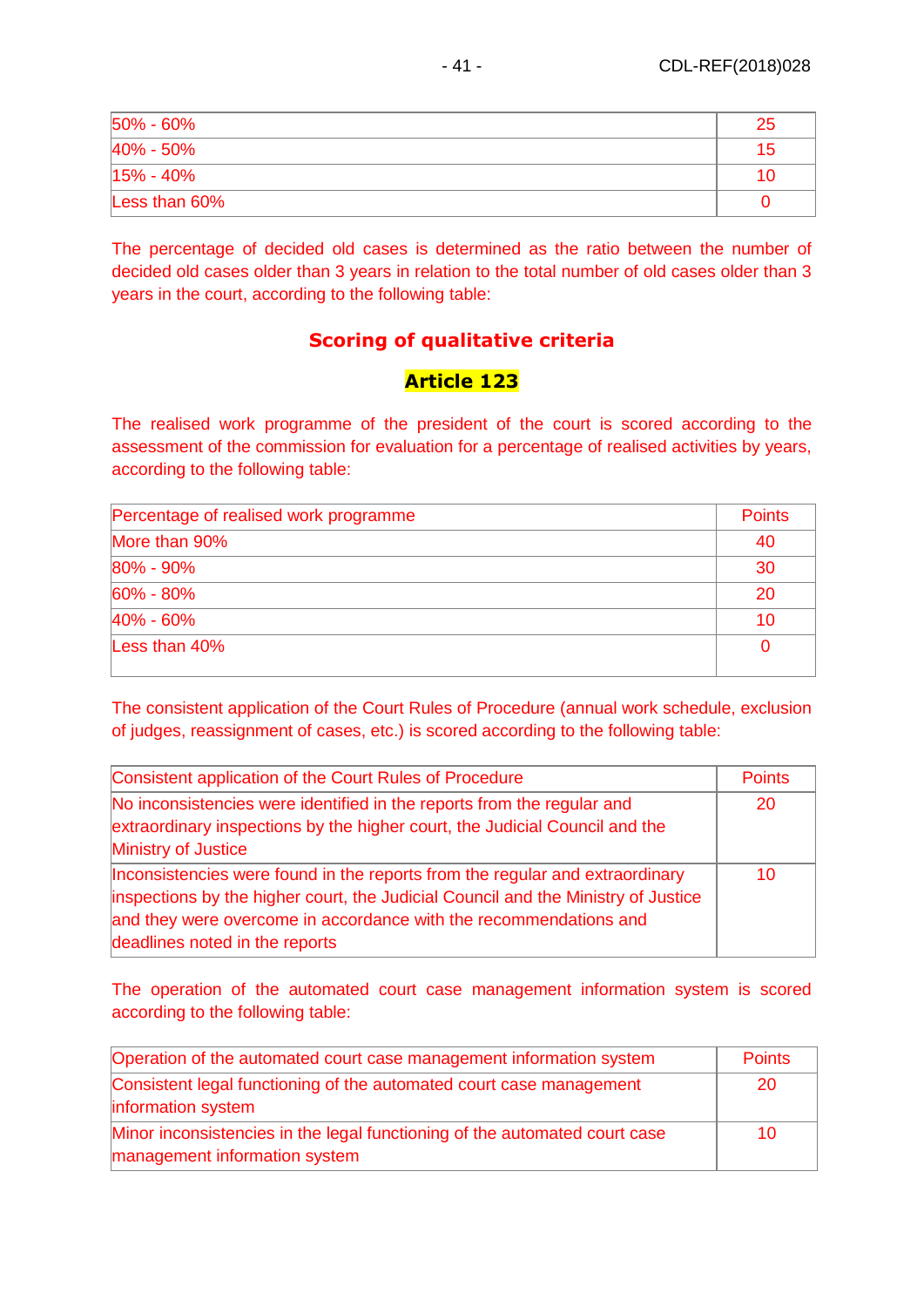The quality of a decision taken in court administration (legal ground, legibility and clarity of the language used in the decision, clear argumentation of all the facts, circumstances, evidence are assessed) is scored according to the following table:

| Quality of a decision taken in court administration | <b>Points</b> |
|-----------------------------------------------------|---------------|
| From 7-10 cases                                     | 20            |
| From 4-7 cases                                      |               |
| Less than 4 cases                                   |               |

The criterion public relations and transparency in work is scored according to the following table:

| Public relations and transparency in work                         | Points |
|-------------------------------------------------------------------|--------|
| From 7-10 pieces of information (announcements, requests, etc.)   | 20     |
| From 4-7 pieces of information (announcements, requests, etc.)    | 10.    |
| Less than 4 pieces of information (announcements, requests, etc.) |        |

The president of a court is evaluated with maximum of 120 points for the quality of the work as president of a court.

## **Article 124**

The grade of the Council for the work of the president of the court may be positive or negative.

Based on the sum of points for all criteria for monitoring and evaluating the work of the president of the court, the Council evaluates the president of the court as president of the court with the following grades:

1) positive grade, consisting of three levels:

- satisfactory, if he/she receives from 141 to 155 points,

- good, if he/she receives from 156 to 180 points, and

- very good, more than 181, and

2) negative grade, if he/she receives less than 140 points.

## **Article 125**

The monitoring and the assessment of the work of the judges and the president of the Court shall be conducted by the Council, upon a previously given proposal by a threeperson commission formed among the members of the Council having voting rights.

## **Court opinion**

## **Article 126**

Prior to the assessment of the judge and the president of the court by the Council, taking into consideration the criteria referred to in this Law, an opinion shall be obtained from the Commission composed from the president of the court and two judges, elected by drawing lots on a session of judges in the court wherein the assessed judge is exercising his/her judicial office.

#### **Article 127**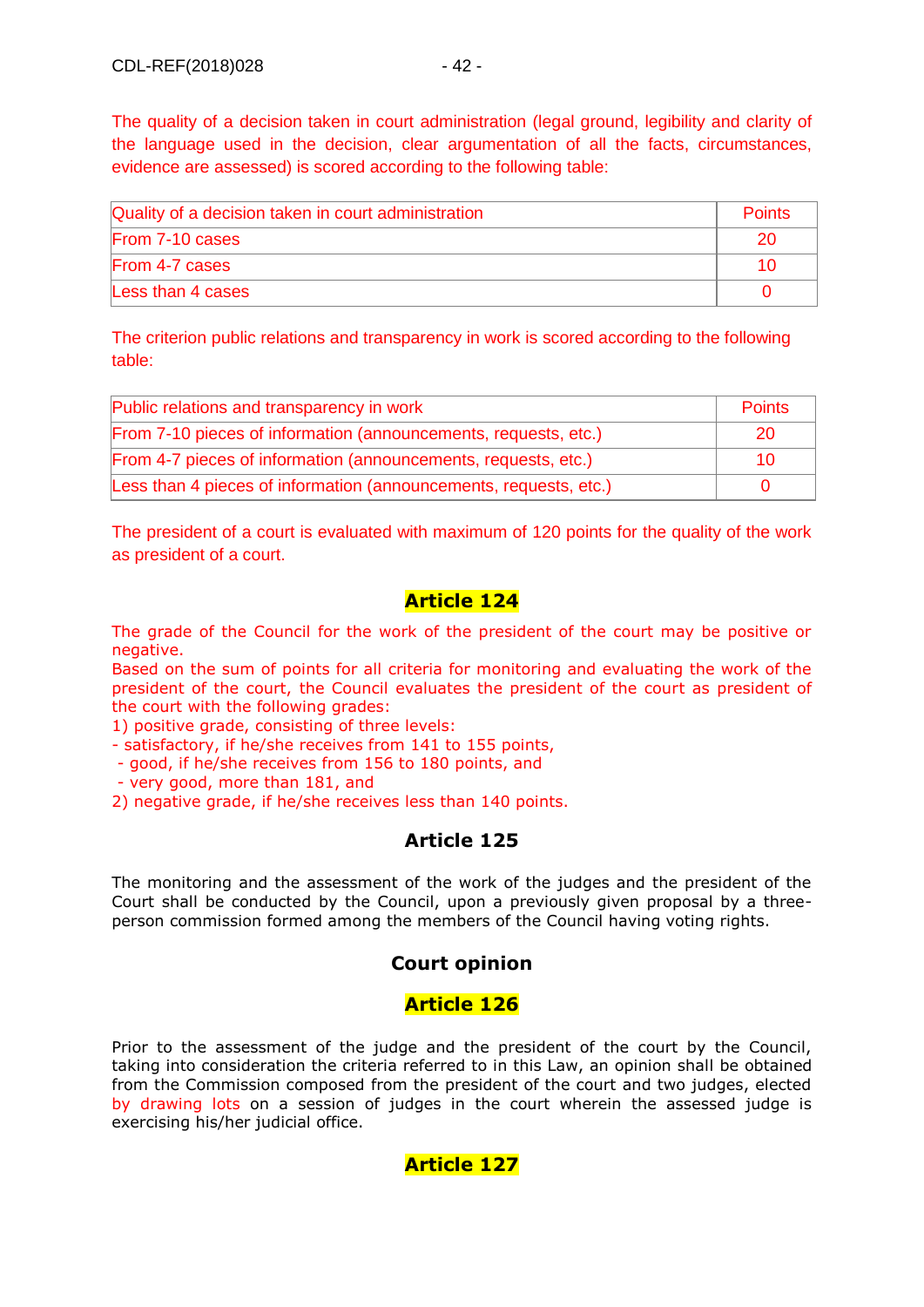Prior to the assessment of the work of the judge - president of a department, taking into consideration the criteria referred to in this Law, an opinion shall be obtained from a commission composed of the president of the court and two judges - presidents of other departments or section of judges elected by drawing lots on a session of judges in the court wherein the assessed judge - president of a department is exercising his/her judicial office.

## **Opinion from a higher court**

#### **Article 128**

While assessing the work of a president of the court, an opinion from the president of the higher court shall be obtained, and besides the criteria referred to in this Law, the following data shall be taken into consideration:

- the non-performance of the late performance of the work of the judicial administration,

- the influence on the judges independence,

- severe violation of the relations in the court, which significantly influence in the performance of the court,

- non-implementation of the principle of publicity and transparency and relations with the public;

- violation of the rules regarding the distribution of the cases, and

- non-fulfillment of the work program.

The notification of the higher courts, the grievances, as well as the minutes and the conclusions after the conducted controls of the competent bodies, shall be taken into consideration when assessing the work of the president of the court.

#### **Decision upon the assessment**

#### **Article 129**

The Council shall adopt a decision for the assessment of the work of the judge and the president of the court, containing an explanation of the reasons thereon.

The decision for the assessment of the work of the judge and the president of the court for whom the procedure for assessment has been conducted shall be delivered to the judge and the president of the court, within a time period of eight days.

#### **Reassessment**

#### **Article 130**

Provided that the judge and the president of the court are not content with the assessment, they can request a new assessment to be conducted.

The request for reassessment shall be submitted to the Council within a time period of eight days as of the day of acceptance of the decision for the assessment of the judge.

The Council shall, within a time period of 30 days as of the day of accepting the request for assessment, be obliged to reassess the work of the judge and the president of the court.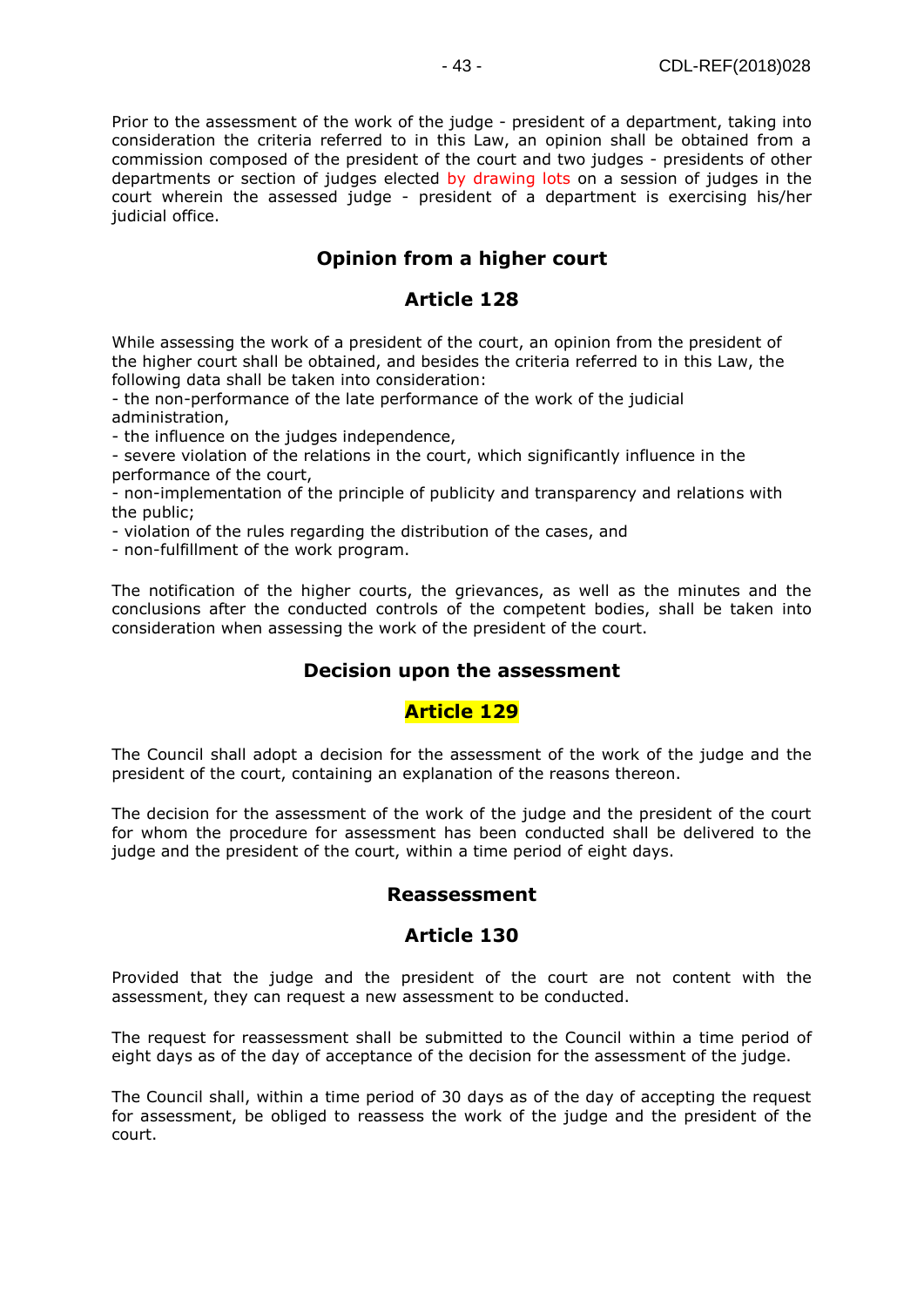The reassessment of the work of the judge and the president of the court shall be conducted on the bases of a report by a Commission composed of three members of the Council, wherein the persons who have assessed the judge during the first assessment cannot participate.

#### **Article 131**

The judge and the president of the court shall not have the right to an appeal against the decision for reassessment adopted by the Council.

#### **Proposition of judges of the Constitutional Court of the Republic of Macedonia**

## **Article 132**

The Council shall from among the judges with at least 15 years of experience as a judge, upon a previously determined evaluation of their overall results in the work of and their contribution to the development of the expertise and theory, and of the legal system, shall propose to the Assembly of the Republic of Macedonia two candidates for selection as judges of the Supreme Court of the Republic of Macedonia.

The referred to in paragraph 1 of this Article shall be adopted by the Council with a twothirds majority of the total number of members having voting rights and in a manner and procedure determined by the Rules of Procedure of the Council.

#### **Revoking the immunity of a judge**

## **Article 133**

The Council shall decide on revoking the immunity of a judge, in cases determined by law, on a session of the Council with a majority of votes of the total number of members having voting rights.

#### **Deciding upon a request for custody**

#### **Article 134**

The Council on a session shall decide upon the request for approving custody of a judge, that is the notification that a judge is in custody.

The Council after the notification for the custody of a judge, who has not called upon their immunity, can decide to apply immunity to the judge, if they assess that this is necessary for exercising the judicial office.

If the Council does not approve custody, the judge shall be released immediately.

The procedure where the Council decides on revoking the immunity of the judge shall be urgent and it shall be conducted within 24 hours from the delivery of the request, the notification for custody.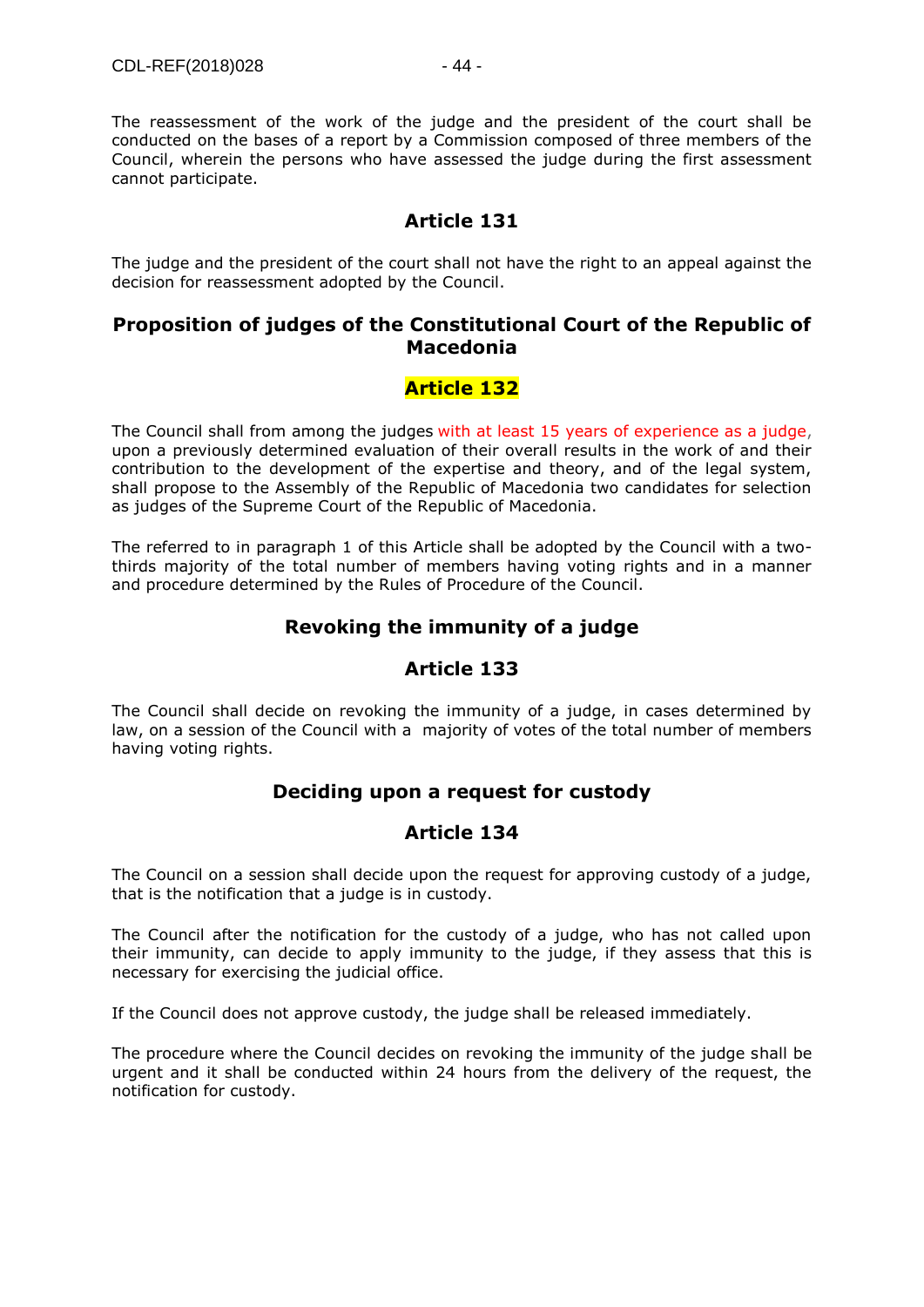#### **Report on operation**

#### **Article 135**

The Council shall submit an annual report on its operation to the Assembly of the Republic of Macedonia by 30 April in the current year for the previous year at the latest.

The report referred to in paragraph 1 of this Article shall be published on the website of the Council.

The report shall contain the data on:

- the number of appointed and discharged presidents of courts, judges and lay judges,
- the number of initiated and completed procedures for establishing responsibility,
- the situation regarding the personnel in the judiciary,

- assessment for the cooperation and the relations of courts with other judicial organs and the organs of the legislative and executive power,

- on the situation in the courts according to the annual reports on their work, and

The report shall also contain assessments on the work of judges and in the Republic of Macedonia regarding the quality and efficiency of their work, as well as other issues in regard to exercising the independence and comity of the judiciary.

The report also contains data on the extent of implementation of the Annual Work Programme of the Council by items.

The Council shall adopt the report on its operation by a majority vote of the total number of members having voting rights, and shall submit it to the Assembly of the Republic of Macedonia for review and adoption.

After the adoption of the work report, the Council shall submit it to all courts in the Republic of Macedonia.

If the Assembly does not adopt the report, it shall be a base for initiation of a discussion before the organs that have elected the members of the Judicial council for assessment of their work in the Council.

# VI. EXPERT SERVICE OF THE COUNCIL

#### **Article 136**

The Council shall have an expert service which carries out administrative, experttechnical, organisational, information and financial affairs.

The expert service shall be managed by a secretary general.

The Council shall adopt regulations on the internal organization and systematization of the working positions.

Equitable representation of the citizens that belong to the communities that are not a majority in the Republic of Macedonia shall be ensured in the employment within the expert service of the Council.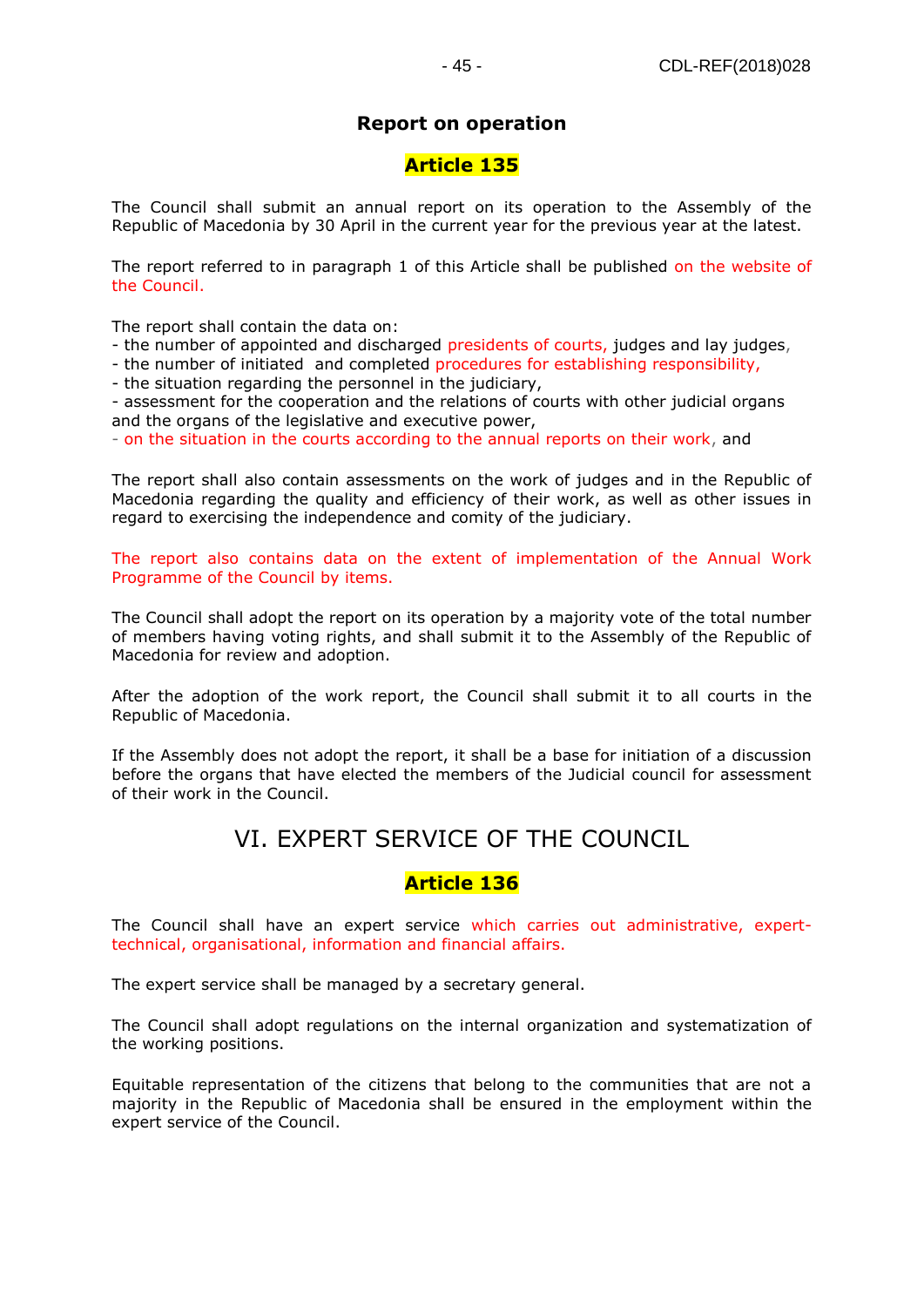## **Article 137**

The Council shall from among the court servants or managerial administrative servants appoint a secretary general, on the basis of an open competition.

The candidates for secretary general, in addition to the general requirements for employment in a court, that is, the requirements determined in the Law on Administrative Servants, should also need to have eight years of work experience after the passed bar exam.

## **Article 137-a**

In the Council a Centre for Information and Communication Technology, Analytics and Statistics is set up, that is responsible for the database for electronic files of judges, candidate lists for the election of judges and presidents of courts, evaluation of judges and court presidents and database for financial and material operations of individual users of the court budget.

The Centre is responsible for storing a replicated database about the Court Information System which is placed in the Supreme Court of the Republic of Macedonia and it is used in accordance with the provisions of this Law.

The Centre coordinates the activities of other information centres in the judiciary in order to improve the software and hardware solutions in the judiciary.

# VII. FUNDS FOR OPERATION

## **Article 138**

The funds for operation of the Council shall be provided from the Budget of the Republic of Macedonia, from the part marked as Judicial Authority.

## **Article 139**

The salaries of the Member of the Councils, the Secretary General, and of the court servants shall be determined by the Law.

# VIII. TRANSITIONAL AND FINAL PROVISIONS

## **Article 69 [41](https://www.akademika.com.mk/)**

The first election of members of the Judicial Council of the Republic of Macedonia, in accordance with this Law, shall be conducted by the Commission established by the Minister of Justice and the Supreme Court of the Republic of Macedonia composed of five members from the Ministry of Justice and four members from the Supreme Court of the Republic of Macedonia.

For the first selection of the members of the Council from among judges, the candidates for members of the Council from among the judges shall not be obliged to submit the data anticipated in Article 12 paragraph 2 line 3 of the this Law.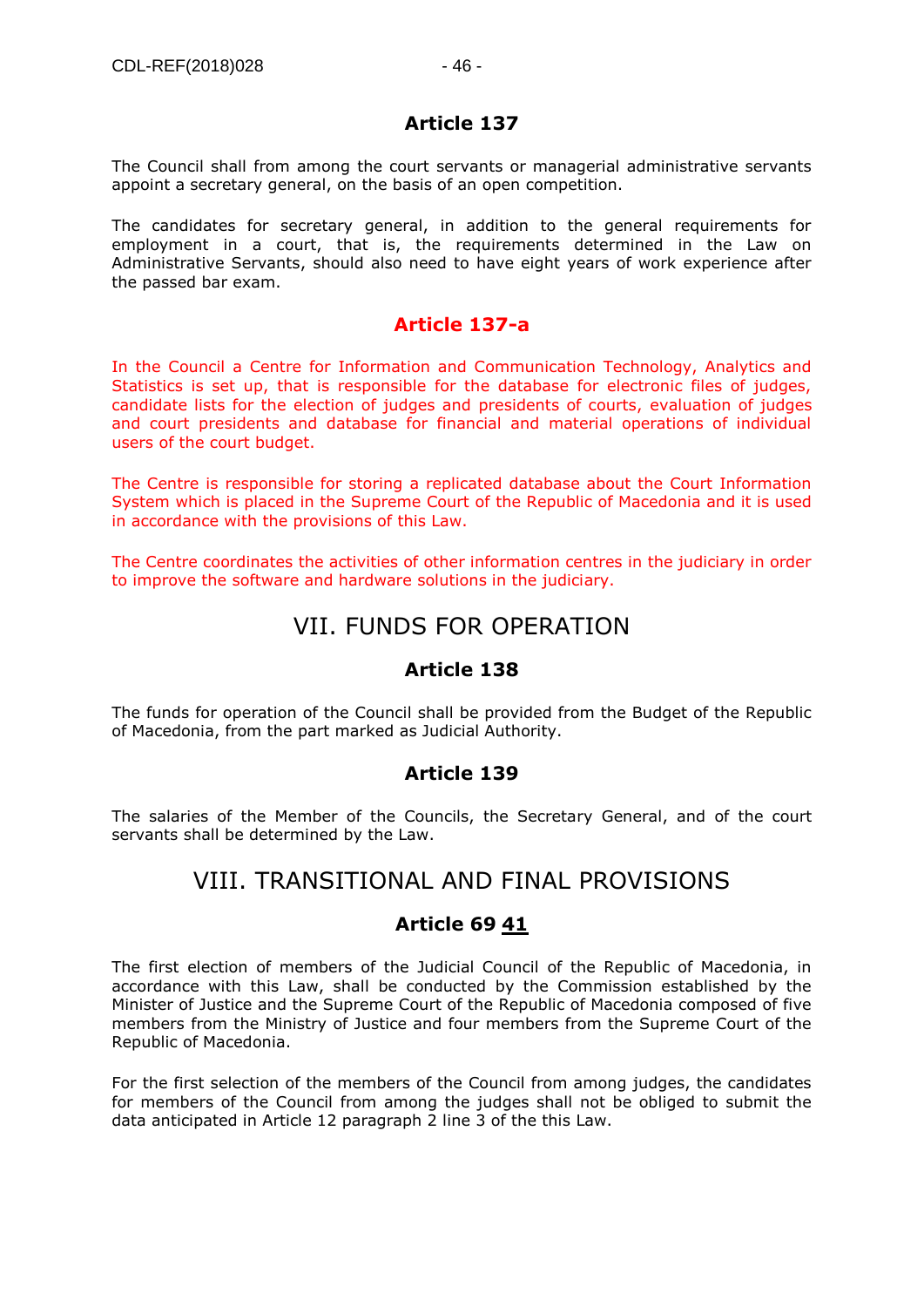The Ministry of Justice shall be obliged to start the procedure for selection of the Judicial Council of the Republic of Macedonia within 30 days as from the day this Law enters into force of this Law.

The Council shall adopt the Rules of Procedure within 30 days as from the day of the constitution.

The acts for the internal organization and systematization of the activities and tasks of the Council shall be adopted within 30 days as from the day of the constitution of the Council.

The other acts anticipated by this Law shall be adopted within three months as from the constitution of the Council.

The Minister of Justice shall adopt the Rulebook on the design and content of the form of the certificate within 30 days as from the constitutive session of the Council.

#### **Article 70**

The term of office of the Republic Judicial Council shall last until the day of constitution of the Judicial Council of the Republic of Macedonia.

As of the constitution day of the Judicial Council of the Republic of Macedonia, the employees in the Republic Judicial Council shall continue to perform their work and their working activities in the Council, and with the adoption of the acts for the internal organization and systematization, they shall be assigned to the appropriate working positions.

#### **Article 71**

As of the day this Law enters into force the Law on Republic Judicial Council ("Official Gazette of the Republic of Macedonia" no.80/92, 50/99 and 43/2003) shall cease to be valid.

#### **Article 72**

This Law shall enter into force on the eighth day from the day of its publication in the "Official Gazette of the Republic of Macedonia", and shall start to apply as of 1st September, 2006.

#### **PROVISIONS OF OTHER LAWS:**

Law Amending the Law on the Judicial Council of the Republic of Macedonia ("Official Gazette of the Republic of Macedonia" no. 150/2010): **Article 11**

The procedure for regular assessment of the judges for year 2009 shall be finished in accordance with this Law within a time period of three months as of the day this Law enters into force.

The commenced procedures for the establishment of unprofessional and bad faith in the exercise of the judicial office shall be finished in accordance with the existing regulations and in accordance with this Law.

The judges shall be obliged within a time period of eight days as of the day this Law enters into force to submit in writing to the Judicial Council of the Republic of Macedonia an electronic address for the purpose of acceptance of the writs.